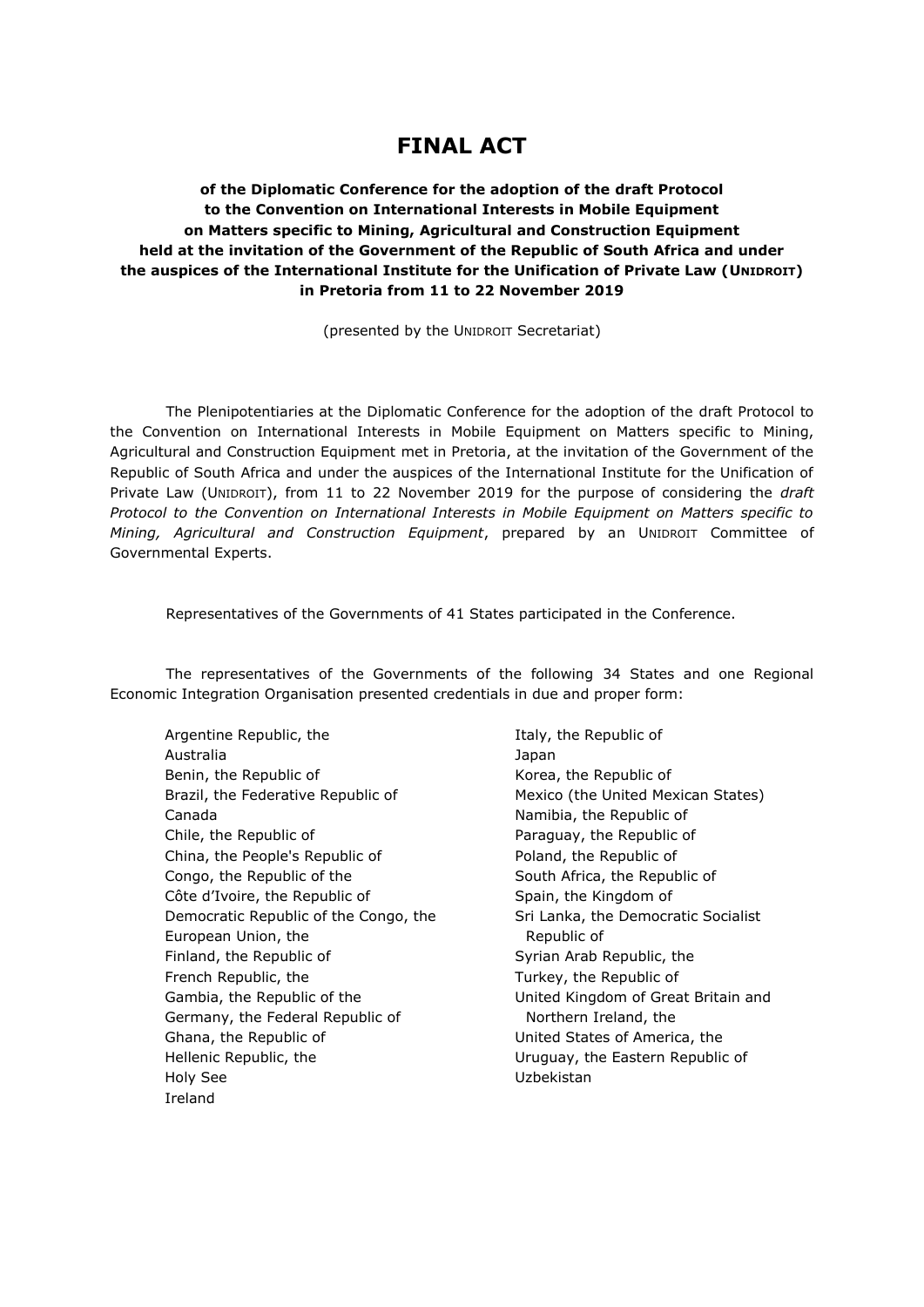The following seven States also participated in the Conference:

Cameroon, the Republic of Egypt, the Arab Republic of Indonesia, the Republic of Pakistan, the Islamic Republic of Russian Federation, the Switzerland, Swiss Confederation United Arab Emirates, the

The following three intergovernmental organisations were represented by observers:

Intergovernmental Organisation for International Carriage By Rail (OTIF) World Bank Group World Customs Organization (WCO)

The following four international non-governmental organisations were represented by observers:

> Aviation Working Group (AWG) MAC Working Group Rail Working Group (RWG) Kozolchyk National Law Center (NatLaw)

The following technical adviser participated in the Conference:

Aviareto, Registrar of the International Registry under the Aircraft Protocol

The Conference unanimously elected as President Ms Sandea de Wet (South Africa) and further unanimously elected as Vice-Presidents:

> H.E. Ms Ana Luisa Fajer (Mexico) Mr Pierre Oba (Republic of Congo) H.E. Mr Cèsar Eneas Rodríguez Zavalla (Uruguay) Mr Jun Ye (People's Republic of China) Mr Marvin Yuen (Germany)

The Secretariat of the Conference was as follows:

|                    | Secretary General - Mr Ignacio Tirado, Secretary-General of UNIDROIT             |
|--------------------|----------------------------------------------------------------------------------|
|                    | Executive Secretary - Mr William Brydie-Watson, Senior Legal Officer of UNIDROIT |
| Deputy Secretary - | Ms Anna Veneziano, Deputy Secretary-General of UNIDROIT                          |
| Deputy Secretary - | Ms Marina Schneider, Principal Legal Officer &                                   |
|                    | <b>Treaty Depositary of UNIDROIT</b>                                             |
|                    | Assistant Secretary - Mr Hamza Hameed, Legal Consultant of UNIDROIT              |

Ms Audrey Chaunac and Ms Isabelle Dubois, members of the UNIDROIT Secretariat, provided administrative services to the Conference.

The Conference established a Commission of the Whole, which was chaired by Mr Dominique D'Allaire (Canada) and to which Sir Roy Goode (United Kingdom) acted as *Rapporteur,* and the following Committees: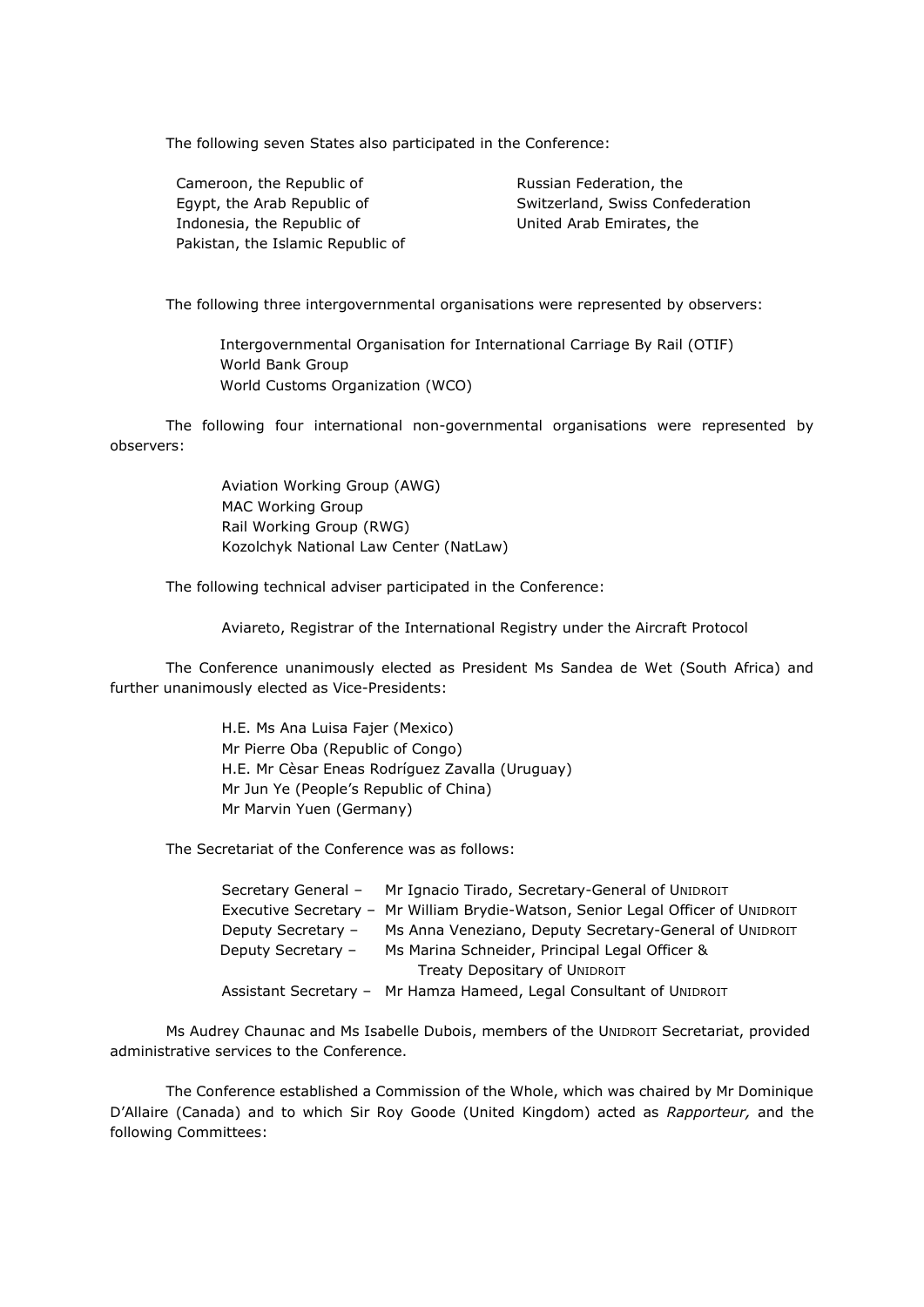### *Credentials Committee*

| Chairperson: | Mr Koffi Rodrigue N'Guessan (Côte d'Ivoire)            |
|--------------|--------------------------------------------------------|
| Members:     | Australia<br>Brazil<br>Côte d'Ivoire<br>Japan<br>Spain |
| Adviser:     | South Africa                                           |

### *Drafting Committee*

Co-Chairpersons:Mr Jean-François Riffard (France) / Mr Charles W. Mooney (United States of America)

Members: Australia Canada France Germany Japan Mexico South Africa Spain United Kingdom United States of America

# *Final Clauses Committee*

Co-Chairpersons:Mr Thembile Joyini (South Africa) / Reverend Mark Winton Smith (United Kingdom)

| Members:   | Argentina                                                  |
|------------|------------------------------------------------------------|
|            | Australia                                                  |
|            | Brazil                                                     |
|            | Canada                                                     |
|            | China                                                      |
|            | Germany                                                    |
|            | Ghana                                                      |
|            | Japan                                                      |
|            | Mexico                                                     |
|            | Paraguay                                                   |
|            | South Africa                                               |
|            | Spain                                                      |
|            | Syrian Arab Republic                                       |
|            | United Kingdom                                             |
|            | <b>United States of America</b>                            |
|            | Uruguay                                                    |
|            | Uzbekistan                                                 |
| Observers: | Kozolchyk National Law Center (Natlaw)<br>World Bank Group |
|            | World Customs Organisation (WCO)                           |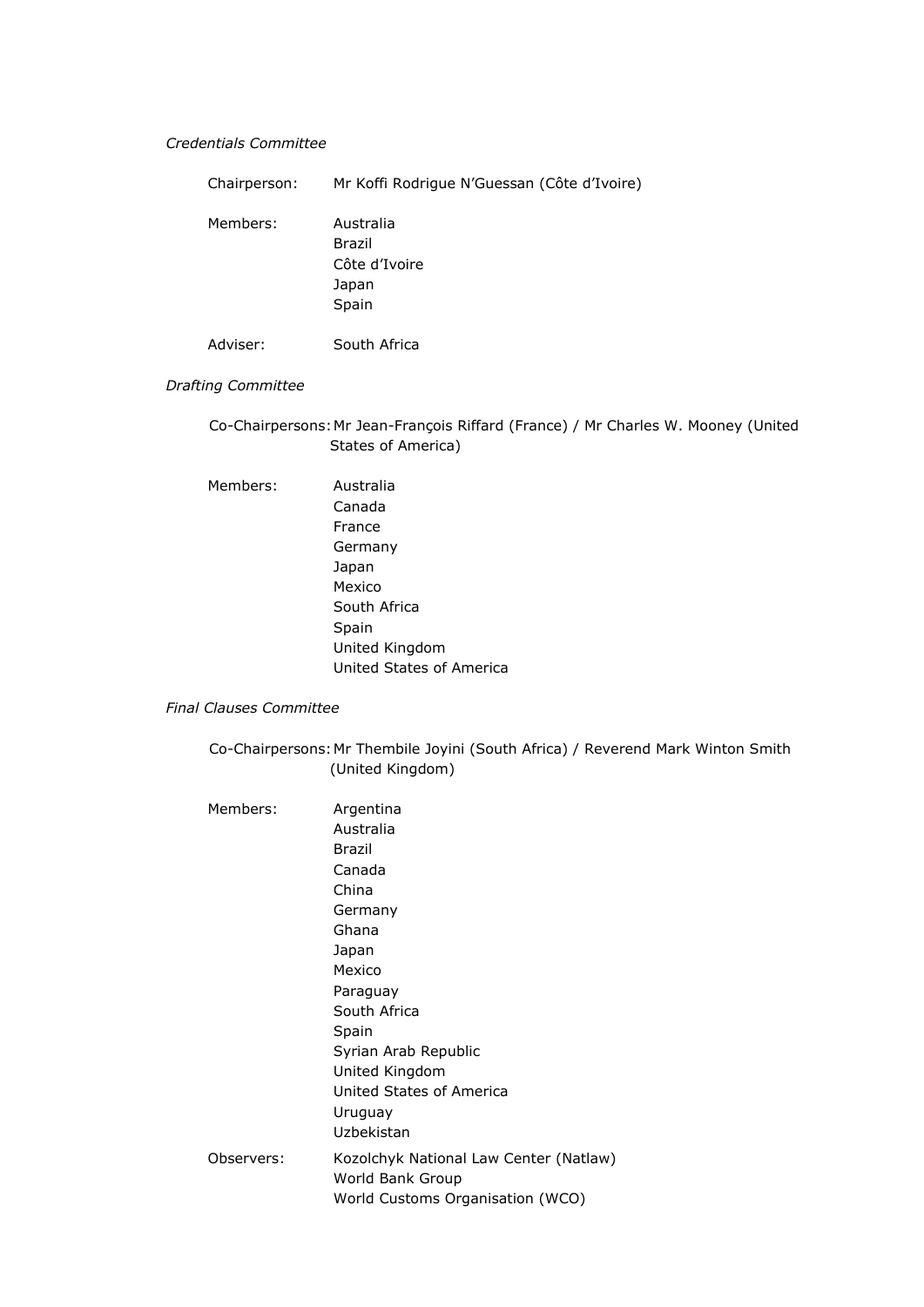#### *Working Group on HS Codes*

| Chairperson: | Mr Ole Böger (Germany)                 |
|--------------|----------------------------------------|
| Members:     | Australia                              |
|              | Canada                                 |
|              | China                                  |
|              | Germany                                |
|              | Indonesia                              |
|              | Japan                                  |
|              | Poland                                 |
|              | Republic of Congo                      |
|              | South Africa                           |
|              | United Kingdom                         |
|              | United States of America               |
|              | Uzbekistan                             |
| Observers:   | Kozolchyk National Law Center (NatLaw) |
|              | <b>MAC Working Group</b>               |
|              | World Bank Group                       |
|              | World Customs Organization (WCO)       |

Following its deliberations, the Conference adopted the text of the *Protocol to the Convention on International Interests in Mobile Equipment on Matters specific to Mining, Agricultural and Construction Equipment.*

The said Protocol has been opened for signature in Pretoria this day.

The texts of the said Protocol and the Resolutions adopted by the Conference are subject to verification by the Secretariat of the Conference under the authority of the President of the Conference within a period of ninety days from the date hereof as to the linguistic changes required to make the texts in the different languages consistent with one another.

The Conference furthermore adopted by consensus the following Resolutions, which are set out in appendices to this Final Act.

IN WITNESS WHEREOF the representatives,

HAVE SIGNED this Final Act.

DONE at Pretoria, this twenty-second day of November two thousand and nineteen in a single copy in the English and French languages, each text being equally authentic.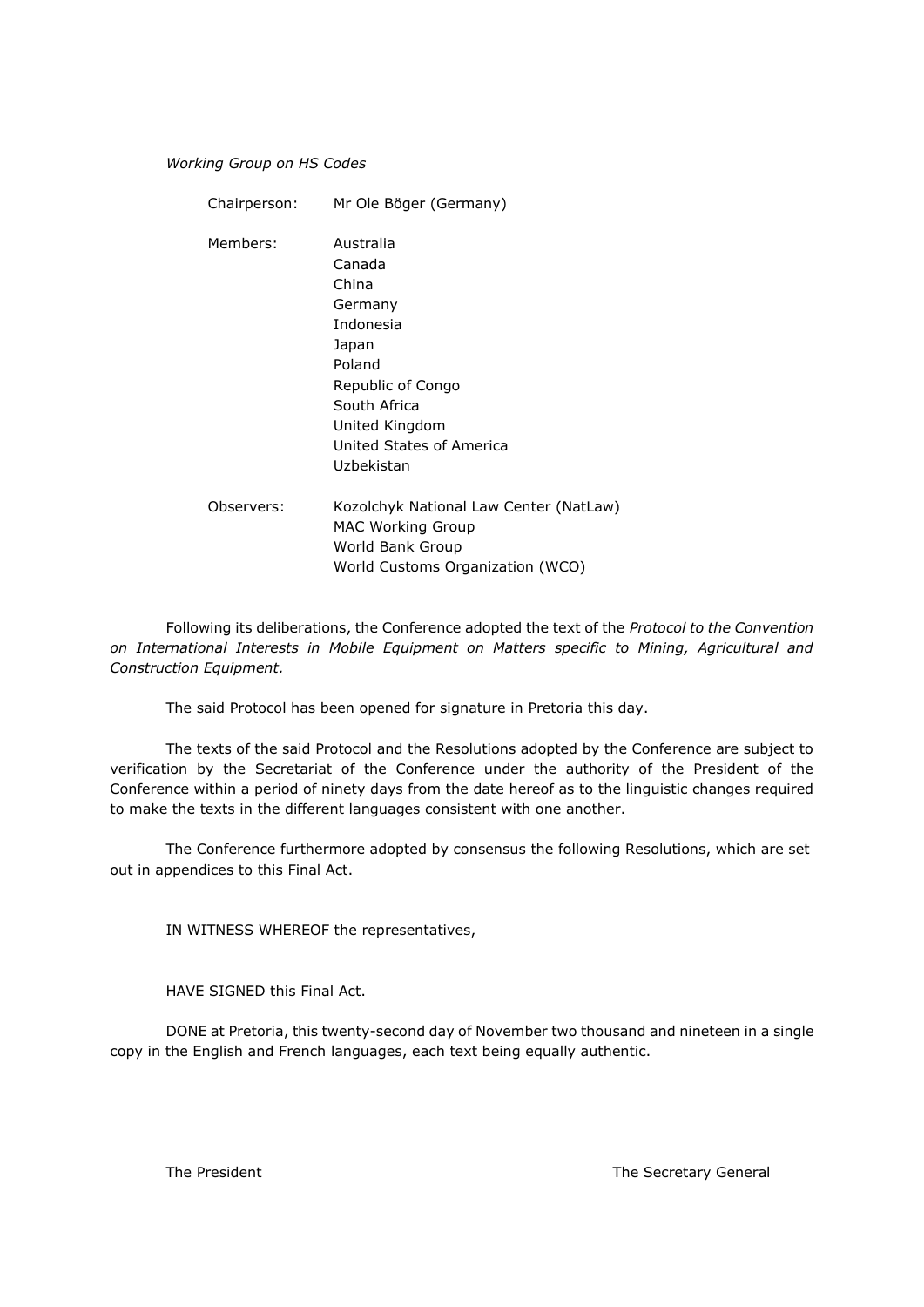# **PROTOCOL TO THE CONVENTION ON INTERNATIONAL INTERESTS IN MOBILE EQUIPMENT ON MATTERS SPECIFIC TO MINING, AGRICULTURAL AND CONSTRUCTION EQUIPMENT**

THE STATES PARTIES TO THIS PROTOCOL,

CONSIDERING the significant benefits of the Convention on International Interests in Mobile Equipment (hereinafter referred to as the "Convention"), as facilitating the financing and leasing of uniquely identifiable high-value mobile equipment,

RECOGNISING the important role that mining, agricultural and construction equipment play in the global economy,

AWARE of the benefits of extending the Convention to mining, agricultural and construction equipment,

MINDFUL of the need to adapt the Convention to the particular requirements of the mining, agricultural and construction sectors and of their finance,

NOTING that the World Customs Organization's Harmonized System governed by the International Convention on the Harmonized Commodity Description and Coding System allows the determination of the categories of mining, agricultural and construction equipment to which the extension of the Convention is warranted,

HAVE AGREED upon the following provisions relating to mining, agricultural and construction equipment:

# **CHAPTER I**

# **SPHERE OF APPLICATION AND GENERAL PROVISIONS**

#### **Article I — Defined terms**

1. In this Protocol, except where the context otherwise requires, terms used in it have the meanings set out in the Convention.

2. In this Protocol the following terms are employed with the meanings set out below:

(a) "agricultural equipment" means an object that falls under a Harmonized System code listed in Annex 2 to the Protocol, including all installed, incorporated or attached accessories, components and parts which do not fall within a separate Harmonized System code listed in that Annex, and all data, manuals and records relating thereto;

(b) "construction equipment" means an object that falls under a Harmonized System code listed in Annex 3 to the Protocol, including all installed, incorporated or attached accessories, components and parts which do not fall within a separate Harmonized System code listed in that Annex, and all data, manuals and records relating thereto;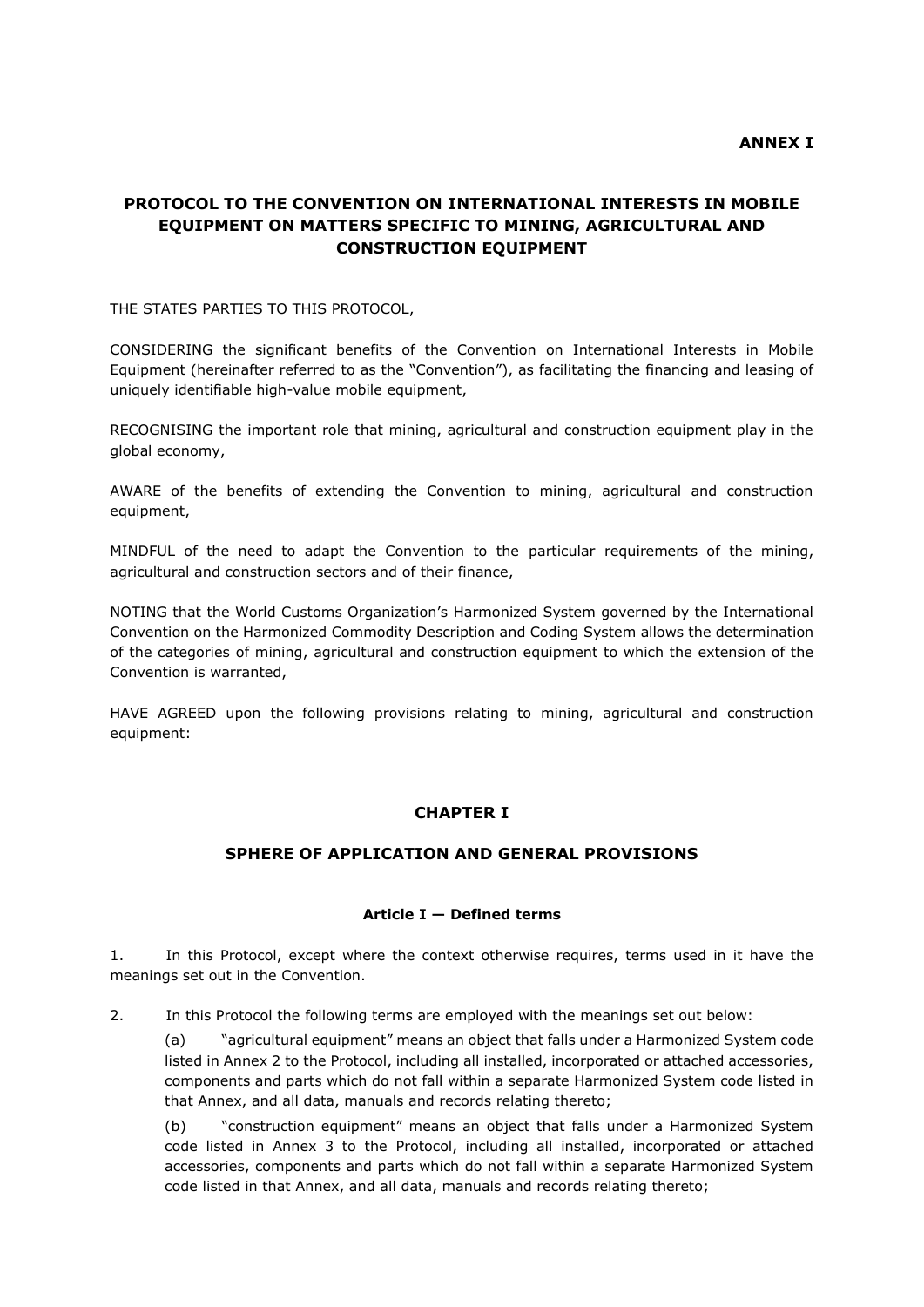(c) "Contracting State proposal" means a proposal for modification of the Annexes made by at least two Contracting States;

(d) "dealer" means a person (including a manufacturer) that sells or leases equipment in the ordinary course of its business;

(e) "Depositary proposal" means a notification from the Depositary pursuant to Article XXXV(2) relating to the Harmonized System codes in the Annexes affected by a Harmonized System revision and containing a proposal of adjustments to those codes in the Annexes;

(f) "equipment" means mining equipment, agricultural equipment or construction equipment;

(g) "guarantee contract" means a contract entered into by a person as guarantor;

(h) "guarantor" means a person, who, for the purpose of assuring performance of any obligations in favour of a creditor secured by a security agreement or under an agreement, gives or issues a suretyship or demand guarantee or a standby letter of credit or any other form of credit insurance;

(i) "Harmonized System" means the Harmonized Commodity Description and Coding System governed by the International Convention on the Harmonized Commodity Description and Coding System, as amended by the Protocol of Amendment of 24 June 1986;

(j) "Harmonized System revision" means a revision of the Harmonized System codes as accepted by the World Customs Organization (established as the Customs Co-operation Council) according to its procedures;

(k) "immovable-associated equipment" means equipment that is so associated with immovable property that an interest in the immovable property extends to the equipment under the law of the State in which the immovable property is situated;

(l) "implementation period" means:

(i) for the purposes of Article XXXV, the initial period commencing on the date the Depositary sends a notification to Contracting States under Article XXXV(6) and ending on the date on which adjustments would enter into force as specified in that paragraph; and

(ii) for the purposes of Article XXXVI, the initial period commencing on the date the Depositary sends a notification to Contracting States under Article XXXVI(8) and ending on the date on which modifications would enter into force as specified in that paragraph.

(m) "insolvency-related event" means:

(i) the commencement of the insolvency proceedings; or

(ii) the declared intention to suspend or actual suspension of payments by the debtor where the creditor's right to institute insolvency proceedings against the debtor or to exercise remedies under the Convention is prevented or suspended by law or State action;

(n) "inventory" means equipment held by a dealer for sale or lease in the ordinary course of its business;

(o) "mining equipment" means an object that falls under a Harmonized System code listed in Annex 1 to the Protocol, including all installed, incorporated or attached accessories, components and parts which do not fall within a separate Harmonized System code listed in that Annex, and all data, manuals and records relating thereto;

(p) "new Contracting State" means a State that becomes a Contracting State after the date the Depositary sends to Contracting States a Depositary proposal or a notification of a Contracting State proposal, as applicable; and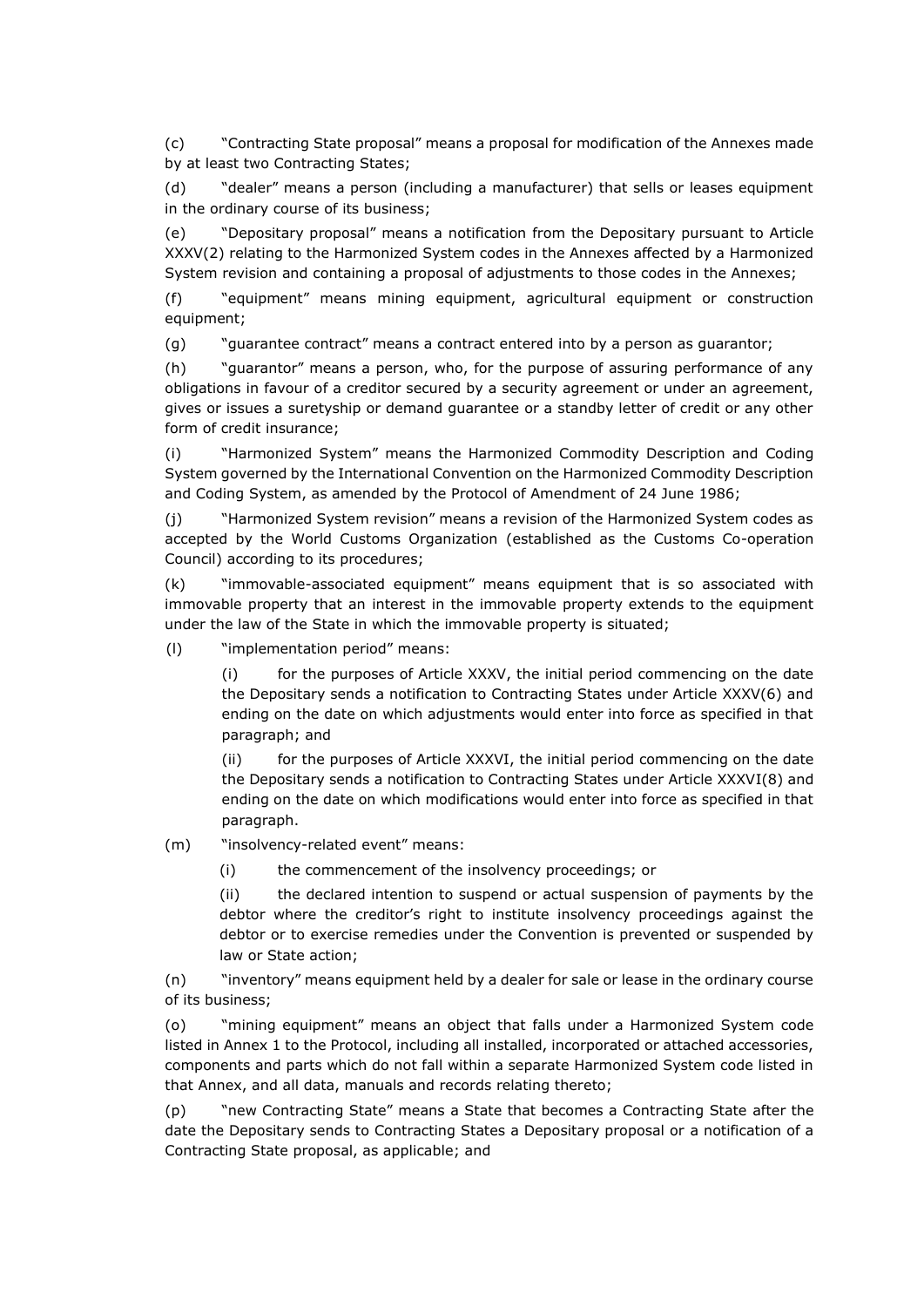(q) "primary insolvency jurisdiction" means the Contracting State in which the centre of the debtor's main interests is situated, which for this purpose shall be deemed to be the place of the debtor's statutory seat or, if there is none, the place where the debtor is incorporated or formed, unless proved otherwise.

# **Article II — Application of the Convention as regards equipment**

1. The Convention shall apply in relation to mining equipment, agricultural equipment and construction equipment as provided by the terms of this Protocol and Annexes 1, 2 and 3 irrespective of any intended or actual use of the equipment.

2. A Contracting State may, at the time of ratification, acceptance, approval of, or accession to this Protocol, declare that it will limit the application of this Protocol to the entirety of the equipment comprised in one or two of the Annexes.

3. This Protocol does not apply to objects falling within the definition of "aircraft objects" under the Protocol to the Convention on International Interests in Mobile Equipment on Matters Specific to Aircraft Equipment, "railway rolling stock" under the Luxembourg Protocol to the Convention on International Interests in Mobile Equipment on Matters Specific to Railway Rolling Stock or "space asset" under the Protocol to the Convention on International Interests in Mobile Equipment on Matters Specific to Space Assets.

4. The Convention and this Protocol shall be known as the Convention on International Interests in Mobile Equipment as applied to mining equipment, agricultural equipment and construction equipment.

# **Article III — Derogation**

The parties may, by agreement in writing, exclude the application of Article X and, in their relations with each other, derogate from or vary the effect of any of the provisions of this Protocol except Article VIII (2) – (4).

# **Article IV — Representative capacities**

A person may, in relation to equipment, enter into an agreement, effect a registration as defined by Article 16(3) of the Convention and assert rights and interests under the Convention in an agency, trust or representative capacity.

# **Article V — Identification of equipment**

1. For the purposes of Article 7(c) of the Convention and Article XXI, a description of equipment is sufficient to identify the equipment if it contains:

- (a) a description of the equipment by item;
- (b) a description of the equipment by type;
- (c) a statement that the agreement covers all present and future equipment; or

(d) a statement that the agreement covers all present and future equipment except for specified items or types.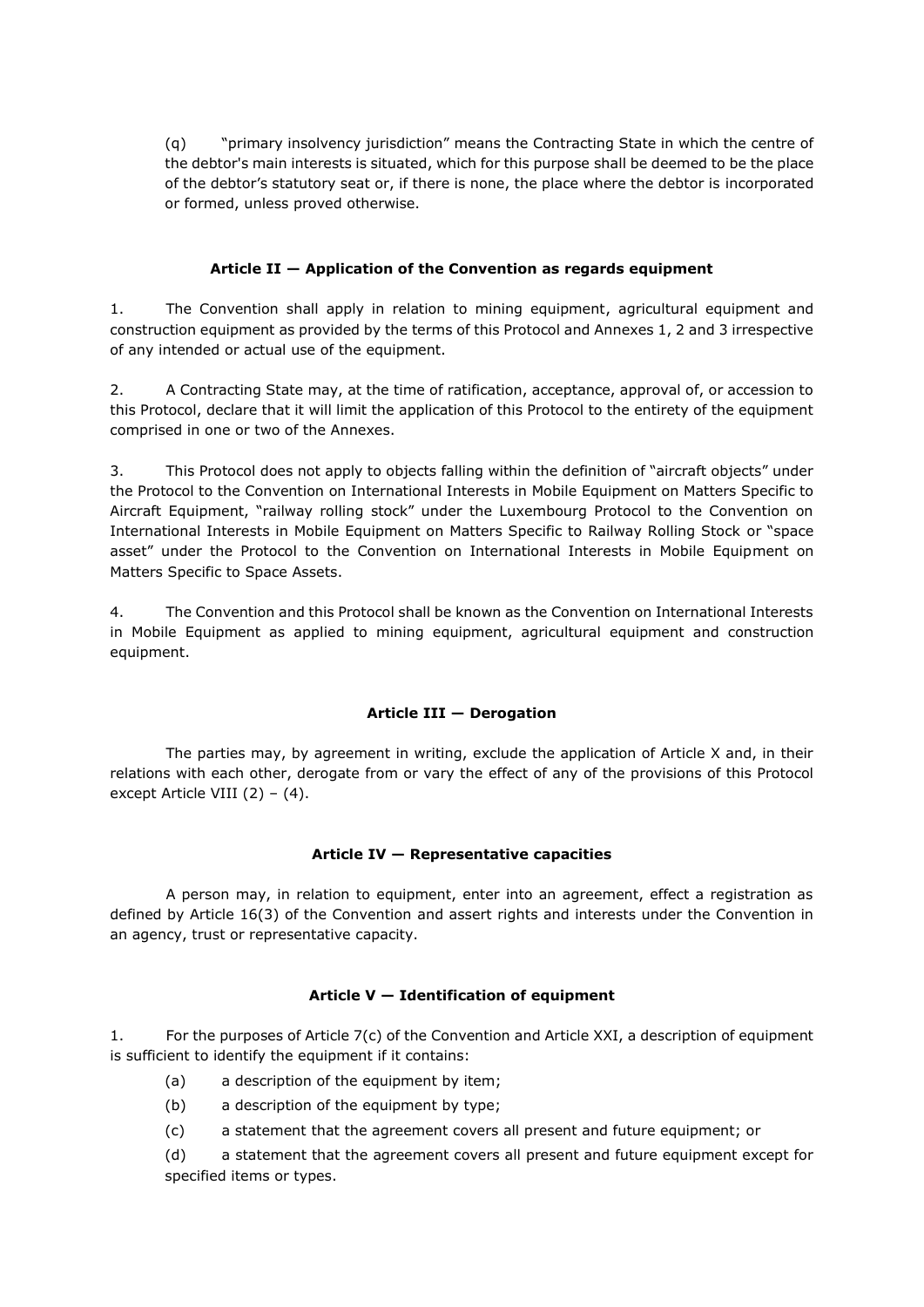2. For the purposes of Article 7 of the Convention, an interest in future equipment identified in accordance with the preceding paragraph shall be constituted as an international interest as soon as the chargor, conditional seller or lessor acquires the power to dispose of the equipment, without the need for any new act of transfer.

# **Article VI — Choice of law**

1. This Article applies only where a Contracting State has made a declaration pursuant to Article XXVIII(1).

2. The parties to an agreement or a related guarantee contract or subordination agreement may agree on the law which is to govern their contractual rights and obligations, wholly or in part.

3. Unless otherwise agreed, the reference in the preceding paragraph to the law chosen by the parties is to the domestic rules of law of the designated State or, where that State comprises several territorial units, to the domestic law of the designated territorial unit.

# **Article VII — Association with immovable property**

1. Where immovable-associated equipment is situated in a non-Contracting State, this Protocol does not affect the application of any law of that State that determines whether an international interest in the immovable-associated equipment cannot be created, has ceased to exist, is subordinated to any other rights or interests in the immovable-associated equipment, or is otherwise affected by the association of the equipment with immovable property.

2. A Contracting State shall, at the time of ratification, acceptance, approval of, or accession to this Protocol, declare that the entirety of Alternative A, B, or C of this Article shall apply in relation to an international interest in immovable-associated equipment which is situated in the Contracting State.

# *Alternative A*

3. If immovable-associated equipment is severable from the immovable property, its association with the immovable property does not affect the application of this Protocol, including the creation, existence, priority or enforcement of any international interest in that equipment. This Protocol does not apply to immovable-associated equipment that is not severable from the immovable property.

4. Immovable-associated equipment is severable from the immovable property only if its estimated value after physical disconnection of the equipment from the immovable property would be greater than the estimated cost of the disconnection and of any restoration of the immovable property.

5. If immovable-associated equipment is severable from the immovable property at the time it becomes immovable-associated equipment or the time an international interest in the equipment is created, whichever is the later, there is a rebuttable presumption that it continues to be severable from that immovable property.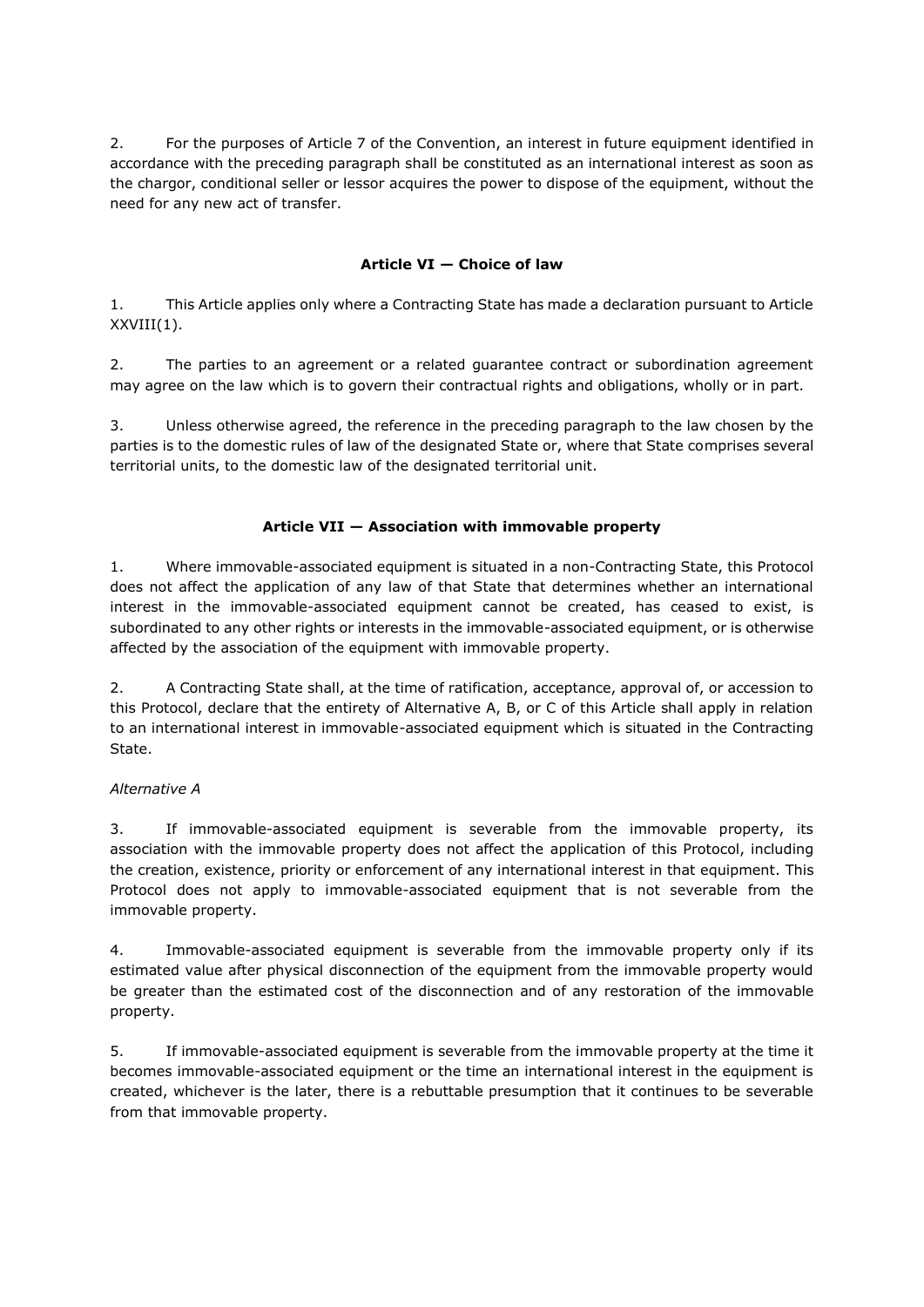### *Alternative B*

3. This Protocol does not affect the application of any law of the State where immovable property is situated that determines whether an international interest in immovable-associated equipment cannot be created, has ceased to exist, is subordinated to any other rights or interests in the immovable-associated equipment, or is otherwise affected by the association of the equipment with immovable property if the equipment has lost its individual legal identity in accordance with the law of that State.

4. Where equipment subject to a registered international interest is immovable-associated equipment and has not lost its individual legal identity in accordance with the law of the State where the immovable property is situated, an interest in the immovable property that extends to that equipment has priority over the registered international interest in the equipment only if the following conditions are fulfilled:

(a) the interest in the immovable property has been registered in accordance with the requirements of domestic law prior to the time of registration of the international interest in the equipment under this Protocol and registration of the interest in the immovable property continues to be effective; and

(b) the equipment became associated with the immovable property prior to the time of registration of the international interest in the equipment under this Protocol.

### *Alternative C*

3. This Protocol does not affect the application of any law of the State where immovable property is situated that determines whether an international interest in immovable-associated equipment cannot be created, has ceased to exist, is subordinated to any other rights or interests in the immovable-associated equipment, or is otherwise affected by the association of the equipment with immovable property.

# **CHAPTER II**

# **DEFAULT REMEDIES AND PRIORITIES**

# **Article VIII — Modification of default remedies provisions**

1. In addition to the remedies specified in Chapter III of the Convention, the creditor may, to the extent that the debtor has at any time so agreed and in the circumstances specified in that Chapter, procure the export and physical transfer of equipment from the territory in which it is situated.

2. The creditor shall not exercise the remedies specified in the preceding paragraph without the prior consent in writing of the holder of any registered interest ranking in priority to that of the creditor.

3. Article 8(3) of the Convention shall not apply to equipment. Any remedy given by the Convention in relation to equipment shall be exercised in a commercially reasonable manner. A remedy shall be deemed to be exercised in a commercially reasonable manner where it is exercised in conformity with a provision of the agreement except where such a provision is manifestly unreasonable.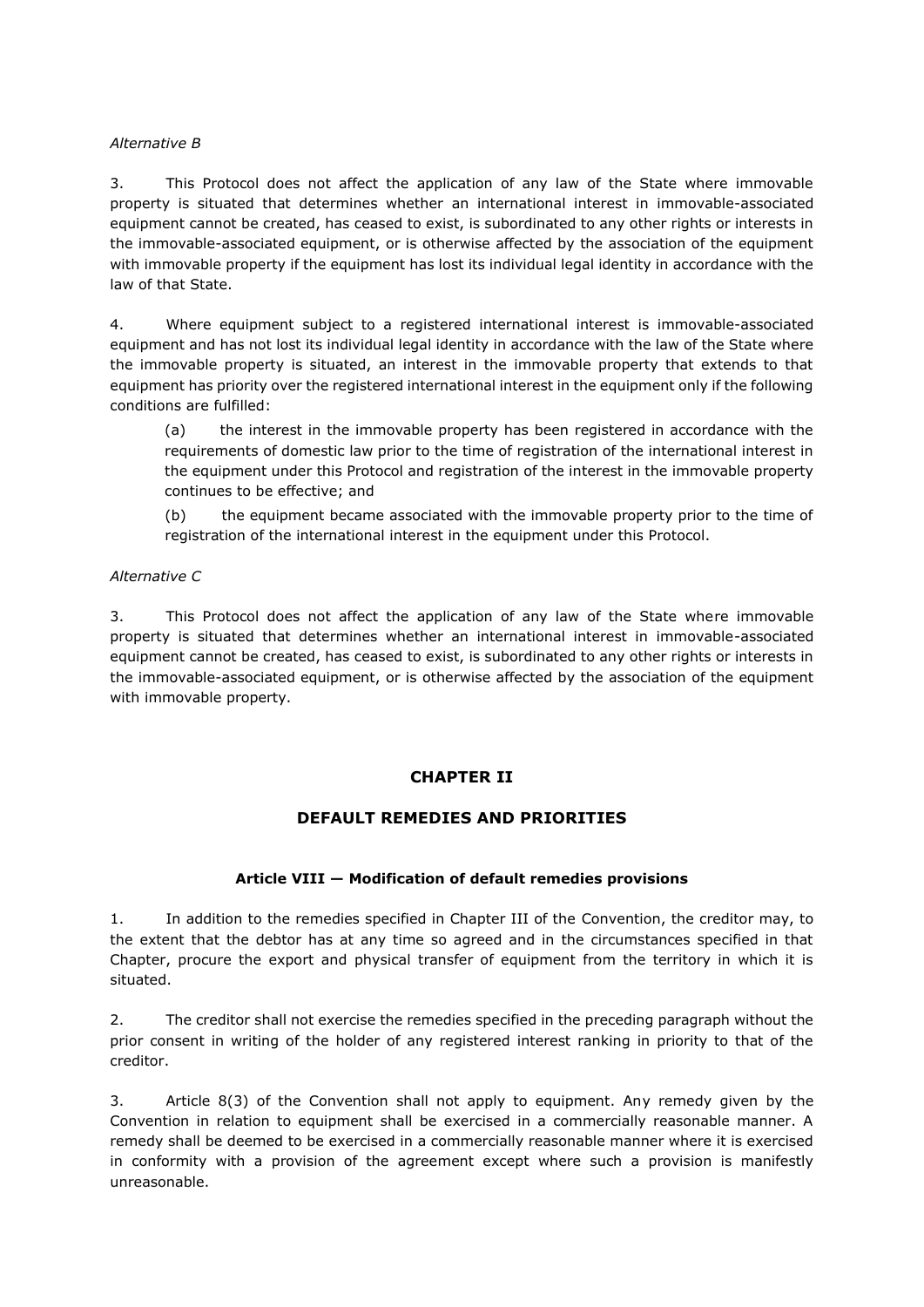4. A chargee giving fourteen or more calendar days' prior written notice of a proposed sale or lease to interested persons as provided by Article 8(4) of the Convention shall be deemed to satisfy the requirement of giving the "reasonable prior notice" specified therein. The foregoing shall not prevent a chargee and a chargor or a guarantor from agreeing to a longer period of prior notice.

5. Subject to any applicable safety laws and regulations, a Contracting State shall ensure that the relevant administrative authorities expeditiously co-operate with and assist the creditor to the extent necessary for the exercise of the remedies specified in paragraph 1.

6. A Contracting State may, at the time of ratification, acceptance, approval of, or accession to this Protocol, declare that it will not apply the preceding paragraph.

7. A chargee proposing to procure the export of equipment under paragraph 1 otherwise than pursuant to a court order shall give reasonable prior notice in writing of the proposed export to:

(a) interested persons specified in Article  $1(m)(i)$  and (ii) of the Convention; and

(b) interested persons specified in Article 1(m)(iii) of the Convention who have given notice of their rights to the chargee within a reasonable time prior to the export.

# **Article IX — Modification of provisions regarding relief pending final determination**

1. This Article applies only in a Contracting State which has made a declaration pursuant to Article XXVIII(2) and to the extent stated in such declaration.

2. For the purposes of Article 13(1) of the Convention, "speedy" in the context of obtaining relief means within such number of calendar days from the date of filing of the application for relief as is specified in a declaration made by the Contracting State in which the application is made.

3. Article 13(1) of the Convention applies with the following being added immediately after subparagraph (d):

"(e) if at any time the debtor and the creditor specifically agree, sale of the object and application of proceeds therefrom",

and Article 43(2) applies with the insertion after the words "Article 13(1)(d)" of the words "and (e)".

4. Ownership or any other interest of the debtor passing on a sale under the preceding paragraph is free from any other interest over which the creditor's international interest has priority under the provisions of Article 29 of the Convention.

5. The creditor and the debtor or any other interested person may agree in writing to exclude the application of Article 13(2) of the Convention.

6. With regard to the remedies in Article VIII(1):

(a) they shall be made available by the administrative authorities in a Contracting State no later than seven calendar days after the creditor notifies such authorities that the relief specified in Article 13 of the Convention is granted or, in the case of relief granted by a foreign court, recognised by a court of that Contracting State, and that the creditor is entitled to procure those remedies in accordance with the Convention; and

(b) the applicable authorities shall expeditiously co-operate with and assist the creditor in the exercise of such remedies in conformity with the applicable safety laws and regulations.

7. Paragraphs 2 and 6 shall not affect any applicable safety laws and regulations.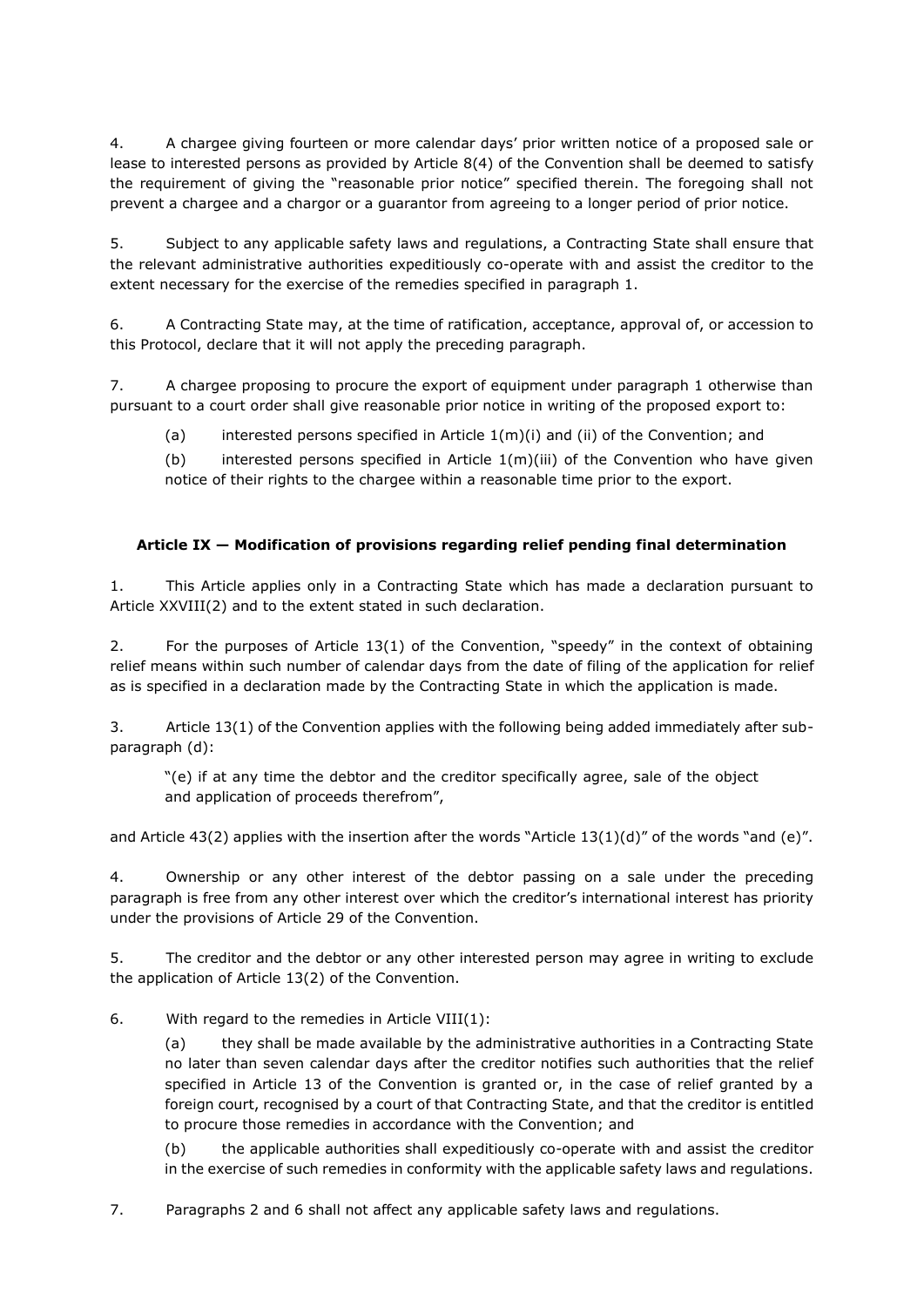# **Article X — Remedies on Insolvency**

1. This Article applies only where a Contracting State that is the primary insolvency jurisdiction has made a declaration pursuant to Article XXVIII(3).

2. References in this Article to the "insolvency administrator" shall be to that person in its official, not in its personal, capacity.

3. Upon the occurrence of an insolvency-related event, the insolvency administrator or the debtor, as applicable, shall, subject to paragraph 7, give possession of the equipment to the creditor not later than the earlier of:

(a) the end of the waiting period; and

(b) the date on which the creditor would be entitled to possession of the equipment if this Article did not apply.

4. For the purpose of this Article, the "waiting period" shall be the period specified in a declaration of the Contracting State which is the primary insolvency jurisdiction.

5. Unless and until the creditor is given the opportunity to take possession under paragraph 3: (a) the insolvency administrator or the debtor, as applicable, shall preserve the equipment and maintain it and its value in accordance with the agreement; and

(b) the creditor shall be entitled to apply for any other forms of interim relief available under the applicable law.

6. Sub-paragraph (a) of the preceding paragraph shall not preclude the use of the equipment under arrangements designed to preserve the equipment and maintain it and its value.

7. The insolvency administrator or the debtor, as applicable, may retain possession of the equipment where, by the time specified in paragraph 3, it has cured all defaults other than a default constituted by the opening of insolvency proceedings and has agreed to perform all future obligations under the agreement and related transaction documents. A second waiting period shall not apply in respect of a default in the performance of such future obligations.

8. With regard to the remedies in Article VIII(1):

(a) they shall be made available by the administrative authorities in a Contracting State no later than seven calendar days after the date on which the creditor notifies such authorities that it is entitled to procure those remedies in accordance with the Convention; and

(b) the applicable authorities shall expeditiously co-operate with and assist the creditor in the exercise of such remedies in conformity with the applicable safety laws and regulations.

9. No exercise of remedies permitted by the Convention or this Protocol may be prevented or delayed after the date specified in paragraph 3.

10. No obligations of the debtor under the agreement may be modified without the consent of the creditor.

11. Nothing in the preceding paragraph shall be construed to affect the authority, if any, of the insolvency administrator under the applicable law to terminate the agreement.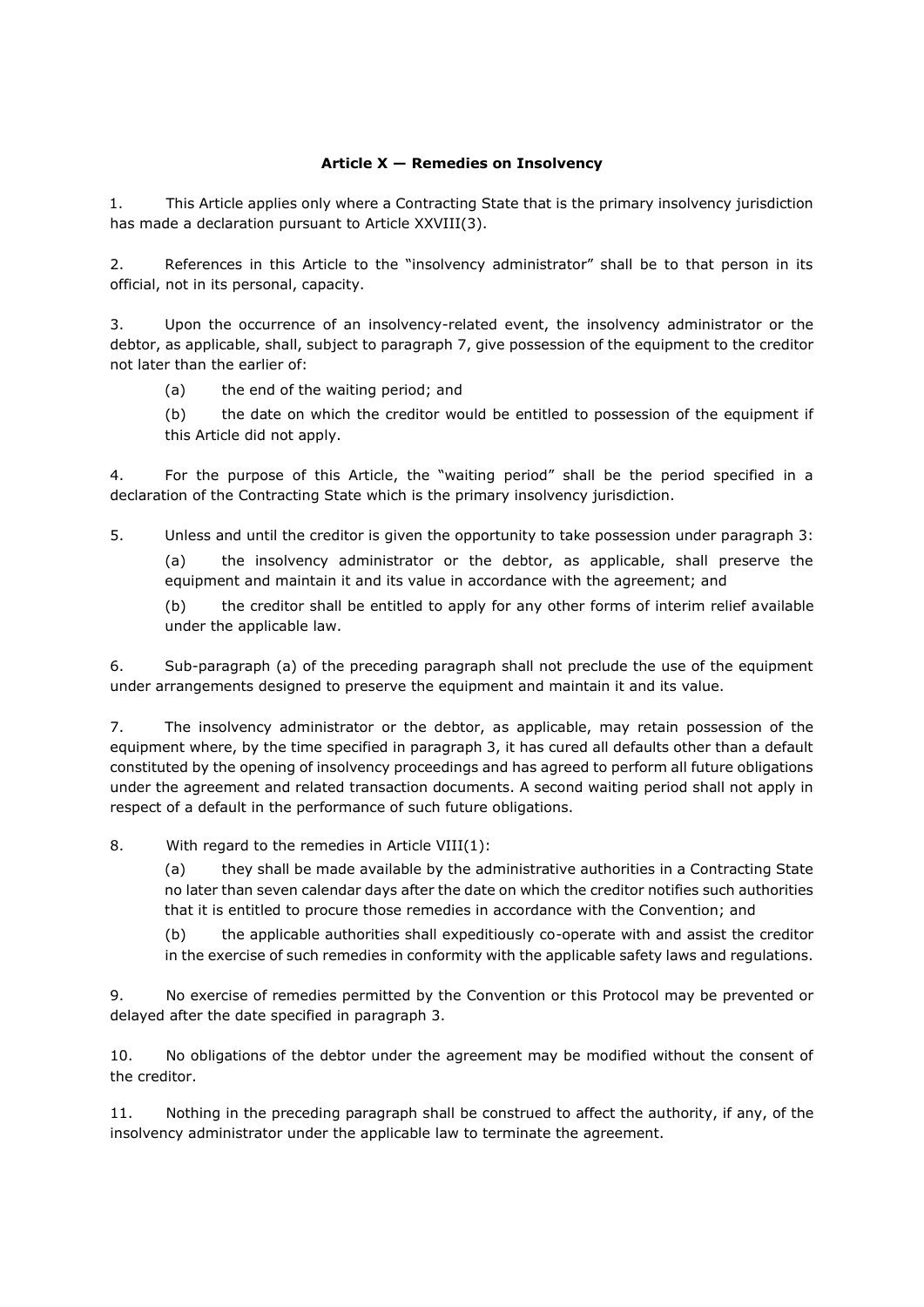12. No rights or interests, except for non-consensual rights or interests of a category covered by a declaration pursuant to Article 39(1) of the Convention, shall have priority in insolvency proceedings over registered interests.

13. The Convention as modified by Article VIII shall apply to the exercise of any remedies under this Article.

### **Article XI — Insolvency assistance**

1. This Article applies only in a Contracting State which has made a declaration pursuant to Article XXVIII(1).

2. The courts of a Contracting State in which equipment is situated shall, in accordance with the law of that State, co-operate to the maximum extent possible with foreign courts and foreign insolvency administrators in carrying out the provisions of Article X.

# **Article XII — Provisions relating to inventory**

1. This Article applies only where a Contracting State has made a declaration pursuant to Article XXVIII(4).

2. An interest in inventory created or provided for by an agreement under which the dealer is the debtor is not an international interest if the dealer is situated in the Contracting State referred to in the preceding paragraph at the time the interest is created or arises.

3. Article 29(3)(b) and 29(4)(b) of the Convention do not apply to a buyer, conditional buyer or lessee of inventory from a dealer if the dealer is situated in the Contracting State referred to in paragraph 1 at the time that a buyer, conditional buyer or lessee acquires its interest in or rights over the inventory*.* 

4. For the purposes of this Article a dealer is situated in a State where it has its place of business or, if it has more than one place of business in different States, its principal place of business.

# **Article XIII — Debtor provisions**

1. In the absence of a default within the meaning of Article 11 of the Convention, the debtor shall be entitled to the quiet possession and use of the equipment in accordance with the agreement as against:

(a) its creditor and the holder of any interest from which the debtor takes free pursuant to Article 29(4)(b) of the Convention unless and to the extent that the debtor has otherwise agreed; and

(b) the holder of any interest to which the debtor's right or interest is subject pursuant to Article 29(4)(a) of the Convention, but only to the extent, if any, that such holder has agreed.

2. Nothing in the Convention or this Protocol affects the liability of a creditor for any breach of the agreement under the applicable law in so far as that agreement relates to equipment.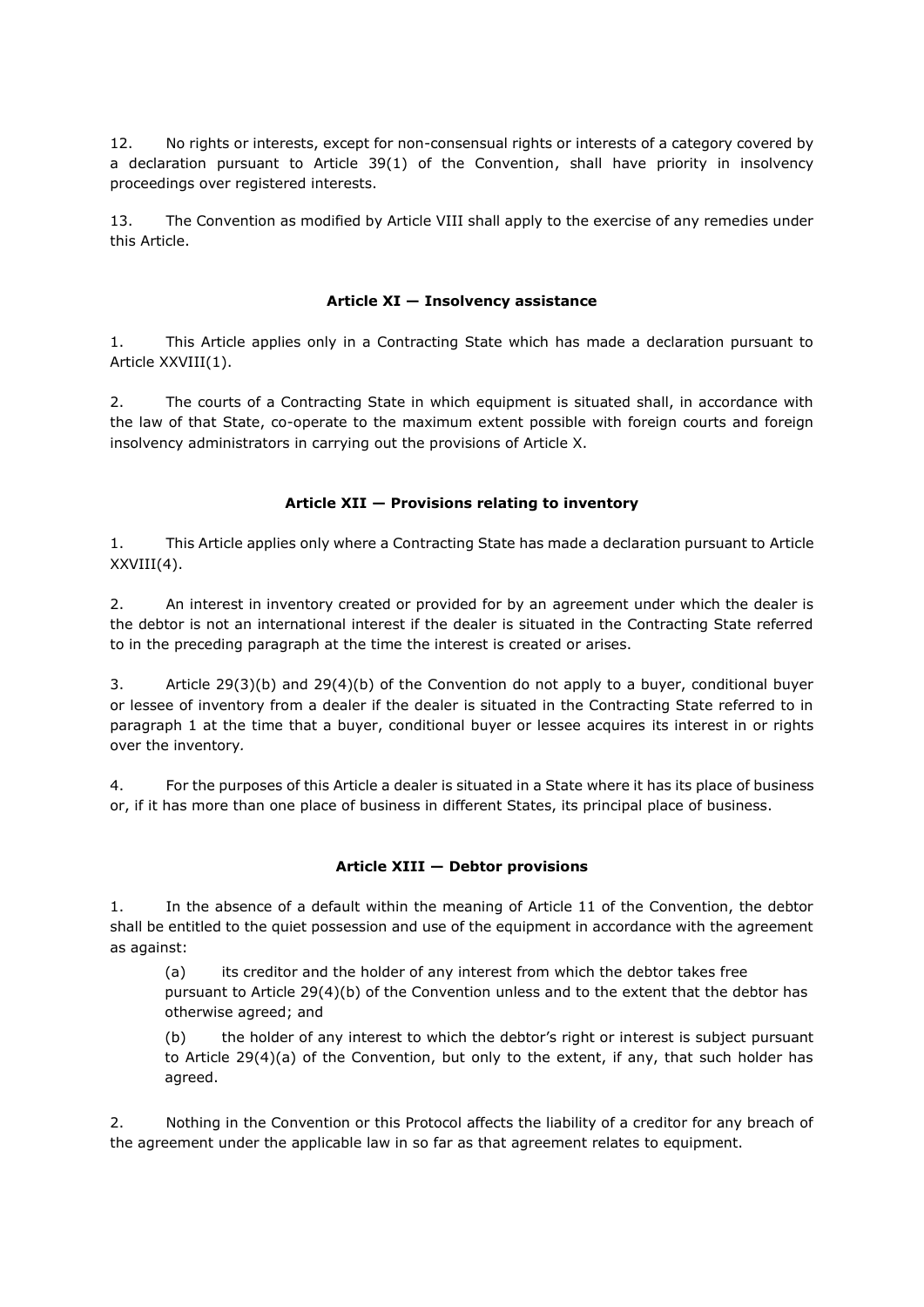# **CHAPTER III**

# **REGISTRY PROVISIONS RELATING TO INTERNATIONAL INTERESTS IN EQUIPMENT**

# **Article XIV — The Supervisory Authority and the Registrar**

1. The Supervisory Authority shall be the international entity designated pursuant to a resolution of the Diplomatic Conference for the adoption of this Protocol provided that such Supervisory Authority is able and willing to act in such capacity.

2. Where the international entity referred to in the preceding paragraph is not able and willing to act as Supervisory Authority, a Conference of Signatory and Contracting States shall be convened to designate another Supervisory Authority.

3. The Supervisory Authority and its officers and employees shall enjoy such immunity from legal and administrative process as is provided under the rules applicable to them as an international entity or otherwise.

4. The Supervisory Authority shall establish a commission of experts from among persons nominated by Signatory and Contracting States having the necessary qualifications and experience, and entrust it with the task of assisting the Supervisory Authority in the discharge of its functions.

5. The first Registrar of the International Registry shall be appointed for a period of five years from the date of entry into force of this Protocol. Thereafter, the Registrar shall be appointed or reappointed at regular five-yearly intervals by the Supervisory Authority.

# **Article XV — First regulations**

The first regulations shall be made by the Supervisory Authority so as to take effect on the entry into force of this Protocol.

# **Article XVI — Designated entry points**

1. A Contracting State may at any time designate an entity or entities as the entry point or entry points through which there shall or may be transmitted to the International Registry information required for registration other than registration of a notice of a national interest or of a right or interest under Article 40 of the Convention in either case arising under laws of another State. The various entry points shall be operated at least during working hours in their respective territories.

2. A designation made under the preceding paragraph may permit, but not compel, use of a designated entry point or entry points for information required for registrations in respect of notices of sale.

3. A registration shall not be invalid by reason of being made otherwise than in conformity with any requirement imposed by a Contracting State under paragraph 1.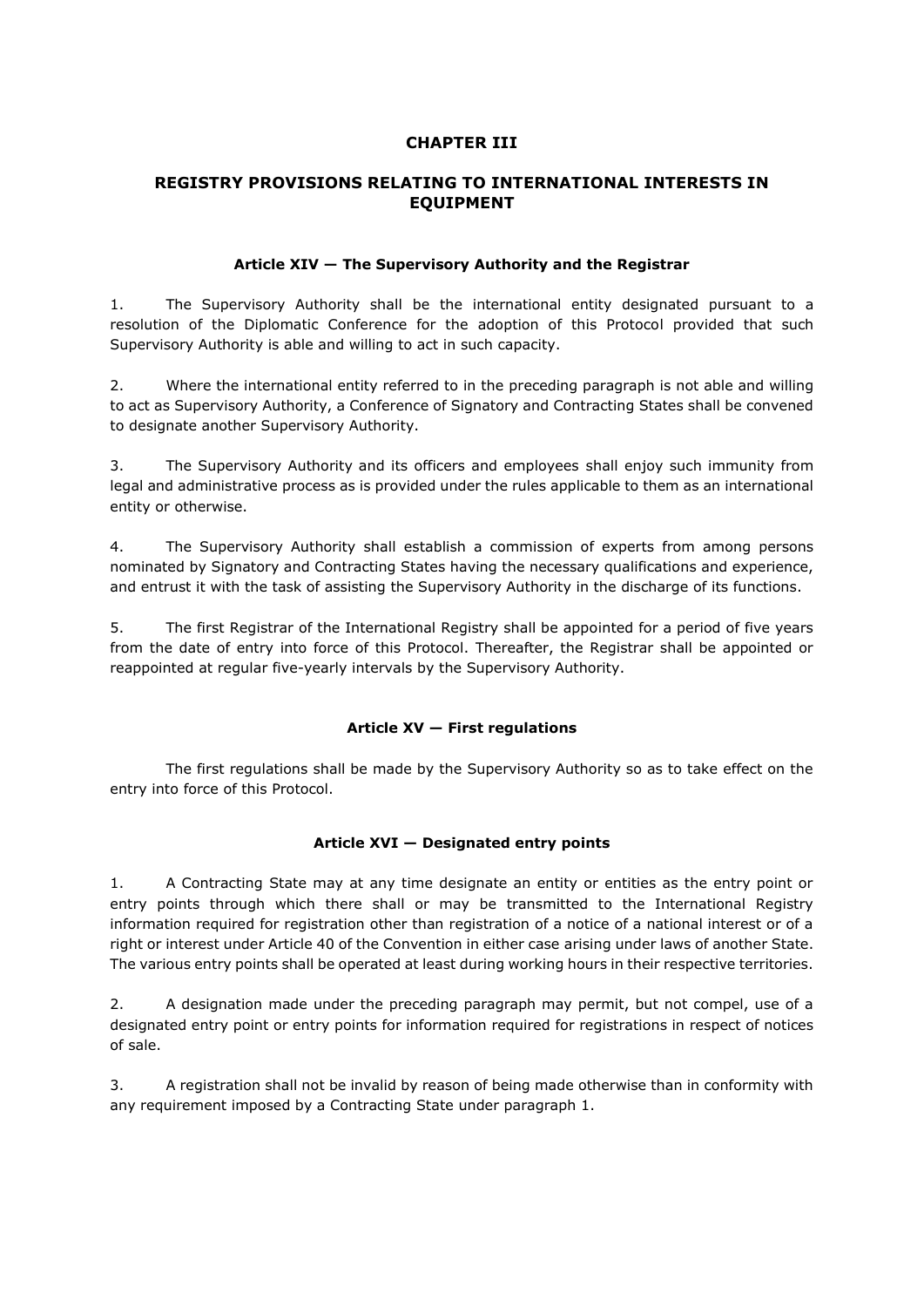# **Article XVII — Identification of equipment for registration purposes**

A description of equipment that contains its manufacturer's serial number and such additional information as required to ensure uniqueness is necessary and sufficient to identify the object for the purposes of Article 18(1)(a) of the Convention. The Regulations shall specify the format of the manufacturer's serial number and provide what additional information is required to ensure uniqueness.

# **Article XVIII — Additional modifications of Registry provisions**

1. For the purposes of Article 19(6) of the Convention, the search criterion for equipment shall be its manufacturer's serial number.

2. The fees referred to in Article  $17(2)(h)$  of the Convention shall be determined so as to recover:

(a) the reasonable costs of establishing, operating and regulating the International Registry, and the reasonable costs of the Supervisory Authority associated with the performance of the functions, exercise of the powers and discharge of the duties contemplated by Article 17(2) of the Convention; and

(b) the reasonable costs of the Depositary associated with the performance of the functions, exercise of the powers and discharge of the duties contemplated by Article  $62(2)(c)$  of the Convention and Article XXXVII(2)(c) to (f) of this Protocol.

3. The centralised functions of the International Registry shall be operated and administered by the Registrar on a twenty-four hour basis.

4. The Registrar shall be liable under Article 28(1) of the Convention for loss caused up to an amount not exceeding the value of the equipment to which the loss relates. Notwithstanding the preceding sentence, the liability of the Registrar shall not exceed 5 million Special Drawing Rights in any calendar year, or such greater amount, computed in such manner, as the Supervisory Authority may from time to time determine by regulations.

5. The preceding paragraph shall not limit the Registrar's liability for damages for loss caused by gross negligence or intentional misconduct of the Registrar and its officers and employees.

6. The amount of the insurance or financial guarantee referred to in Article 28(4) of the Convention shall be not less than the amount determined by the Supervisory Authority to be appropriate, having regard to the prospective liability of the Registrar.

7. Nothing in the Convention shall preclude the Registrar from procuring insurance or a financial guarantee covering events for which the Registrar is not liable under Article 28 of the Convention.

# **Article XIX — Modifications of discharge provisions**

1. Article 25 of the Convention applies:

(a) as if references to the debtor in paragraphs 1 and 3 were references to any of the interested persons referred to in Article 1(m)(i) and (iii);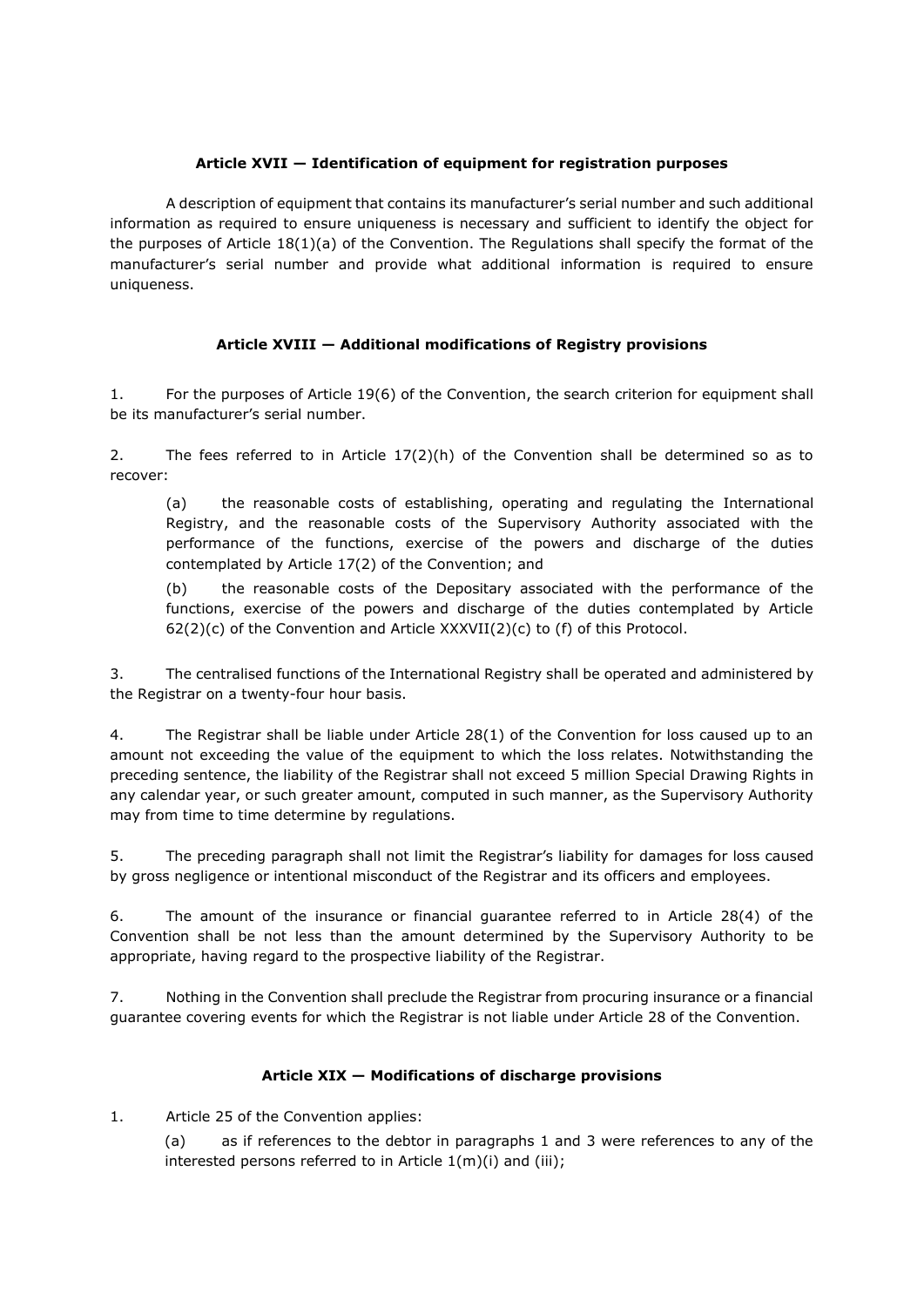(b) with paragraph 4 being replaced by the following:

"4. Where a registration ought not to have been made or is incorrect or should otherwise be discharged in cases not within any of the preceding paragraphs, the person in whose favour the registration was made shall, without undue delay, procure its discharge or amendment after written demand by any of the interested persons referred to in Article 1(m)(i) and (iii) delivered to or received at the address of the person in whose favour the registration was made as stated in the registration"; and

(c) with the following being added immediately after paragraph 4:

"5. Where the holder of the interest referred to in paragraph 1 or 3 of this Article or the person in whose favour the registration was made as provided by paragraph 4 has ceased to exist or cannot be found the court may, on the application of any of the interested persons referred to in Article 1(m)(i) and (iii), make an order directed to the Registrar requiring the Registrar to discharge the registration.

6. Where the intending creditor or intending assignee referred to in paragraph 2 of this Article has ceased to exist or cannot be found the court may, on the application of the debtor, make an order directed to the Registrar requiring the Registrar to discharge the registration."

2. For the purposes of Article 25(2) of the Convention and in the circumstances there described, the holder of a registered prospective international interest or a registered prospective assignment of an international interest shall take such steps as are within its power to procure the discharge of the registration no later than ten calendar days after the receipt of the demand described in such paragraph.

# **Article XX — Notices of sale**

The regulations shall authorise the registration in the International Registry of notices of sale of equipment. The provisions of this Chapter and of Chapter V of the Convention shall, in so far as relevant, apply to these registrations. However, any such registration and any search made or certificate issued in respect of a notice of sale shall be for the purposes of information only and shall not affect the rights of any person, or have any other effect, under the Convention or this Protocol.

# **CHAPTER IV**

# **JURISDICTION**

# **Article XXI — Waivers of sovereign immunity**

1. Subject to paragraph 2, a waiver of sovereign immunity from jurisdiction of the courts specified in Article 42 or Article 43 of the Convention or relating to enforcement of rights and interests relating to equipment under the Convention shall be binding and, if the other conditions to such jurisdiction or enforcement have been satisfied, shall be effective to confer jurisdiction and permit enforcement, as the case may be.

2. A waiver under the preceding paragraph must be in writing and contain a description of the equipment as specified in Article V(1).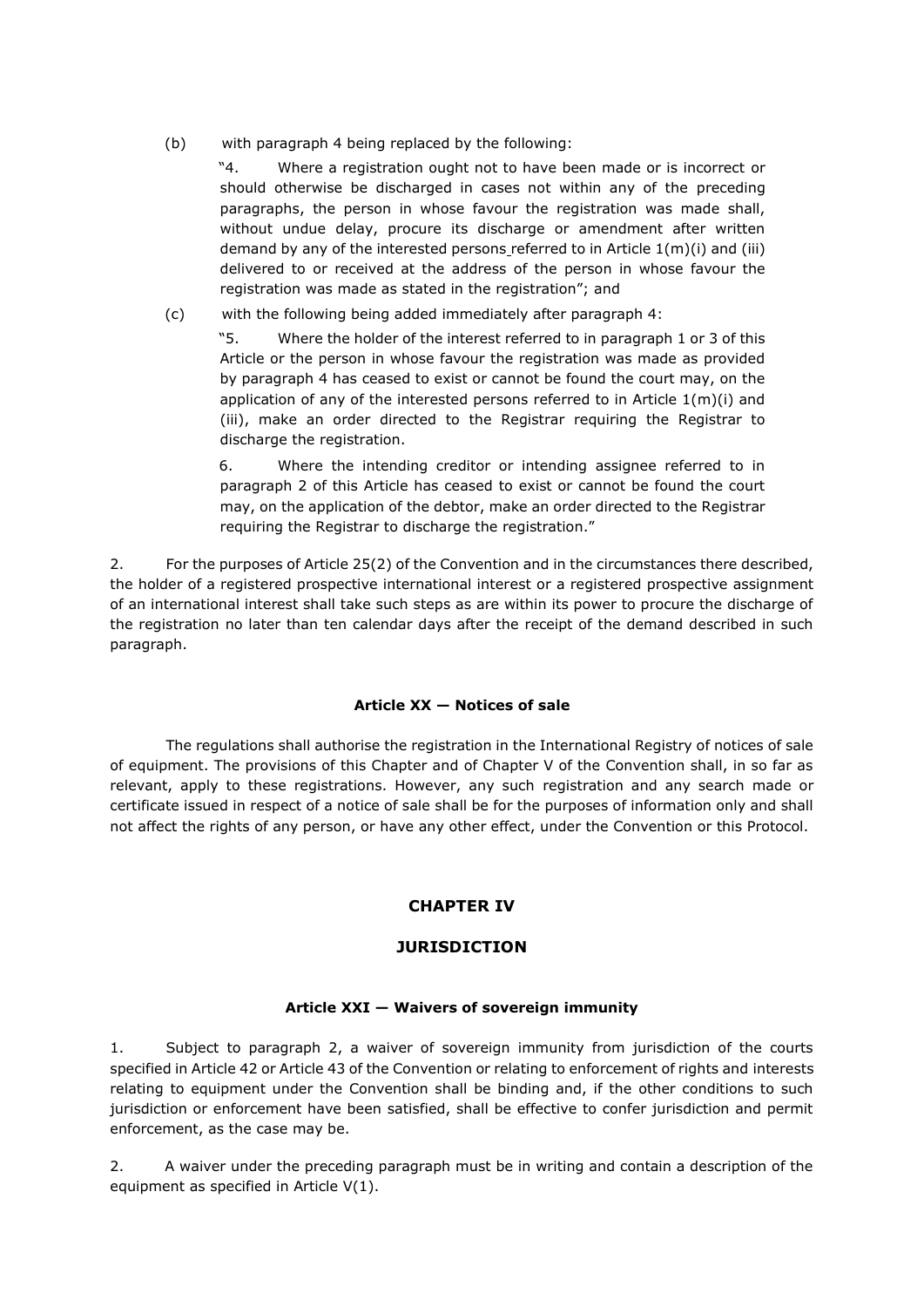### **CHAPTER V**

### **RELATIONSHIP WITH OTHER CONVENTIONS**

# **Article XXII — Relationship with the UNIDROIT Convention on International Financial Leasing**

The Convention on International Interests in Mobile Equipment as applied to mining equipment, agricultural equipment and construction equipment shall supersede the UNIDROIT Convention on International Financial Leasing in respect of the subject matter of this Protocol, as between States Parties to both Conventions.

# **CHAPTER VI**

# **FINAL PROVISIONS**

### **Article XXIII — Signature, ratification, acceptance, approval or accession**

1. This Protocol shall be open for signature in Pretoria on 22 November 2019 by States participating in the Diplomatic Conference to Adopt a Protocol to the Convention on International Interests in Mobile Equipment on Matters specific to Mining, Agricultural and Construction Equipment held at Pretoria from 11 to 22 November 2019. After 22 November 2019, this Protocol shall be open to all States for signature at the Headquarters of the International Institute for the Unification of Private Law (UNIDROIT) in Rome until it enters into force in accordance with Article XXV.

2. This Protocol shall be subject to ratification, acceptance or approval by States which have signed it.

3. Any State which does not sign this Protocol may accede to it at any time.

4. Ratification, acceptance, approval or accession is effected by the deposit of a formal instrument to that effect with the Depositary.

5. A State may not become a Party to this Protocol unless it is or becomes also a Party to the Convention.

#### **Article XXIV — Regional Economic Integration Organisations**

1. A Regional Economic Integration Organisation which is constituted by sovereign States and has competence over certain matters governed by this Protocol may similarly sign, accept, approve or accede to this Protocol. The Regional Economic Integration Organisation shall in that case have the rights and obligations of a Contracting State, to the extent that that Organisation has competence over matters governed by this Protocol. Where the number of Contracting States is relevant in this Protocol, the Regional Economic Integration Organisation shall not count as a Contracting State in addition to its Member States which are Contracting States.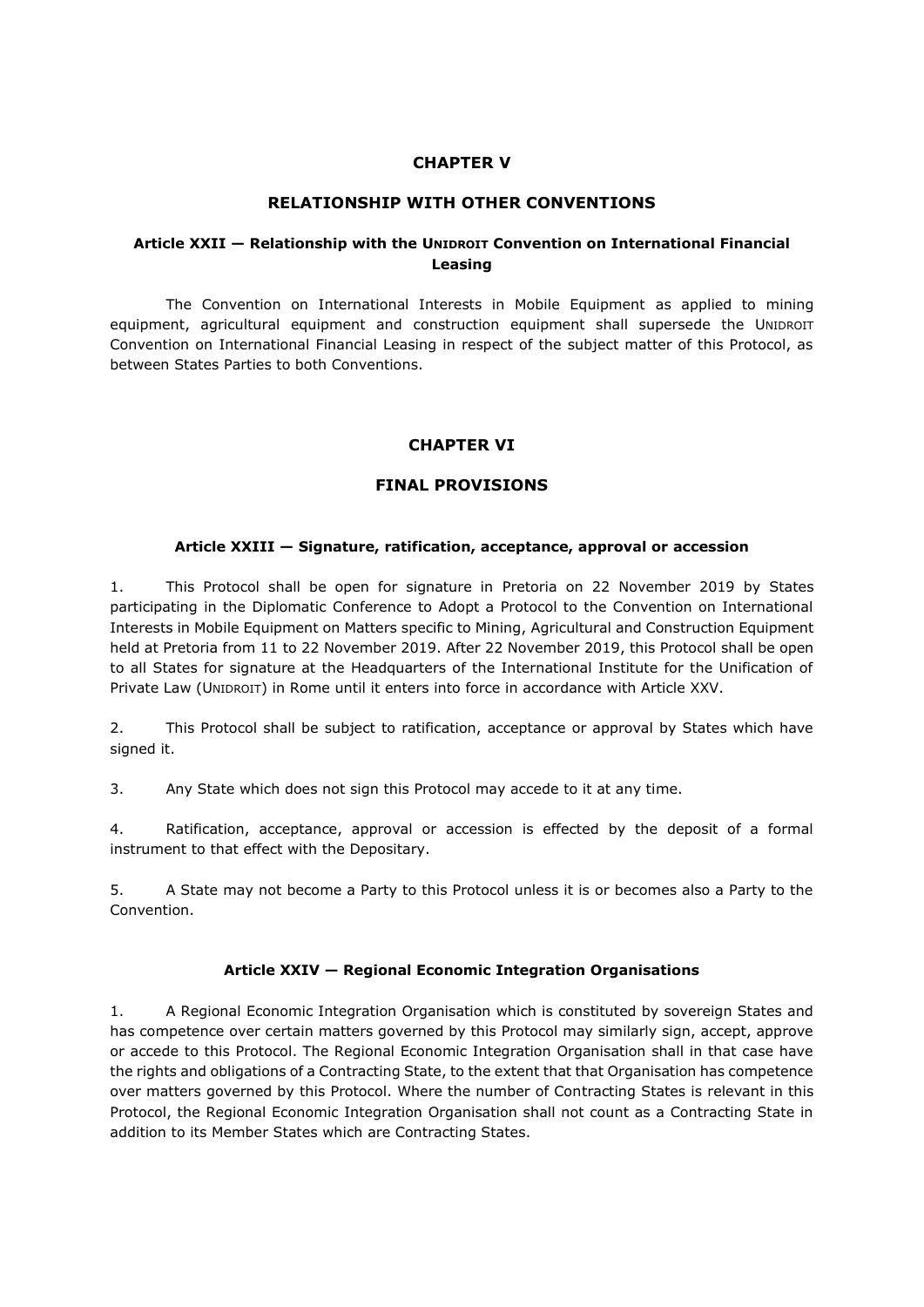2. The Regional Economic Integration Organisation shall, at the time of signature, acceptance, approval or accession, make a declaration to the Depositary specifying the matters governed by this Protocol in respect of which competence has been transferred to that Organisation by its Member States. The Regional Economic Integration Organisation shall promptly notify the Depositary of any changes to the distribution of competence, including new transfers of competence, specified in the declaration under this paragraph.

3. Any reference to a "Contracting State" or "Contracting States" or "State Party" or "States Parties" in this Protocol applies equally to a Regional Economic Integration Organisation where the context so requires.

# **Article XXV — Entry into force**

1. This Protocol enters into force between the States which have deposited instruments referred to in sub-paragraph (a) on the later of:

(a) the first day of the month following the expiration of three months after the date of the deposit of the fifth instrument of ratification, acceptance, approval or accession; and

(b) the date of the deposit by the Supervisory Authority with the Depositary of a certificate confirming that the International Registry is fully operational.

2. For other States this Protocol enters into force on the first day of the month following the later of:

(a) the expiration of three months after the date of the deposit of its instrument of ratification, acceptance, approval or accession; and

(b) the date referred to in sub-paragraph (b) of the preceding paragraph.

# **Article XXVI — Territorial units**

1. If a Contracting State has territorial units in which different systems of law are applicable in relation to the matters dealt with in this Protocol, it may, at the time of ratification, acceptance, approval or accession, declare that this Protocol is to extend to all its territorial units or only to one or more of them, and may modify its declaration by submitting another declaration at any time.

2. Any such declarations are to be notified to the Depositary and shall state expressly the territorial units to which this Protocol applies.

3. If a Contracting State has not made any declaration under paragraph 1, this Protocol shall apply to all territorial units of that State.

4. Where a Contracting State extends this Protocol to one or more of its territorial units, declarations permitted under this Protocol may be made in respect of each such territorial unit, and the declarations made in respect of one territorial unit may be different from those made in respect of another territorial unit.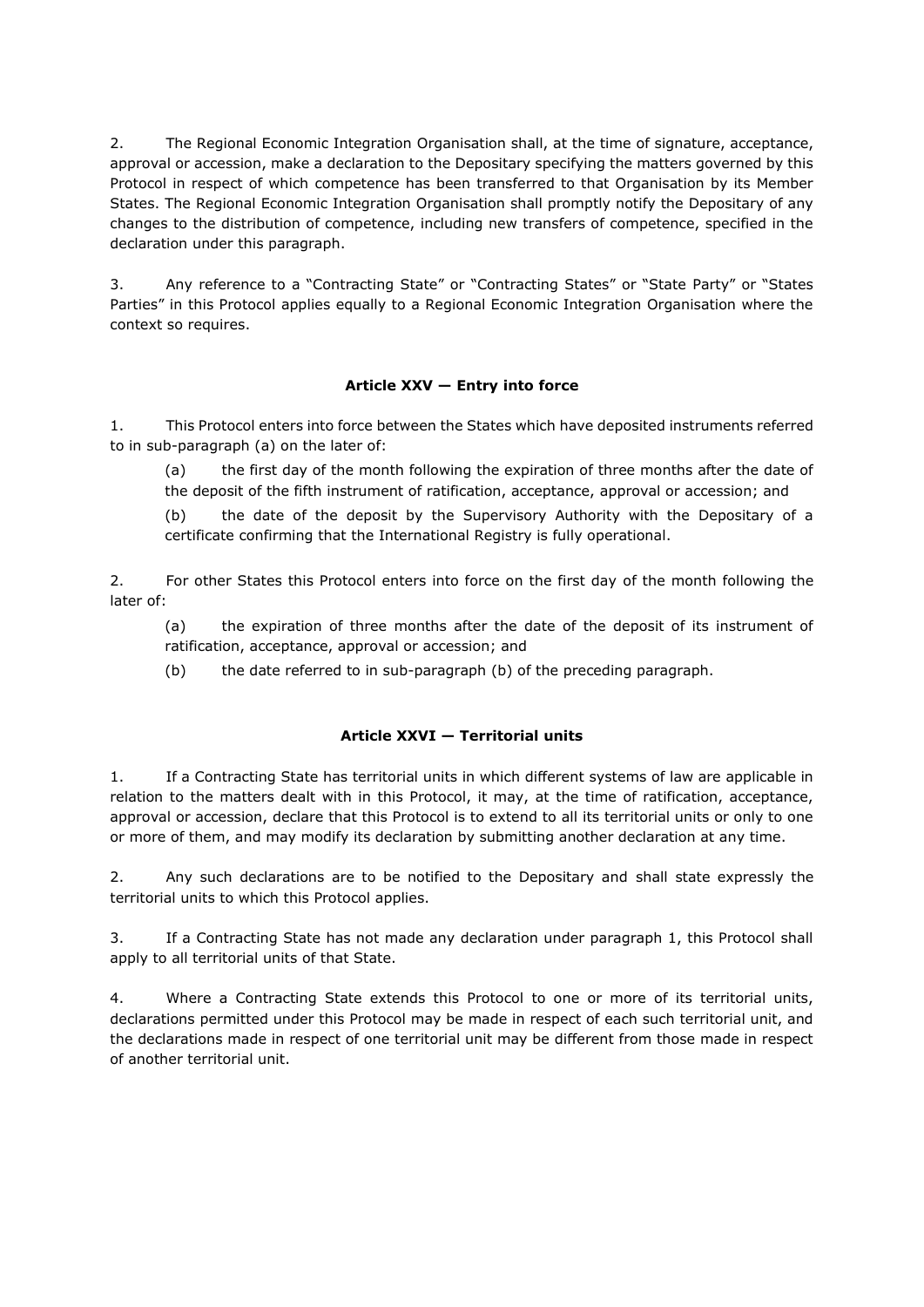5. If by virtue of a declaration under paragraph 1, this Protocol extends to one or more territorial units of a Contracting State:

(a) the debtor is considered to be situated in a Contracting State only if it is incorporated or formed under a law in force in a territorial unit to which the Convention and this Protocol apply or if it has its registered office or statutory seat, centre of administration, place of business or habitual residence in a territorial unit to which the Convention and this Protocol apply;

(b) any reference to the location of the object in a Contracting State refers to the location of the object in a territorial unit to which the Convention and this Protocol apply;

(c) any reference to the administrative authorities in that Contracting State shall be construed as referring to the administrative authorities having jurisdiction in a territorial unit to which the Convention and this Protocol apply; and

(d) for the purposes of Article XII(4), a dealer is considered to be situated in a Contracting State if it has its place of business or, if it has more than one place of business, its principal place of business, in a territorial unit where the Convention and this Protocol apply.

#### **Article XXVII — Transitional Provisions**

In relation to agricultural equipment, construction equipment and mining equipment Article 60 of the Convention shall be modified as follows:

(a) replace paragraph 2(a) with the following:

"(a) "effective date of this Convention" means in relation to a debtor the latest of the time when:

(i) this Convention enters into force;

(ii) the State in which the debtor is situated at the time the right or interest is created or arises becomes a Contracting State; and

(ii) the Protocol becomes applicable in that State to the equipment which is subject to the pre-existing right or interest."

- 
- (b) replace paragraph 3 with the following:

"3. A Contracting State may in its declaration under paragraph 1 specify a date, not earlier than three years and not later than ten years after the date on which the declaration takes effect, when Articles 29, 35 and 36 of this Convention as modified or supplemented by the Protocol will become applicable, to the extent and in the manner specified in the declaration, to pre-existing rights or interests arising under an agreement made at a time when the debtor was situated in that State. Any priority of the right or interest under the law of that State, so far as applicable, shall continue if the right or interest is registered in the International Registry before the expiration of the period specified in the declaration, whether or not any other right or interest has previously been registered."

(c) insert the following paragraph:

"4. For the purposes of paragraph 3, a declaration takes effect with respect to a pre-existing right or interest in equipment to which the Protocol to the Convention on International Interests in Mobile Equipment on Matters specific to Mining, Agricultural and Construction Equipment becomes applicable in that State in accordance with Article XXXV and XXXVI of that Protocol at the time the Protocol becomes applicable to that equipment."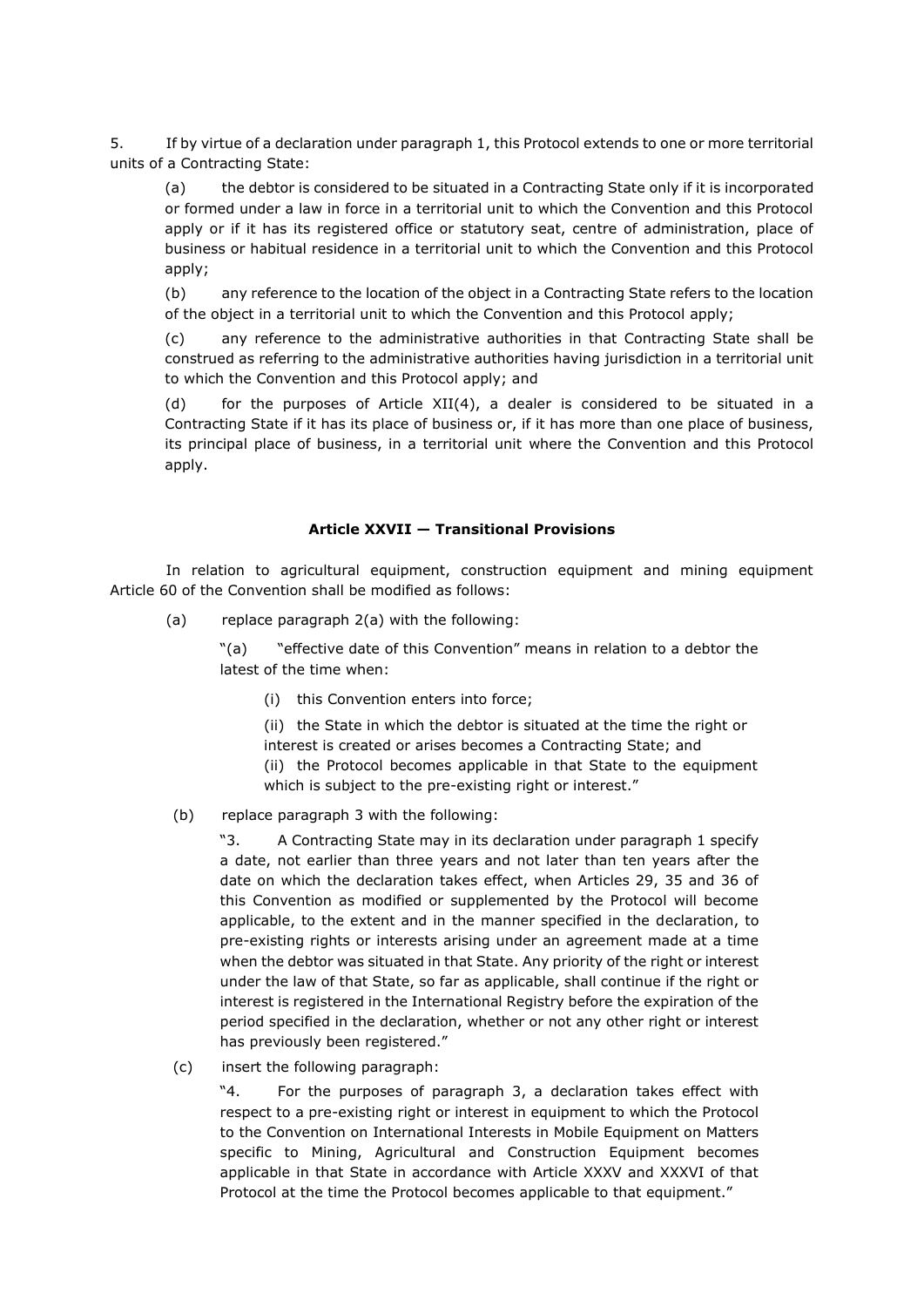# **Article XXVIII — Declarations relating to certain provisions**

1. A Contracting State may, at the time of ratification, acceptance, approval of, or accession to this Protocol, declare that it will apply either or both of Articles VI and XI of this Protocol.

2. A Contracting State may, at the time of ratification, acceptance, approval of, or accession to this Protocol, declare that it will apply Article IX of this Protocol, wholly or in part. If it so declares, it shall specify the time-period required by Article IX(2).

3. A Contracting State may, at the time of ratification, acceptance, approval of, or accession to this Protocol, declare that it will apply Article X of this Protocol and, if so, shall specify the types of insolvency proceeding, if any, to which Article X will apply. A Contracting State making a declaration pursuant to this paragraph shall specify the time-period required by Article X.

4. A Contracting State may, at the time of ratification, acceptance, approval of, or accession to this Protocol, declare that it will apply Article XII.

5. Any declaration made pursuant to this Protocol shall apply to the entirety of the equipment to which this Protocol applies.

6. A Contracting State that makes a declaration in respect of any Alternative provided for in Article VII shall choose the same Alternative regarding the entirety of the equipment to which this Protocol applies.

7. The courts of Contracting States shall apply Article X in conformity with the declaration made by the Contracting State which is the primary insolvency jurisdiction.

# **Article XXIX — Declarations under the Convention**

Declarations made under the Convention, including those made under Articles 39, 40, 50, 53, 54, 55, 57, 58 and 60, shall be deemed to have also been made under this Protocol, unless stated otherwise.

# **Article XXX — Reservations and declarations**

1. No reservations may be made to this Protocol but declarations authorised by Articles II, VII, VIII, XXVI, XXVIII, XXIX and XXXI may be made in accordance with these provisions.

2. Any declaration or subsequent declaration or any withdrawal of a declaration made under this Protocol shall be notified in writing to the Depositary.

# **Article XXXI — Subsequent declarations**

1. A State Party may make a subsequent declaration, other than a declaration made in accordance with Article XXIX under Article 60 of the Convention, at any time after the date on which this Protocol has entered into force for it, by notifying the Depositary to that effect.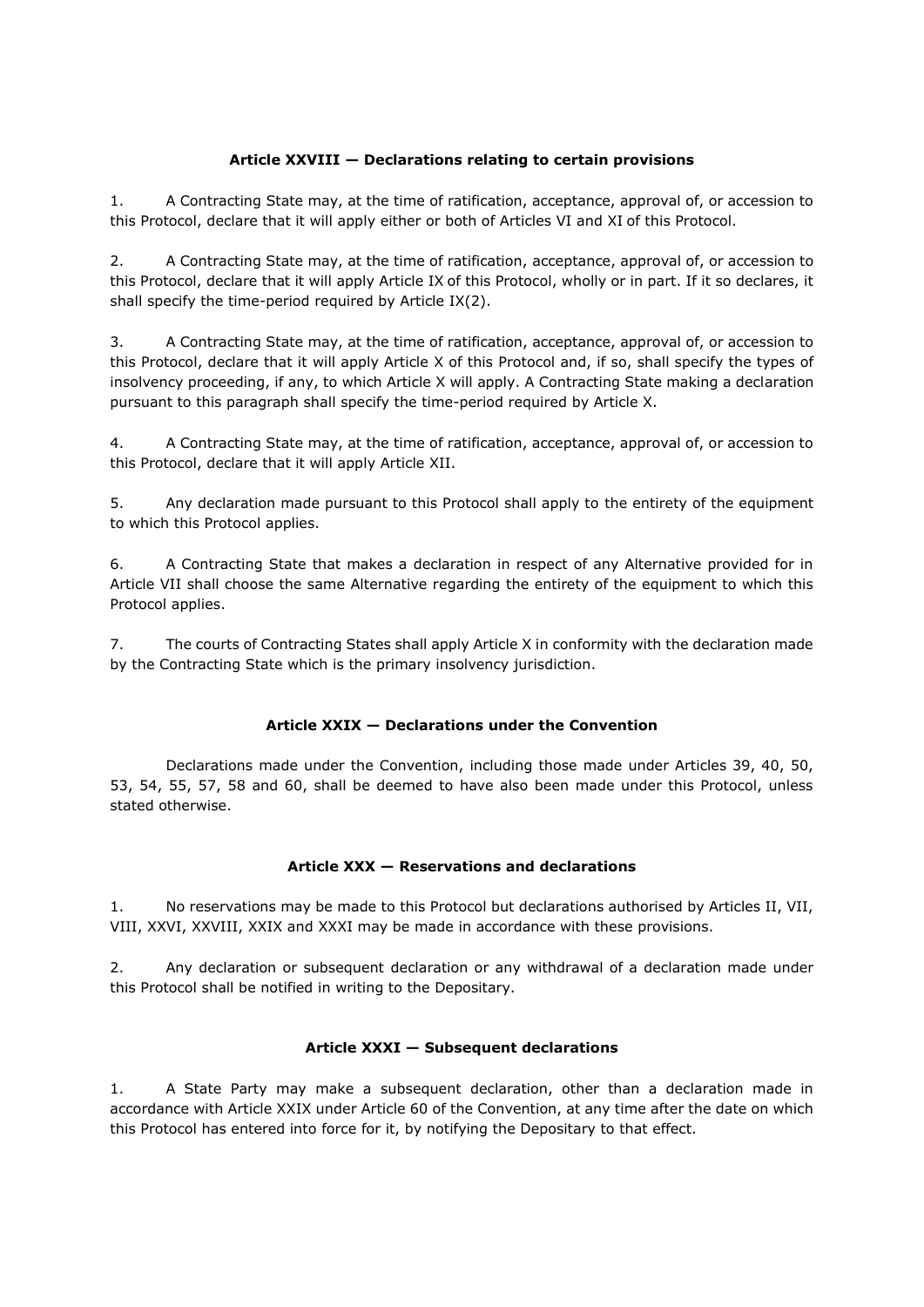2. Any such subsequent declaration shall take effect on the first day of the month following the expiration of six months after the date of receipt of the notification by the Depositary. Where a longer period for that declaration to take effect is specified in the notification, it shall take effect upon the expiration of such longer period after receipt of the notification by the Depositary.

3. Notwithstanding the previous paragraphs, this Protocol shall continue to apply, as if no such subsequent declarations had been made, in respect of all rights and interests arising prior to the effective date of any such subsequent declaration.

# **Article XXXII — Withdrawal of declarations**

1. Any State Party having made a declaration under this Protocol, other than a declaration made in accordance with Article XXIX under Article 60 of the Convention, may withdraw it at any time by notifying the Depositary. Such withdrawal is to take effect on the first day of the month following the expiration of six months after the date of receipt of the notification by the Depositary.

2. Notwithstanding the preceding paragraph, this Protocol shall continue to apply, as if no such withdrawal of declaration had been made, in respect of all rights and interests arising prior to the effective date of any such withdrawal of declaration.

# **Article XXXIII — Denunciations**

1. Any State Party may denounce this Protocol by notification in writing to the Depositary.

2. Any such denunciation shall take effect on the first day of the month following the expiration of twelve months after the date of receipt of the notification by the Depositary.

3. Notwithstanding the previous paragraphs, this Protocol shall continue to apply, as if no such denunciation had been made, in respect of all rights and interests arising prior to the effective date of any such denunciation.

4. A subsequent declaration made by a State Party under Article II declaring that the Protocol does not apply to one or more Annexes, shall be deemed a denunciation of the Protocol in relation to that Annex.

# **Article XXXIV — Review conferences, amendments and related matters**

1. The Depositary, in consultation with the Supervisory Authority, shall prepare reports yearly, or at such other time as the circumstances may require, for the States Parties as to the manner in which the international regime established in the Convention as amended by this Protocol has operated in practice. In preparing such reports, the Depositary shall take into account the reports of the Supervisory Authority concerning the functioning of the international registration system.

2. At the request of not less than twenty-five per cent of the States Parties, Review Conferences of the States Parties shall be convened from time to time by the Depositary, in consultation with the Supervisory Authority, to consider:

(a) the practical operation of the Convention as amended by this Protocol and its effectiveness in facilitating the asset-based financing and leasing of the objects covered by its terms;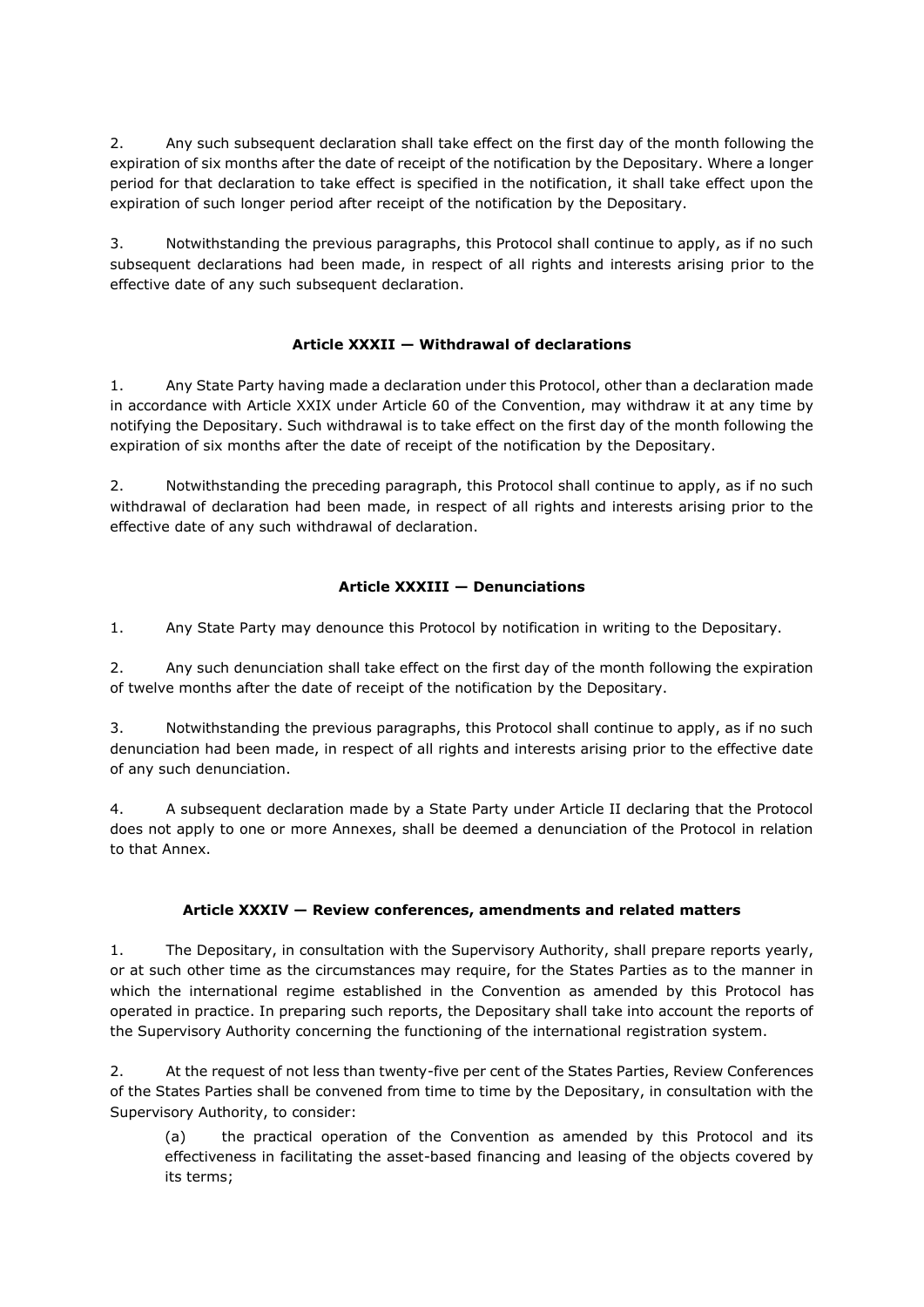(b) the judicial interpretation given to, and the application made of the terms of this Protocol and the regulations;

(c) the functioning of the international registration system, the performance of the Registrar and its oversight by the Supervisory Authority, taking into account the reports of the Supervisory Authority; and

(d) whether any amendments to this Protocol, including the Annexes, or the arrangements relating to the International Registry are desirable.

3. Any amendment to this Protocol under this Article shall be approved by at least a two-thirds majority of States Parties participating in the Conference referred to in the preceding paragraph and shall then enter into force in respect of States Parties which have ratified, accepted or approved such amendment when it has been ratified, accepted or approved by five States Parties in accordance with the provisions of Article XXV relating to its entry into force.

# **Article XXXV – Adjustments to the Harmonized System codes in the Annexes following a Harmonized System revision**

1. Upon the acceptance of a Harmonized System revision, the Depositary shall consult the World Customs Organization and the Supervisory Authority in relation to any Harmonized System codes listed in the Annexes that might be affected by the revision.

2. Not later than three months after the acceptance of a Harmonized System revision, the Depositary shall send to all Contracting States a notification of the Harmonized System revision. The notification shall state whether any Harmonized System codes in the Annexes will be affected by the revision and shall propose adjustments to the Harmonized System codes in the Annexes that are needed to ensure that the Annexes remain aligned with the Harmonized System and that minimise changes to the application of the Protocol to equipment resulting from the Harmonized System revision. The notification must specify the date by which objections to the Depositary proposal must be made pursuant to paragraph 3.

3. Each adjustment to the Harmonized System codes in the Annexes proposed by a Depositary proposal, if made within the time provided by the preceding paragraph, is deemed to have been adopted by Contracting States unless within nine months after the acceptance of the Harmonized System revision the Depositary receives objections to that proposed adjustment from one-third or more of the Contracting States. An objection must specify each adjustment to which it applies and must apply to the entirety of the adjustment.

4. If the Depositary receives objections to a proposed adjustment from one-third or more of the Contracting States within the period specified in the preceding paragraph, the Depositary shall convene a meeting of Contracting States to consider that adjustment. The Depositary shall endeavour to convene the meeting within three months following the expiration of the period specified in the preceding paragraph.

5. Contracting States participating at a meeting convened under the preceding paragraph shall make every effort to reach agreement by consensus. If no agreement is reached, an adjustment shall only be adopted if it is approved by a two-thirds majority vote of the Contracting States participating and voting at the meeting. Subject to paragraphs 7 and 8, agreements and decisions by the meeting of Contracting States shall be binding on all Contracting States.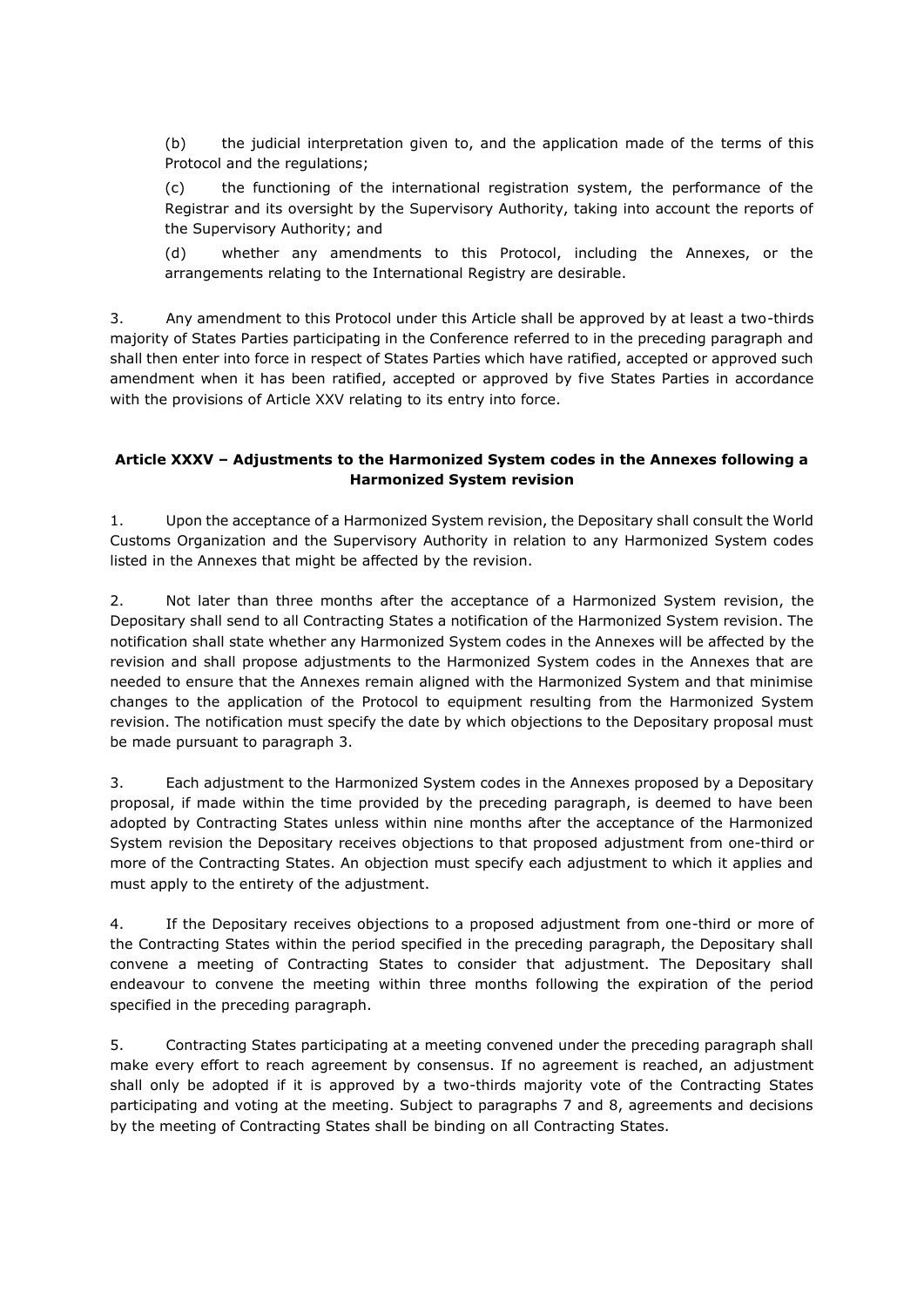6. Following the expiration of the period specified in paragraph 3 or, if applicable, following the conclusion of a meeting of Contracting States pursuant to paragraph 4, the Depositary shall send to all Contracting States a notification that indicates which of the proposed adjustments have been adopted and which have not been adopted. Subject to paragraphs 7 and 8, the adopted adjustments shall enter into force on the later of twelve months from the date the Depositary sends the notification of adopted adjustments to Contracting States and the date of entry into force of the Harmonized System revision.

7. During the implementation period a Contracting State may, by notification received by the Depositary not less than thirty days before expiration of the implementation period, extend the date on which adjustments enter into force in relation to that State for a period of six months. A Contracting State may make successive extensions of the entry into force for six-month periods by notification received by the Depositary not less than thirty days before expiration of the current period.

8. During the implementation period or during any subsequent six-month extension period provided by the preceding paragraph, a Contracting State, by notification received by the Depositary not less than thirty days before expiration of the implementation period or such subsequent period, may identify one or more adjustments to the Harmonized System codes in the Annexes which will not enter into force in relation to that State. A Contracting State that has so notified the Depositary may at any time thereafter withdraw its notification under this paragraph as to one or more adjustments by notification to the Depositary, in which case such adjustment or adjustments shall enter into force in relation to that State thirty days after receipt by the Depositary of the notification.

9. A new Contracting State will have all rights and benefits of Contracting States under this Article, including the rights to object under paragraph 3, participate and vote in a meeting under paragraphs 4 and 5, extend dates under paragraph 7, and send notifications under the preceding paragraph. Notwithstanding the preceding sentence, a new Contracting State has only the time, if any, remaining to other Contracting States for taking any action, under this Article.

10. Subject to Article 60 of the Convention and Article XXVII of this Protocol, any adjustment to the Harmonized System codes in the Annexes under this Article shall not affect rights and interests arising prior to the date the adjustment enters into force.

# **Article XXXVI – Modifications of the Annexes**

1. This article applies to modifications of the Annexes other than adjustments to the Harmonized System codes in the Annexes governed by Article XXXV.

2. If at any time after the entry into force of this Protocol the Depositary receives a Contracting State proposal, the Depositary shall, at the time provided in paragraph 3 or paragraph 5, send to all Contracting States a notification of the Contracting State proposal. The notification shall identify the Harmonized System codes, if any, that would be affected by the proposal and describe each proposed modification of the Annexes. The notification must specify the date by which objections to the Contracting State proposal must be made pursuant to paragraph 4 or 5.

3. Subject to paragraph 5, at the time the Depositary sends a Depositary proposal to Contracting States pursuant to Article XXXV(2) it shall send to Contracting States a notification of each Contracting State proposal received by the Depositary and not previously sent to Contracting States.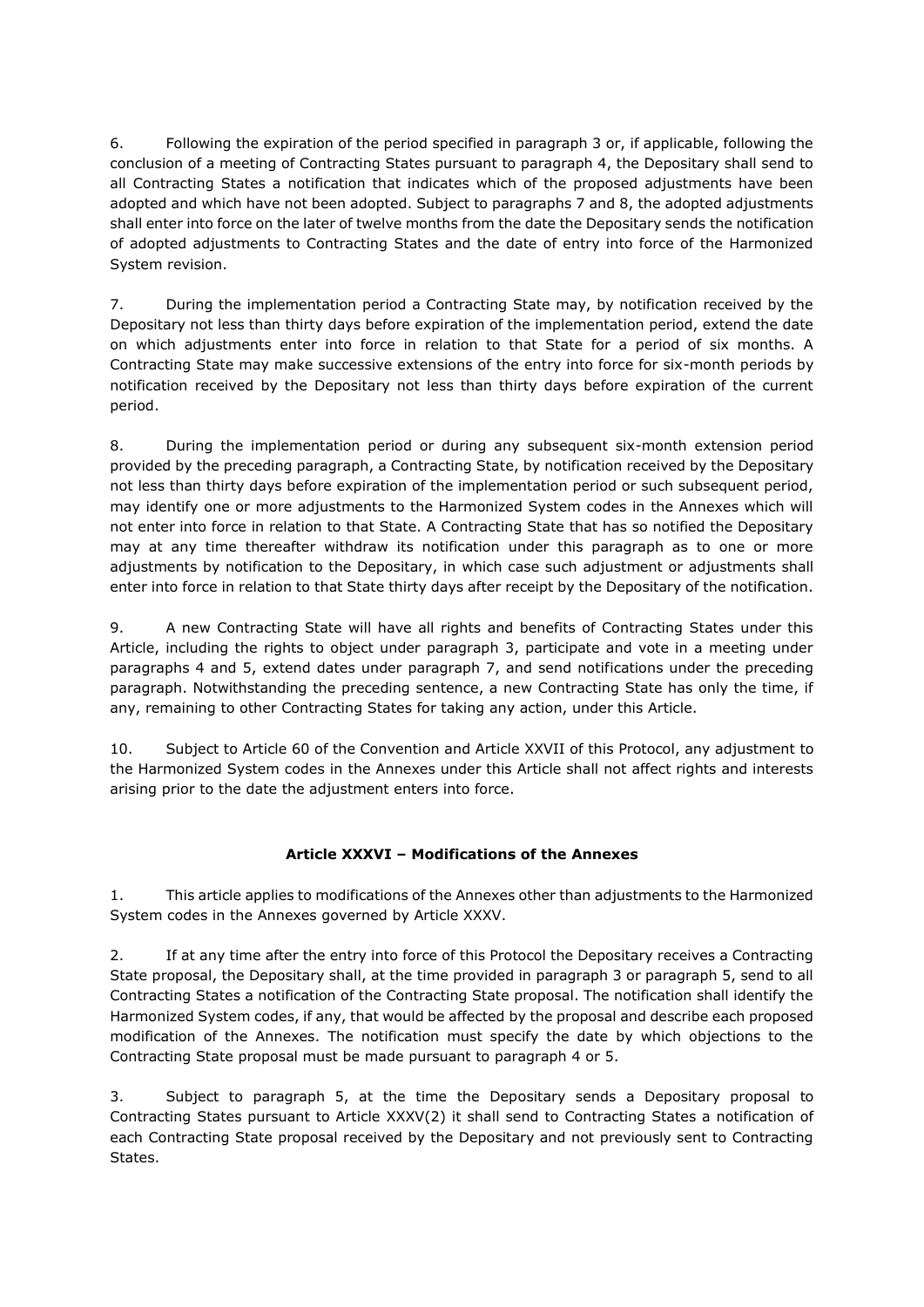4. Subject to paragraph 5, each modification of the Annexes proposed by a Contracting State proposal referred to in the preceding paragraph is deemed to have been adopted by Contracting States unless within the time specified for objections in Article XXXV(3) the Depositary receives objections to that proposed modification from twenty-five per cent or more of the Contracting States. An objection must specify each modification to which it applies and must apply to the entirety of that modification.

5. In its sole discretion the Depositary may elect to send to Contracting States, at a time other than that specified in paragraph 3, a notification of each Contracting State proposal received by the Depositary and not previously sent to Contracting States. In that case, each modification of the Annexes proposed by the Contracting State proposal or proposals is deemed to have been adopted by Contracting States unless within the time specified in the notification the Depositary receives objections to that proposed modification from twenty-five per cent or more of the Contracting States. The time specified in the notification shall be not less than nine months after the Depositary's receipt of the Contracting State proposal most recently received by the Depositary. An objection must specify each modification to which it applies and must apply to the entirety of that modification.

6. If the Depositary receives objections to a proposed modification from twenty-five per cent or more of the Contracting States within the period specified in paragraph 4 or paragraph 5, the Depositary shall convene a meeting of Contracting States to consider that modification. The Depositary shall endeavour to convene the meeting within three months following the expiration of the period specified in paragraph 4 or paragraph 5.

7. Contracting States participating at a meeting convened under the preceding paragraph shall make every effort to reach agreement by consensus. If no agreement is reached, a modification shall only be adopted if it is approved by a two-thirds majority vote of the Contracting States participating and voting at the meeting. Subject to paragraphs 9 and 10, agreements and decisions by the meeting of Contracting States shall be binding on all Contracting States.

8. Following the expiration of the period specified in paragraph 4 or paragraph 5 or, if applicable, following the conclusion of a meeting of Contracting States pursuant to paragraph 6, the Depositary shall send to all Contracting States a notification that indicates which of the proposed modifications have been adopted and which have not been adopted. Subject to paragraphs 9 and 10, the adopted modifications shall enter into force twelve months from the date the Depositary sends the notification to Contracting States.

9. During the implementation period a Contracting State may, by notification received by the Depositary not less than thirty days before expiration of the implementation period, extend the date on which modifications enter into force in relation to that State for a period of six months. A Contracting State may make successive extensions of the entry into force for six-month periods by notification received by the Depositary not less than thirty days before expiration of the current period.

10. During the implementation period or during any subsequent six-month extension period provided by the preceding paragraph, a Contracting State, by notification received by the Depositary not less than thirty days before expiration of the implementation period or such subsequent period, may identify one or more modifications to the Annexes which will not enter into force in relation to that State. A Contracting State that has so notified the Depositary may at any time thereafter withdraw its notification under this paragraph as to one or more modifications by notification to the Depositary, in which case such modification or modifications shall enter into force in relation to that State thirty days after receipt by the Depositary of the notification.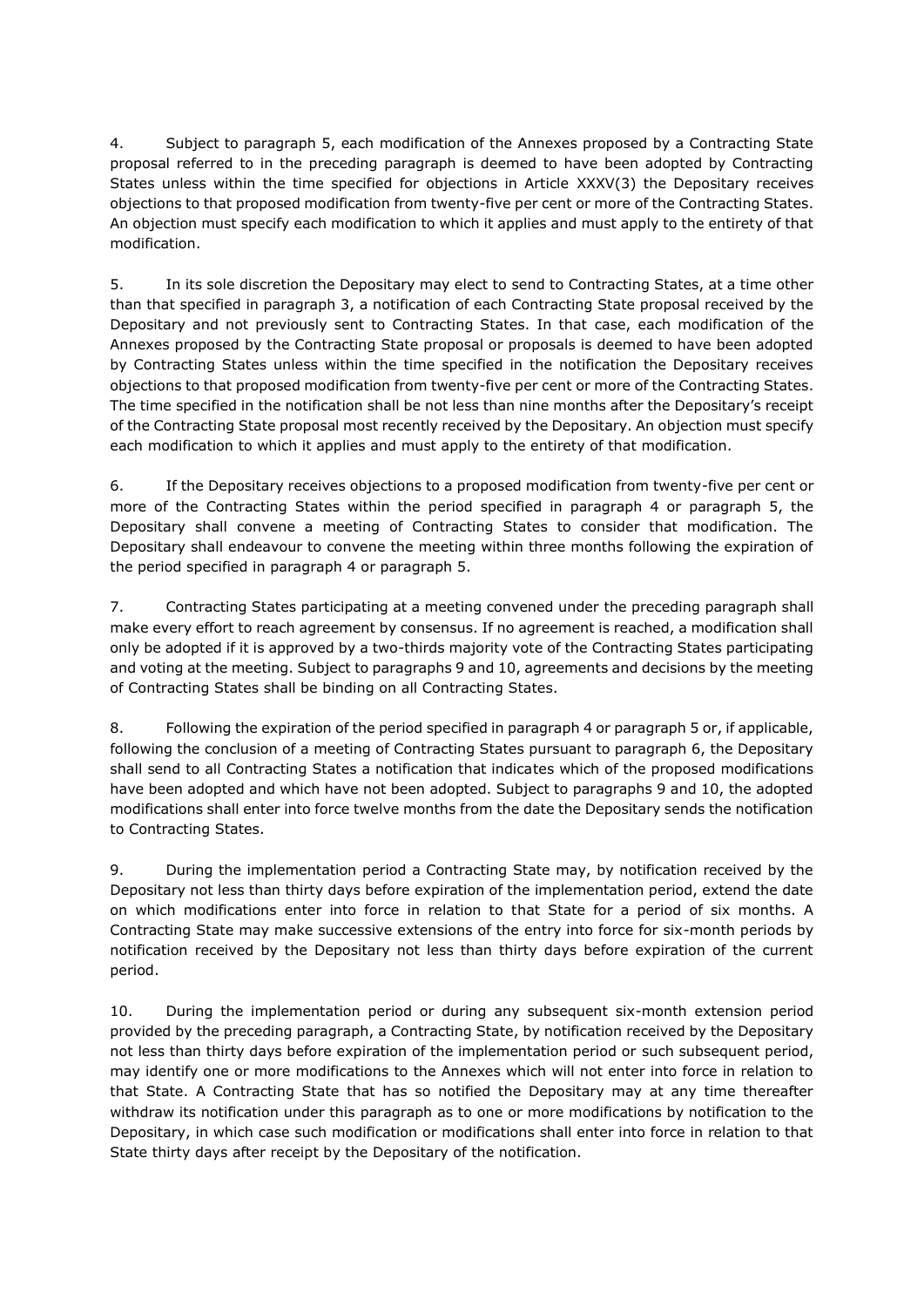11. A new Contracting State will have all rights and benefits of Contracting States under this Article, including the rights to object under paragraph 4 or paragraph 5, participate and vote in a meeting under paragraphs 6 and 7, extend dates under paragraph 9, and send notifications under the preceding paragraph. Notwithstanding the preceding sentence, a new Contracting State has only the time, if any, remaining to other Contracting States for taking any action, under this Article.

12. Subject to Article 60 of the Convention and Article XXVII of this Protocol, any modification to the Annexes under this Article shall not affect rights and interests arising prior to the date the modification enters into force.

# **Article XXXVII — Depositary and its functions**

1. Instruments of ratification, acceptance, approval or accession shall be deposited with the International Institute for the Unification of Private Law (UNIDROIT), which is hereby designated the Depositary.

- 2. The Depositary shall:
	- (a) inform all Contracting States of:

(i) each new signature or deposit of an instrument of ratification, acceptance, approval or accession, together with the date thereof;

(ii) the date of the deposit of the certificate referred to in Article  $XXV(1)(b)$ ;

(iii) the date of entry into force of this Protocol;

(iv) each declaration made in accordance with this Protocol, together with the date thereof;

(v) the withdrawal or amendment of any declaration, together with the date thereof; and

(vi) the notification of any denunciation of this Protocol together with the date thereof and the date on which it takes effect;

(b) transmit certified true copies of this Protocol to all Contracting States;

(c) provide the Supervisory Authority and the Registrar with a copy of each instrument of ratification, acceptance, approval or accession, together with the date of deposit thereof, of each declaration or withdrawal or amendment of a declaration and of each notification of denunciation, together with the date of notification thereof, so that the information contained therein is easily and fully available and assist in the performance of any related duties to ensure the proper operation of the Registry;

(d) inform the Supervisory Authority and the Registrar of any pending processes under Article XXXV or Article XXXVI and of the outcomes of any such processes;

(e) inform new Contracting States of any pending process under Article XXXV or Article XXXVI;

(f) perform the functions associated with the amendment of the Annexes, as referred to in Articles XXXIV, XXXV and XXXVI; and

(g) perform such other functions customary for depositaries.

IN WITNESS WHEREOF the undersigned Plenipotentiaries, having been duly authorised, have signed this Protocol.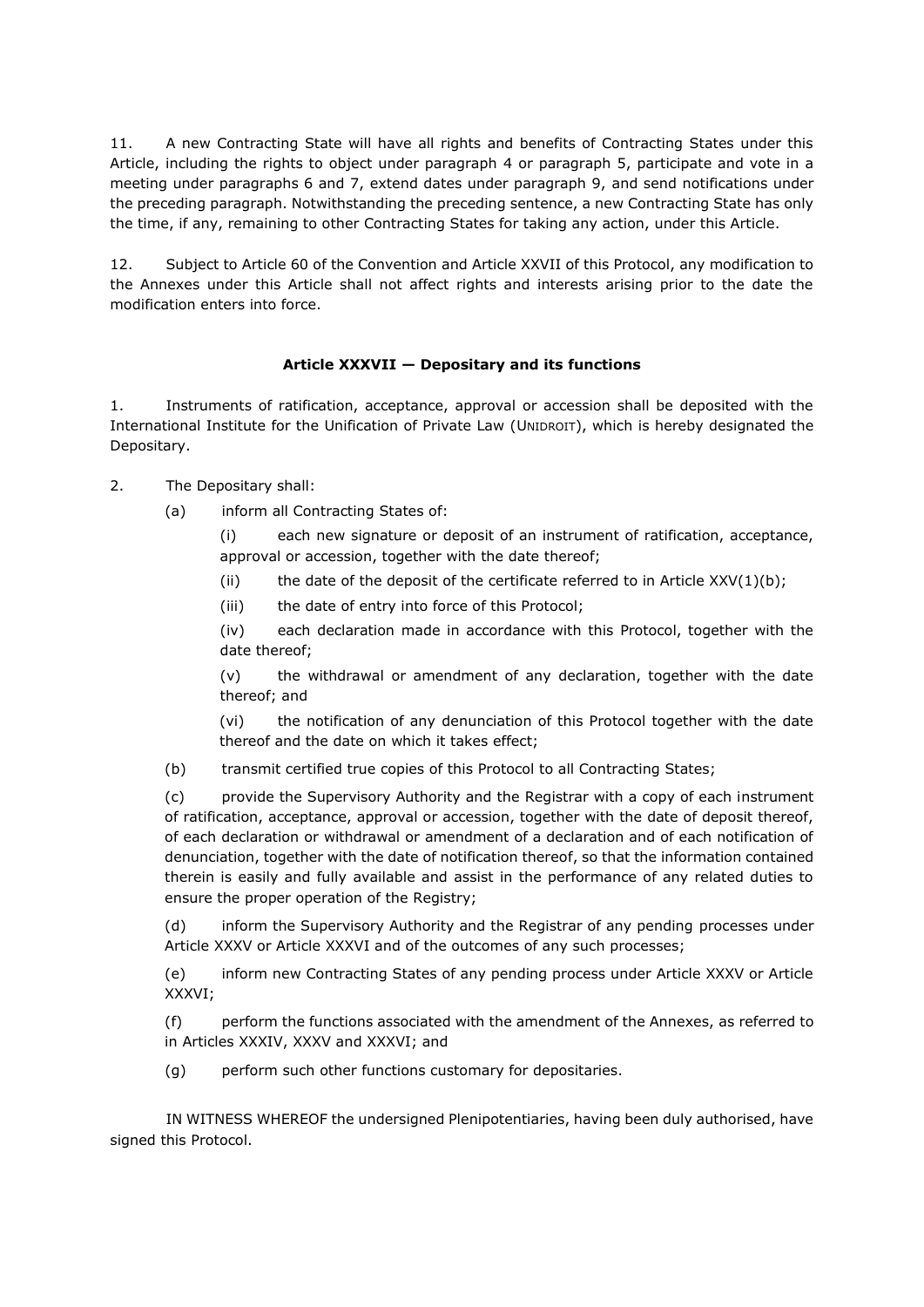DONE at Pretoria, this twenty second day of November, two thousand and nineteen, in a single original in the English and French languages, both texts being equally authentic, such authenticity to take effect upon verification by the Secretariat of the Conference under the authority of the President of the Conference within ninety days hereof as to the consistency of the texts with one another.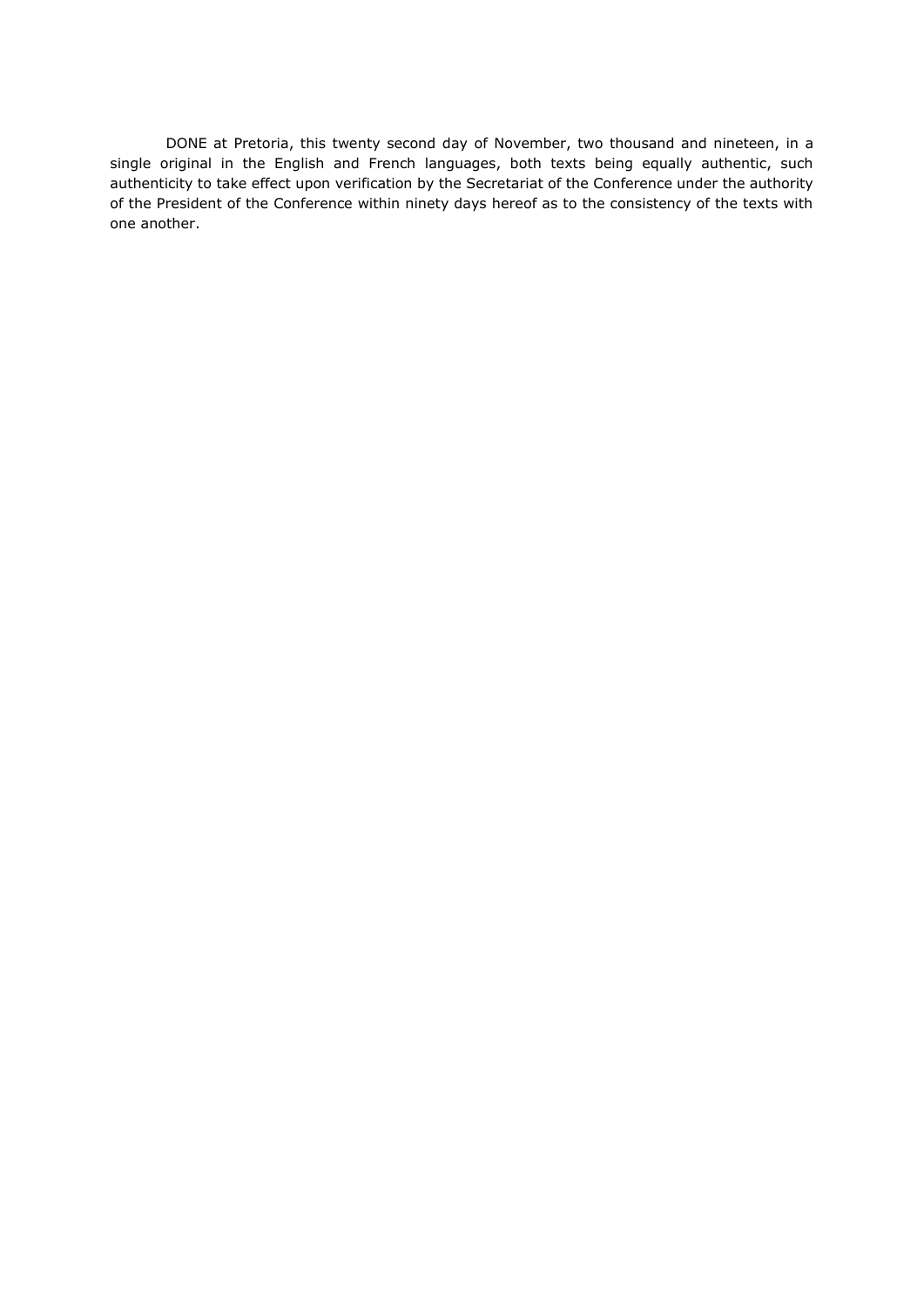#### **ANNEXES**

### **ANNEX 1 — MINING EQUIPMENT**

As consistent with Article II, the Convention shall apply in relation to mining equipment that falls under the following Harmonized System codes in this Annex.

820713: Interchangeable tools for hand tools, whether or not power-operated, or for machinetools (for example, for pressing, stamping, punching, tapping, threading, drilling, boring, broaching, milling, turning or screw driving), including dies for drawing or extruding metal, and rock drilling or earth boring tools - Rock drilling or earth boring tools -- With working part of cermets

842831: Other lifting, handling, loading or unloading machinery (for example, lifts, escalators, conveyors, teleferics) - Other continuous-action elevators and conveyors, for goods or materials -- Specifically designed for underground use

842911: Self-propelled bulldozers, angledozers, graders, levellers, scrapers, mechanical shovels, excavators, shovel loaders, tamping machines and road rollers - Bulldozers and angledozers --Track laying

842919: Self-propelled bulldozers, angledozers, graders, levellers, scrapers, mechanical shovels, excavators, shovel loaders, tamping machines and road rollers - Bulldozers and angledozers -- **Other** 

842920: Self-propelled bulldozers, angledozers, graders, levellers, scrapers, mechanical shovels, excavators, shovel loaders, tamping machines and road rollers - Graders and levellers

842951: Self-propelled bulldozers, angledozers, graders, levellers, scrapers, mechanical shovels, excavators, shovel loaders, tamping machines and road rollers - Mechanical shovels, excavators and shovel loaders -- Front-end shovel loaders

842952: Self-propelled bulldozers, angledozers, graders, levellers, scrapers, mechanical shovels, excavators, shovel loaders, tamping machines and road rollers - Mechanical shovels, excavators and shovel loaders -- Machinery with a 360° revolving superstructure

842959: Self-propelled bulldozers, angledozers, graders, levellers, scrapers, mechanical shovels, excavators, shovel loaders, tamping machines and road rollers - Mechanical shovels, excavators and shovel loaders -- Other

843010: Other moving, grading, levelling, scraping, excavating, tamping, compacting, extracting or boring machinery, for earth, minerals or ores; pile-drivers and pile-extractors; snow-ploughs and snow-blowers - Pile-drivers and pile-extractors

843031: Other moving, grading, levelling, scraping, excavating, tamping, compacting, extracting or boring machinery, for earth, minerals or ores; pile-drivers and pile-extractors; snow-ploughs and snow-blowers - Coal or rock cutters and tunnelling machinery -- Self-propelled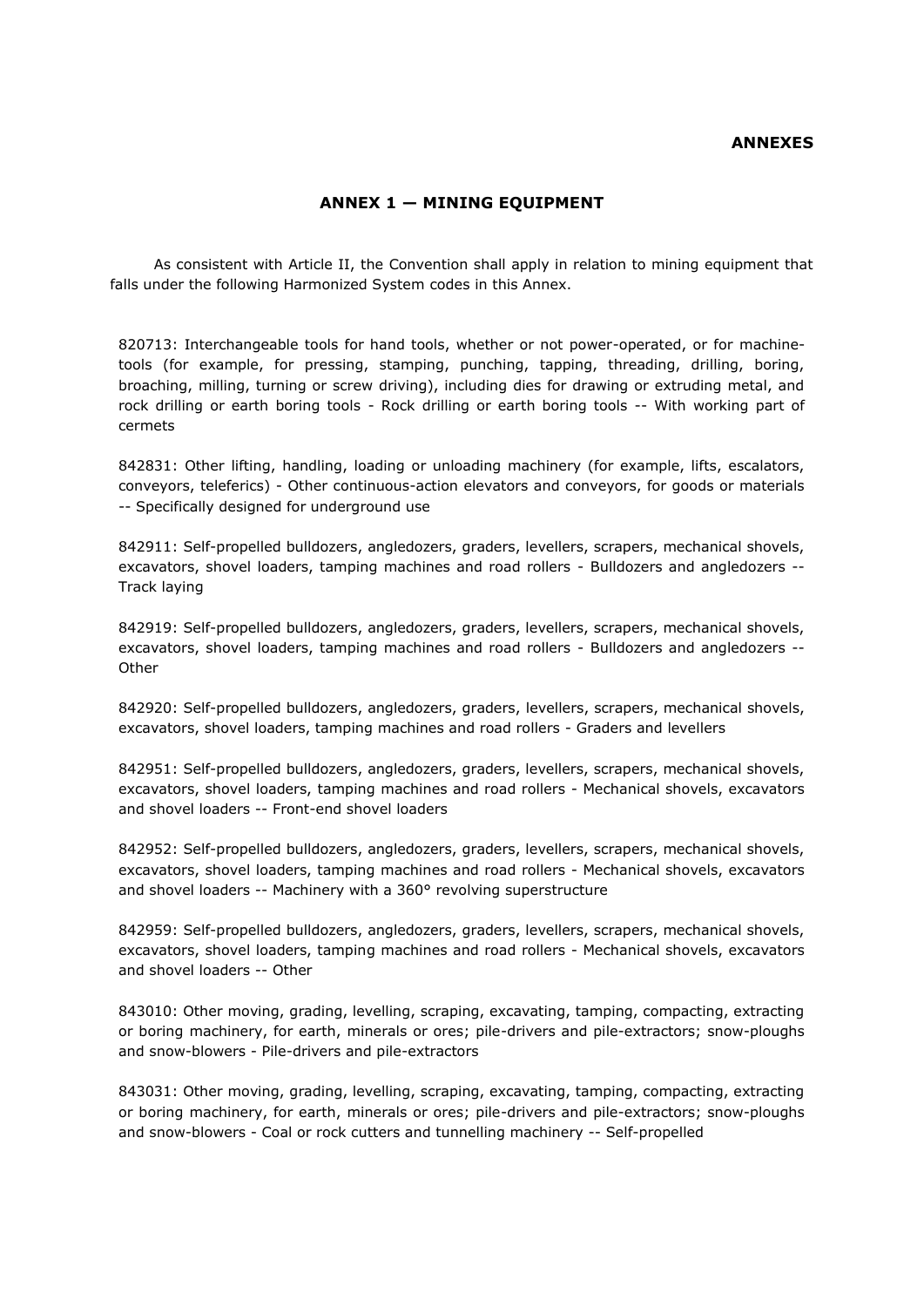843039: Other moving, grading, levelling, scraping, excavating, tamping, compacting, extracting or boring machinery, for earth, minerals or ores; pile-drivers and pile-extractors; snow-ploughs and snow-blowers - Coal or rock cutters and tunnelling machinery -- Other

843041: Other moving, grading, levelling, scraping, excavating, tamping, compacting, extracting or boring machinery, for earth, minerals or ores; pile-drivers and pile-extractors; snow-ploughs and snow-blowers - Other boring or sinking machinery -- Self-propelled

843049: Other moving, grading, levelling, scraping, excavating, tamping, compacting, extracting or boring machinery, for earth, minerals or ores; pile-drivers and pile-extractors; snow-ploughs and snow-blowers - Other boring or sinking machinery -- Other

843050: Other moving, grading, levelling, scraping, excavating, tamping, compacting, extracting or boring machinery, for earth, minerals or ores; pile-drivers and pile-extractors; snow-ploughs and snow-blowers - Other machinery, self-propelled

843061: Other moving, grading, levelling, scraping, excavating, tamping, compacting, extracting or boring machinery, for earth, minerals or ores; pile-drivers and pile-extractors; snow-ploughs and snow-blowers - Other machinery, not self-propelled -- Tamping on compacting machinery

843069: Other moving, grading, levelling, scraping, excavating, tamping, compacting, extracting or boring machinery, for earth, minerals or ores; pile-drivers and pile-extractors; snow-ploughs and snow-blowers - Other machinery, not self-propelled -- Other

847410: Machinery for sorting, screening, separating, washing, crushing, grinding, mixing or kneading earth, stone, ores or other mineral substances, in solid (including powder or paste) form; machinery for agglomerating, shaping or moulding solid mineral fuels, ceramic paste, unhardened cements, plastering materials or other mineral products in powder or paste form; machines for forming foundry moulds of sand - Sorting, screening, separating or washing machines

847420: Machinery for sorting, screening, separating, washing, crushing, grinding, mixing or kneading earth, stone, ores or other mineral substances, in solid (including powder or paste) form; machinery for agglomerating, shaping or moulding solid mineral fuels, ceramic paste, unhardened cements, plastering materials or other mineral products in powder or paste form; machines for forming foundry moulds of sand - Crushing or grinding machines

847431: Machinery for sorting, screening, separating, washing, crushing, grinding, mixing or kneading earth, stone, ores or other mineral substances, in solid (including powder or paste) form; machinery for agglomerating, shaping or moulding solid mineral fuels, ceramic paste, unhardened cements, plastering materials or other mineral products in powder or paste form; machines for forming foundry moulds of sand - Mixing or kneading machines -- Concrete or mortar mixers

870130: Tractors (other than tractors of heading 8709) - Track-laying tractors

870192: Tractors (other than tractors of heading 8709) - Other, of an engine power -- Exceeding 18 kW but not exceeding 37 kW

870193: Tractors (other than tractors of heading 8709) - Other, of an engine power -- Exceeding 37 kW but not exceeding 75 kW

870194: Tractors (other than tractors of heading 8709) - Other, of an engine power -- Exceeding 75 kW but not exceeding 130 kW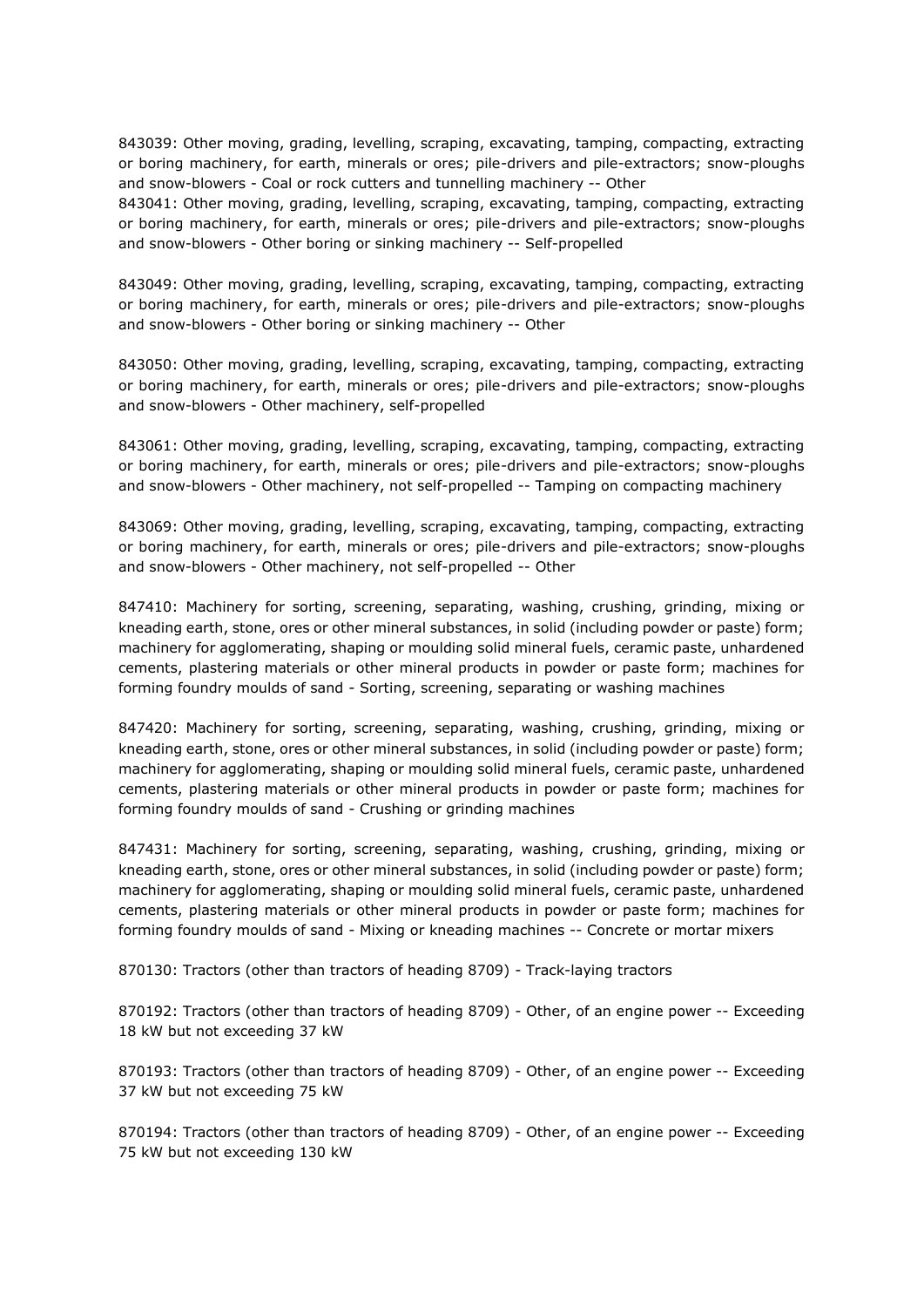870195: Tractors (other than tractors of heading 8709) - Other, of an engine power -- Exceeding 130 kW

870410: Motor vehicles for the transport of goods - Dumpers designed for off-highway use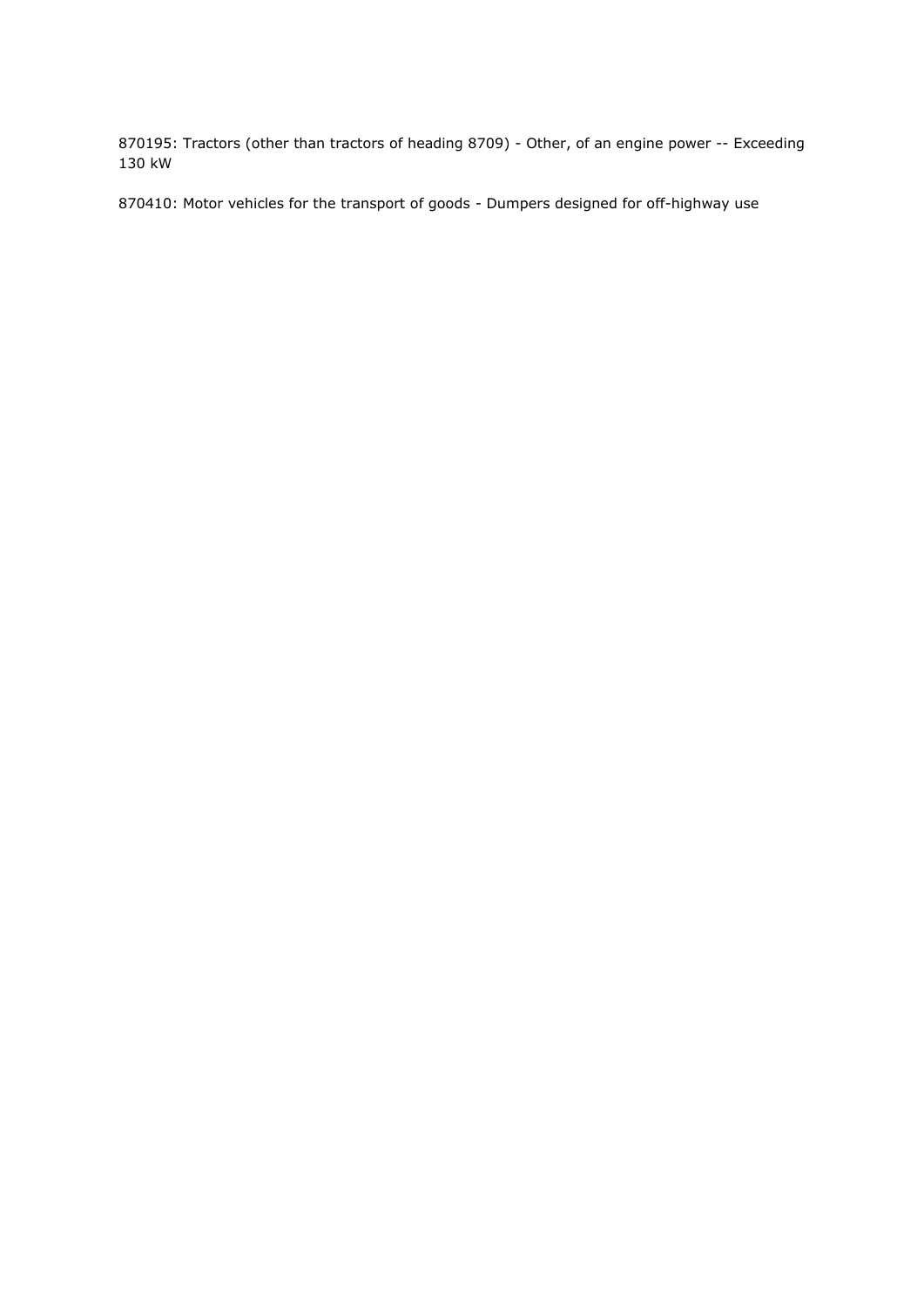#### **ANNEX 2 — AGRICULTURAL EQUIPMENT**

As consistent with Article II, the Convention shall apply in relation to agricultural equipment that falls under the following Harmonized System codes in this Annex.

842449: Mechanical appliances (whether or not hand-operated) for projecting, dispersing or spraying liquids or powders; fire extinguishers, whether or not charged; spray guns and similar appliances; steam or sand blasting machines and similar jet projecting machines - Agricultural or horticultural sprayers -- Other

842482: Mechanical appliances (whether or not hand-operated) for projecting, dispersing, or spraying liquids or powders; fire extinguishers, whether or not charged; spray guns and similar appliances; steam or sand blasting machines and similar jet projecting machines - Other appliances -- Agricultural or Horticultural

842911: Self-propelled bulldozers, angledozers, graders, levellers, scrapers, mechanical shovels, excavators, shovel loaders, tamping machines and road rollers - Bulldozers and angledozers --Track laying

842919: Self-propelled bulldozers, angledozers, graders, levellers, scrapers, mechanical shovels, excavators, shovel loaders, tamping machines and road rollers - Bulldozers and angledozers --**Other** 

842920: Self-propelled bulldozers, angledozers, graders, levellers, scrapers, mechanical shovels, excavators, shovel loaders, tamping machines and road rollers - Graders and levellers

842930: Self-propelled bulldozers, angledozers, graders, levellers, scrapers, mechanical shovels, excavators, shovel loaders, tamping machines and road rollers - Scrapers

842940: Self-propelled bulldozers, angledozers, graders, levellers, scrapers, mechanical shovels, excavators, shovel loaders, tamping machines and road rollers - Tamping machines and road rollers

842951: Self-propelled bulldozers, angledozers, graders, levellers, scrapers, mechanical shovels, excavators, shovel loaders, tamping machines and road rollers - Mechanical shovels, excavators and shovel loaders -- Front-end shovel loaders

842952: Self-propelled bulldozers, angledozers, graders, levellers, scrapers, mechanical shovels, excavators, shovel loaders, tamping machines and road rollers - Mechanical shovels, excavators and shovel loaders -- Machinery with a 360° revolving superstructure

842959: Self-propelled bulldozers, angledozers, graders, levellers, scrapers, mechanical shovels, excavators, shovel loaders, tamping machines and road rollers - Mechanical shovels, excavators and shovel loaders -- Other

843049: Other moving, grading, levelling, scraping, excavating, tamping, compacting, extracting or boring machinery, for earth, minerals or ores; pile-drivers and pile-extractors; snow-ploughs and snow-blowers - Other boring or sinking machinery -- Other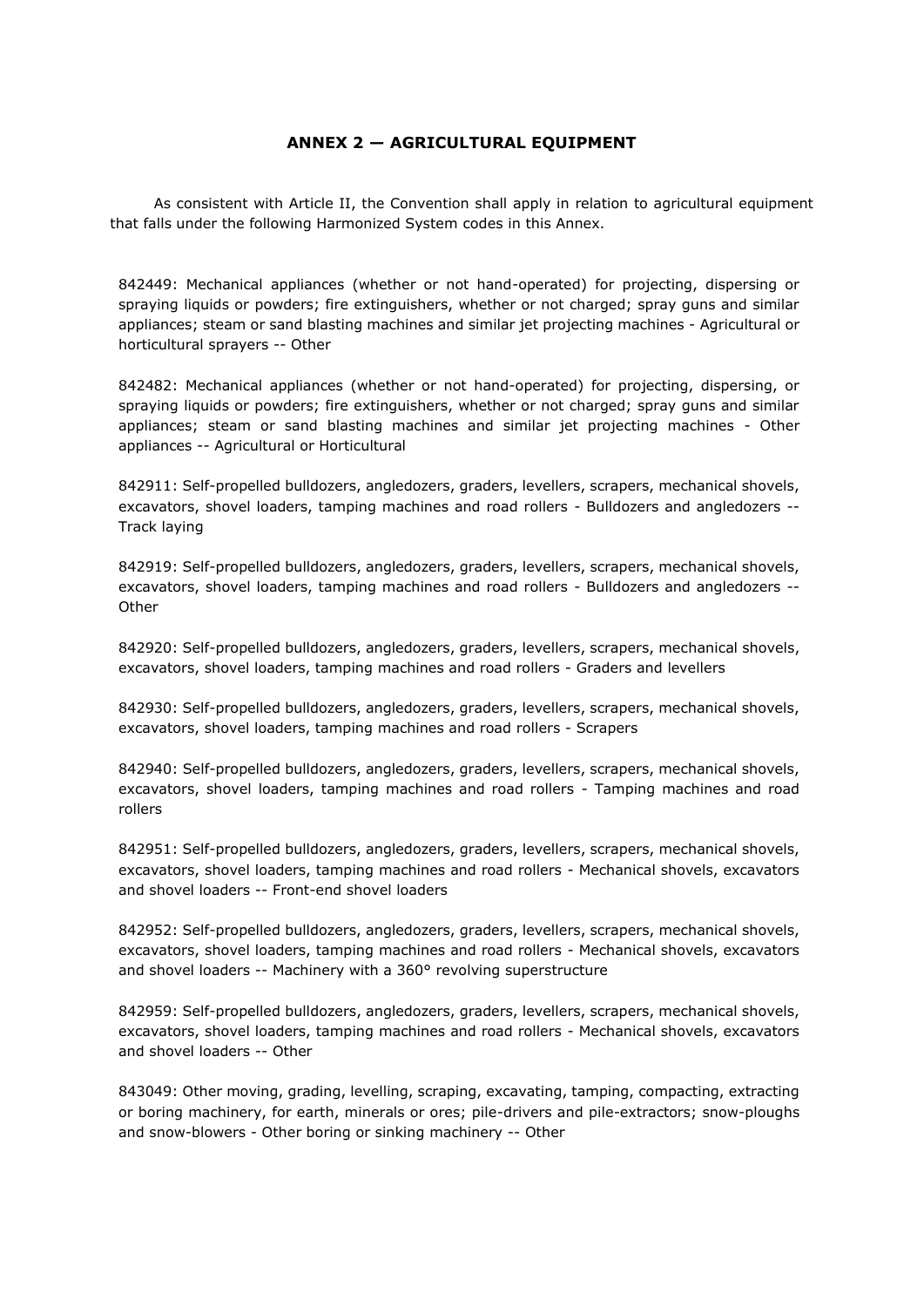843050: Other moving, grading, levelling, scraping, excavating, tamping, compacting, extracting or boring machinery, for earth, minerals or ores; pile-drivers and pile-extractors; snow-ploughs and snow-blowers - Other machinery, self-propelled

843210: Agricultural, horticultural or forestry machinery for soil preparation or cultivation; lawn or sports-ground rollers - Ploughs

843221: Agricultural, horticultural or forestry machinery for soil preparation or cultivation; lawn or sports-ground rollers - Harrows, scarifiers, cultivators, weeders and hoes -- Disc harrows

843229: Agricultural, horticultural or forestry machinery for soil preparation or cultivation; lawn or sports-ground rollers - Harrows, scarifiers, cultivators, weeders and hoes -- Other

843231: Agricultural, horticultural or forestry machinery for soil preparation or cultivation; lawn or sports-ground rollers - Seeders, planters and transplanters -- no-till direct seeders, planters and transplanters

843239: Agricultural, horticultural or forestry machinery for soil preparation or cultivation; lawn or sports-ground rollers - Seeders, planters and transplanters -- Other

843241: Agricultural, horticultural or forestry machinery for soil preparation or cultivation; lawn or sports-ground rollers - Manure spreaders and fertiliser distributors -- Manure spreaders

843242: Agricultural, horticultural or forestry machinery for soil preparation or cultivation; lawn or sports-ground rollers - Manure spreaders and fertiliser distributors -- Fertiliser distributors

843320: Harvesting or threshing machinery, including straw or fodder balers; grass or hay mowers; machines for cleaning, sorting or grading eggs, fruit or other agricultural produce, other than machinery of heading 8437 - Other mowers, including cutter bars for tractor mounting

843330: Harvesting or threshing machinery, including straw or fodder balers; grass or hay mowers; machines for cleaning, sorting or grading eggs, fruit or other agricultural produce, other than machinery of heading 8437 - Other haymaking machinery

843340: Harvesting or threshing machinery, including straw or fodder balers; grass or hay mowers; machines for cleaning, sorting or grading eggs, fruit or other agricultural produce, other than machinery of heading 8437 - Straw or fodder balers, including pick-up balers

843351: Harvesting or threshing machinery, including straw or fodder balers; grass or hay mowers; machines for cleaning, sorting or grading eggs, fruit or other agricultural produce, other than machinery of heading 8437 - Other harvesting machinery; threshing machinery -- Combine harvester-threshers

843353: Harvesting or threshing machinery, including straw or fodder balers; grass or hay mowers; machines for cleaning, sorting or grading eggs, fruit or other agricultural produce, other than machinery of heading 8437 - Other harvesting machinery; threshing machinery -- Root or tuber harvesting machines

843359: Harvesting or threshing machinery, including straw or fodder balers; grass or hay mowers; machines for cleaning, sorting or grading eggs, fruit or other agricultural produce, other than machinery of heading 8437 - Other harvesting machinery; threshing machinery -- Other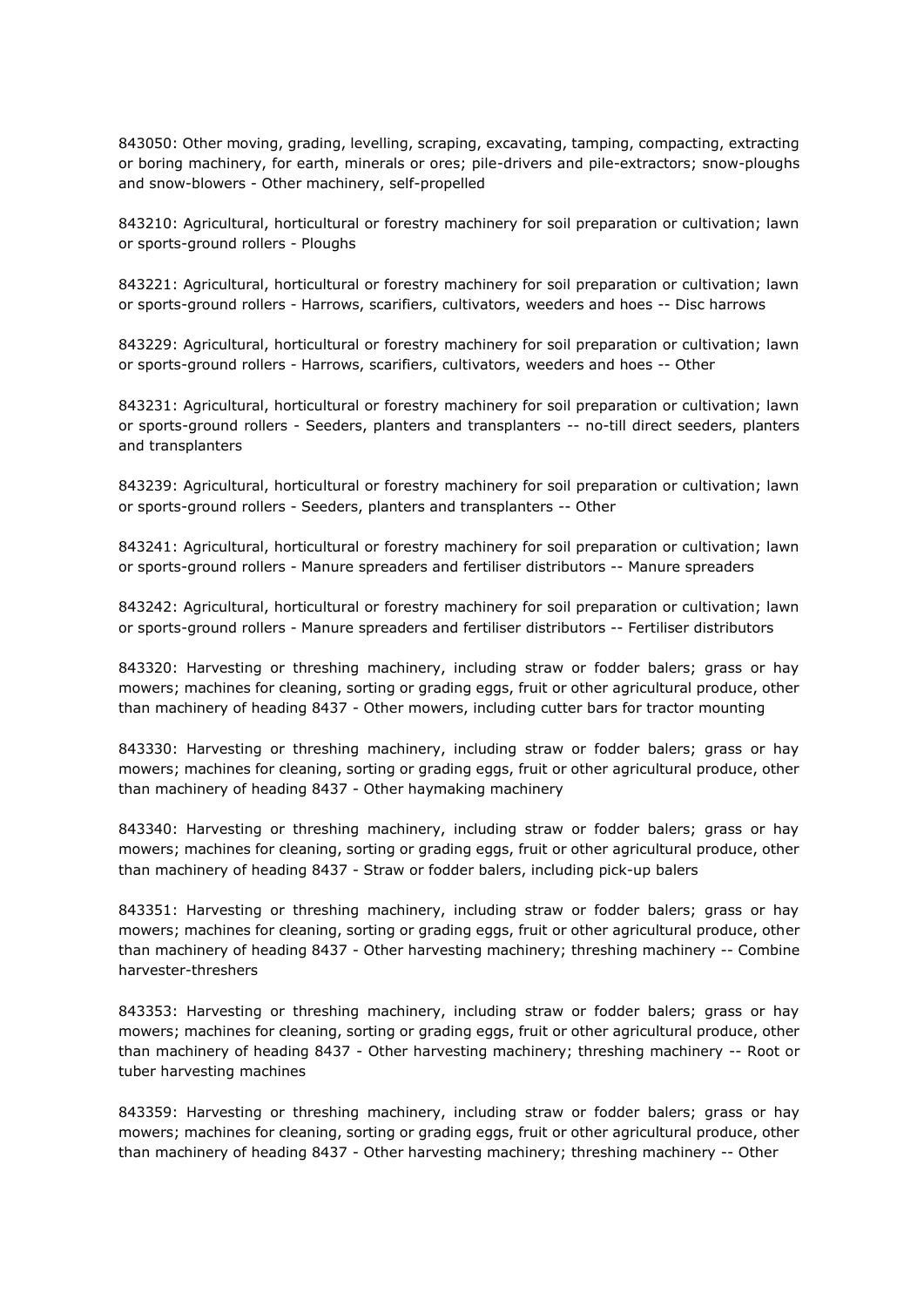843360: Harvesting or threshing machinery, including straw or fodder balers; grass or hay mowers; machines for cleaning, sorting or grading eggs, fruit or other agricultural produce, other than machinery of heading 8437 - Machines for cleaning, sorting or grading eggs, fruit or other agricultural produce

843410: Milking machines and dairy machinery - Milking machines

843680: Other agricultural, horticultural, forestry, poultry-keeping or bee-keeping machinery, including germination plant fitted with mechanical or thermal equipment; poultry incubators and brooders - Other machinery

843710: Machines for cleaning, sorting or grading seed, grain or dried leguminous vegetables; machinery used in the milling industry or for the working of cereals or dried leguminous vegetables, other than farm-type machinery - Machines for cleaning, sorting or grading seed, grain or dried leguminous vegetables

870130: Tractors (other than tractors of heading 8709) - Track-laying tractors

870192: Tractors (other than tractors of heading 8709) - Other, of an engine power -- Exceeding 18 kW but not exceeding 37 kW

870193: Tractors (other than tractors of heading 8709) - Other, of an engine power -- Exceeding 37 kW but not exceeding 75 kW

870194: Tractors (other than tractors of heading 8709) - Other, of an engine power -- Exceeding 75 kW but not exceeding 130 kW

870195: Tractors (other than tractors of heading 8709) - Other, of an engine power -- Exceeding 130 kW

870410: Motor vehicles for the transport of goods - Dumpers designed for off-highway use

871620: Trailers and semi-trailers; other vehicles, not mechanically propelled; parts thereof - Self-loading or self-unloading trailers and semi-trailers for agricultural purposes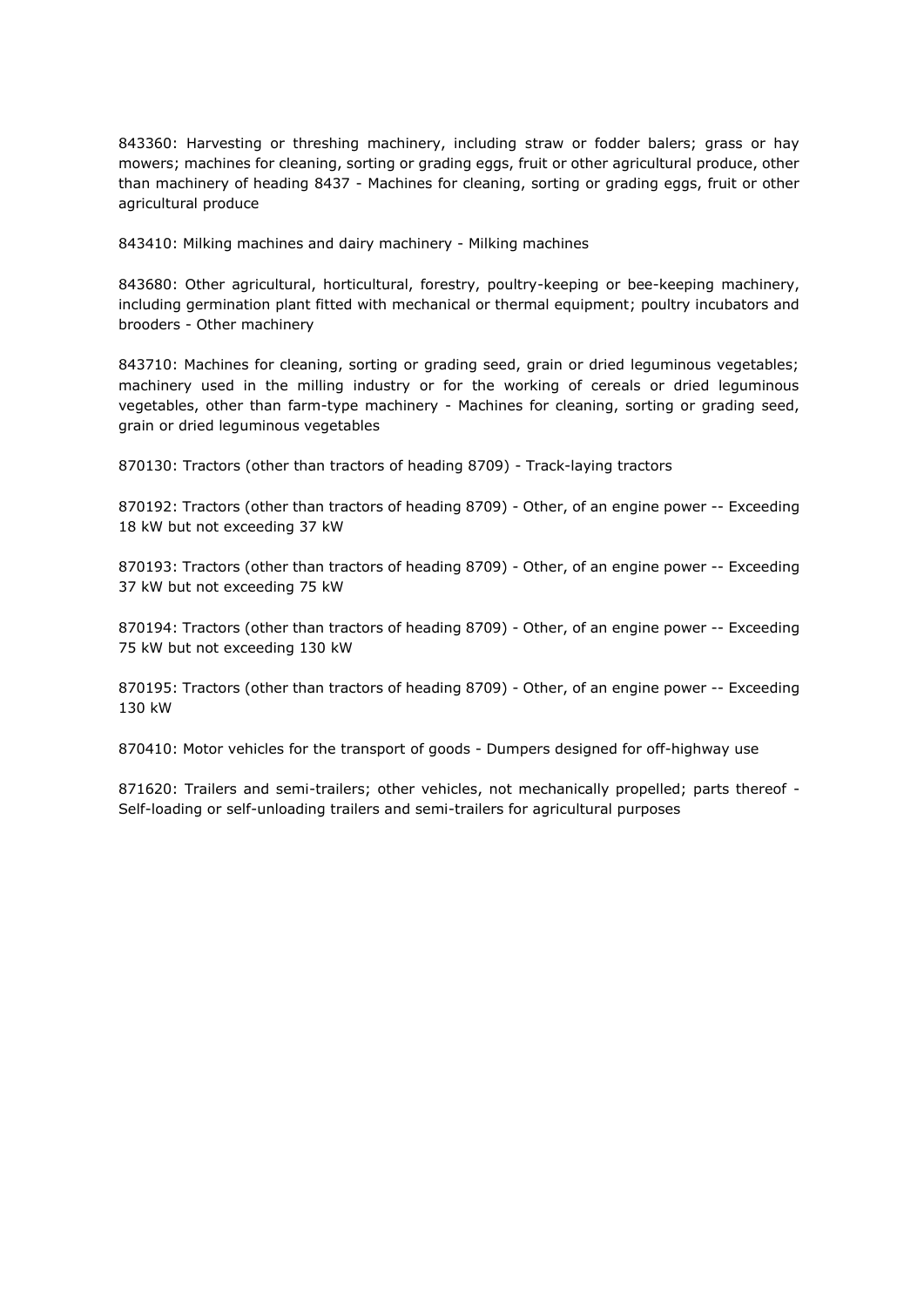### **ANNEX 3 — CONSTRUCTION EQUIPMENT**

As consistent with Article II, the Convention shall apply in relation to construction equipment that falls under the following Harmonized System codes in this Annex.

820713: Interchangeable tools for hand tools, whether or not power-operated, or for machinetools (for example, for pressing, stamping, punching, tapping, threading, drilling, boring, broaching, milling, turning or screw driving), including dies for drawing or extruding metal, and rock drilling or earth boring tools - Rock drilling or earth boring tools -- With working part of cermets

841340: Pumps for liquids, whether or not fitted with a measuring device; liquid elevators - Concrete pumps

842620: Ships' derricks; cranes, including cable cranes; mobile lifting frames, straddle carriers and works trucks fitted with a crane - Tower cranes

842641: Ships' derricks; cranes, including cable cranes; mobile lifting frames, straddle carriers and works trucks fitted with a crane - Other machinery, self-propelled -- On tyres

842649: Ships' derricks; cranes, including cable cranes; mobile lifting frames, straddle carriers and works trucks fitted with a crane - Other machinery, self-propelled -- Other

842911: Self-propelled bulldozers, angledozers, graders, levellers, scrapers, mechanical shovels, excavators, shovel loaders, tamping machines and road rollers - Bulldozers and angledozers --Track laying

842919: Self-propelled bulldozers, angledozers, graders, levellers, scrapers, mechanical shovels, excavators, shovel loaders, tamping machines and road rollers - Bulldozers and angledozers --**Other** 

842920: Self-propelled bulldozers, angledozers, graders, levellers, scrapers, mechanical shovels, excavators, shovel loaders, tamping machines and road rollers - Graders and levellers

842930: Self-propelled bulldozers, angledozers, graders, levellers, scrapers, mechanical shovels, excavators, shovel loaders, tamping machines and road rollers - Scrapers

842940: Self-propelled bulldozers, angledozers, graders, levellers, scrapers, mechanical shovels, excavators, shovel loaders, tamping machines and road rollers - Tamping machines and road rollers

842951: Self-propelled bulldozers, angledozers, graders, levellers, scrapers, mechanical shovels, excavators, shovel loaders, tamping machines and road rollers - Mechanical shovels, excavators and shovel loaders -- Front-end shovel loaders

842952: Self-propelled bulldozers, angledozers, graders, levellers, scrapers, mechanical shovels, excavators, shovel loaders, tamping machines and road rollers - Mechanical shovels, excavators and shovel loaders -- Machinery with a 360° revolving superstructure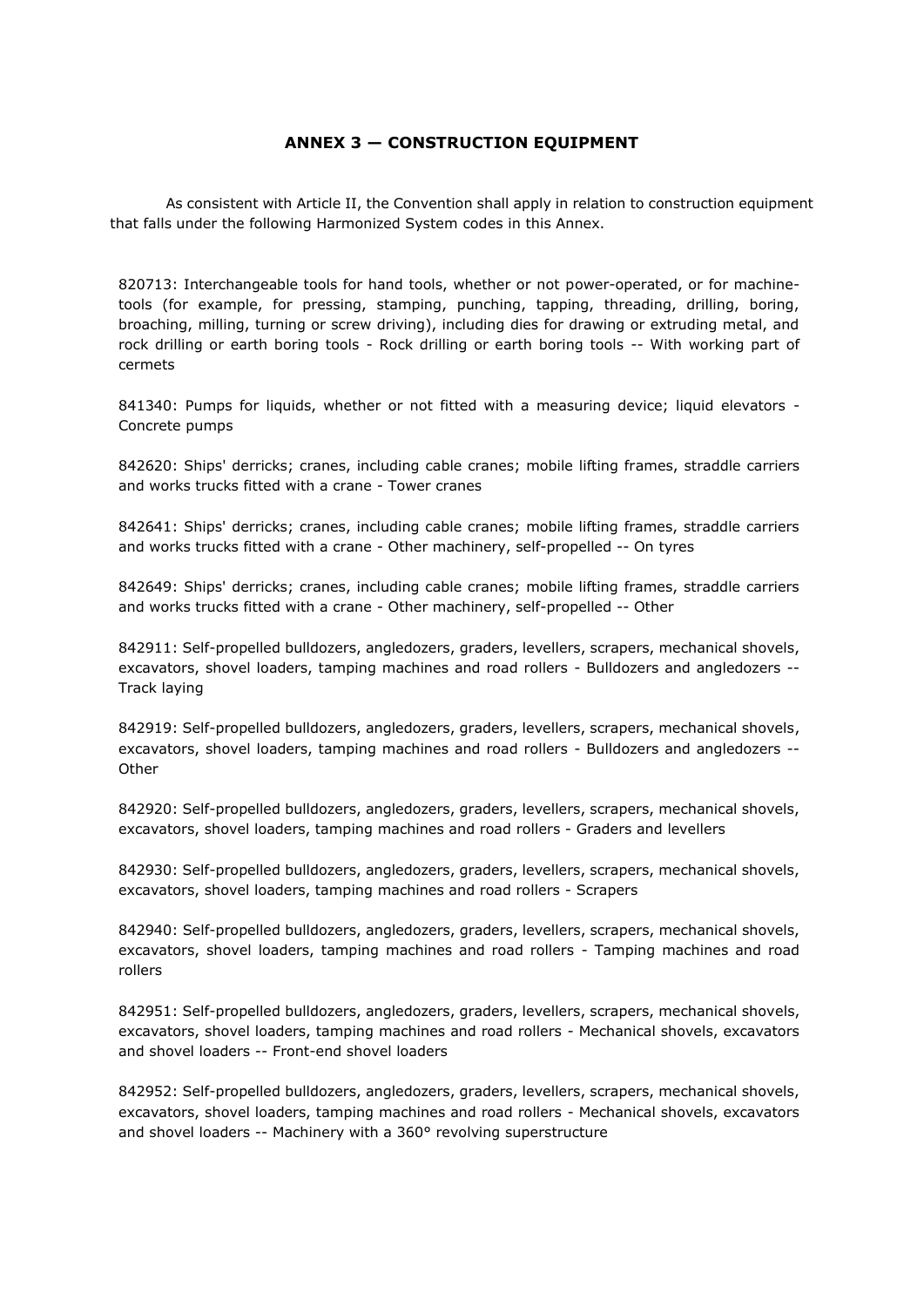842959: Self-propelled bulldozers, angledozers, graders, levellers, scrapers, mechanical shovels, excavators, shovel loaders, tamping machines and road rollers - Mechanical shovels, excavators and shovel loaders – Other

843010: Other moving, grading, levelling, scraping, excavating, tamping, compacting, extracting or boring machinery, for earth, minerals or ores; pile-drivers and pile-extractors; snow ploughs and snow-blowers - Pile-drivers and pile-extractors

843031: Other moving, grading, levelling, scraping, excavating, tamping, compacting, extracting or boring machinery, for earth, minerals or ores; pile-drivers and pile-extractors; snow-ploughs and snow-blowers - Coal or rock cutters and tunnelling machinery -- Self-propelled

843039: Other moving, grading, levelling, scraping, excavating, tamping, compacting, extracting or boring machinery, for earth, minerals or ores; pile-drivers and pile-extractors; snow-ploughs and snow-blowers - Coal or rock cutters and tunnelling machinery -- Other

843041: Other moving, grading, levelling, scraping, excavating, tamping, compacting, extracting or boring machinery, for earth, minerals or ores; pile-drivers and pile-extractors; snow-ploughs and snow-blowers - Other boring or sinking machinery -- Self-propelled

843049: Other moving, grading, levelling, scraping, excavating, tamping, compacting, extracting or boring machinery, for earth, minerals or ores; pile-drivers and pile-extractors; snow-ploughs and snow-blowers - Other boring or sinking machinery -- Other

843050: Other moving, grading, levelling, scraping, excavating, tamping, compacting, extracting or boring machinery, for earth, minerals or ores; pile-drivers and pile-extractors; snow-ploughs and snow-blowers - Other machinery, self-propelled

843061: Other moving, grading, levelling, scraping, excavating, tamping, compacting, extracting or boring machinery, for earth, minerals or ores; pile-drivers and pile-extractors; snow-ploughs and snow-blowers - Other machinery, not self-propelled -- Tamping or compacting machinery

843069: Other moving, grading, levelling, scraping, excavating, tamping, compacting, extracting or boring machinery, for earth, minerals or ores; pile-drivers and pile-extractors; snow-ploughs and snow-blowers - Other machinery, not self-propelled -- Other

847410: Machinery for sorting, screening, separating, washing, crushing, grinding, mixing or kneading earth, stone, ores or other mineral substances, in solid (including powder or paste) form; machinery for agglomerating, shaping or moulding solid mineral fuels, ceramic paste, unhardened cements, plastering materials or other mineral products in powder or paste form; machines for forming foundry moulds of sand - Sorting, screening, separating or washing machines

847420: Machinery for sorting, screening, separating, washing, crushing, grinding, mixing or kneading earth, stone, ores or other mineral substances, in solid (including powder or paste) form; machinery for agglomerating, shaping or moulding solid mineral fuels, ceramic paste, unhardened cements, plastering materials or other mineral products in powder or paste form; machines for forming foundry moulds of sand - Crushing or grinding machines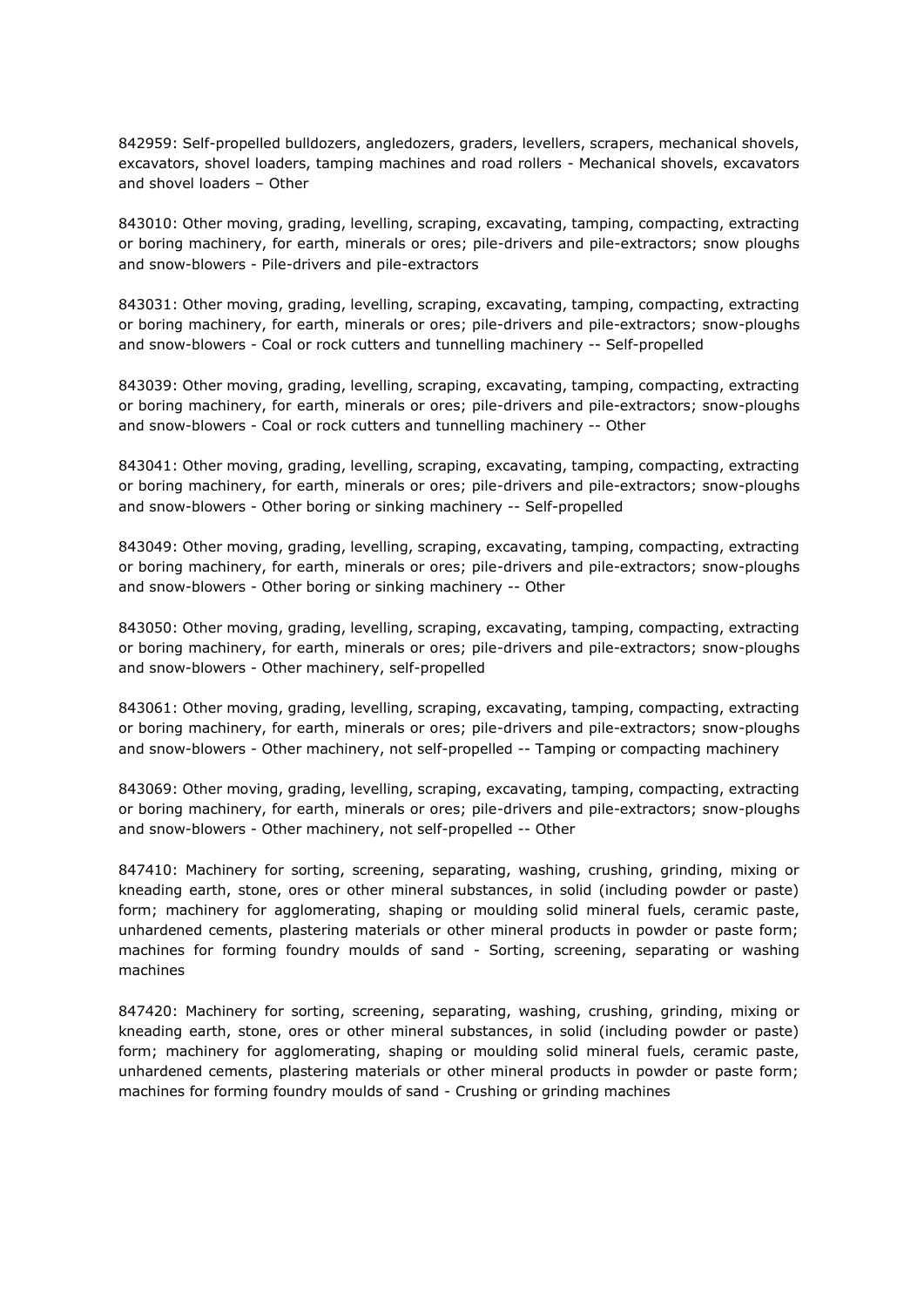847431: Machinery for sorting, screening, separating, washing, crushing, grinding, mixing or kneading earth, stone, ores or other mineral substances, in solid (including powder or paste) form; machinery for agglomerating, shaping or moulding solid mineral fuels, ceramic paste, unhardened cements, plastering materials or other mineral products in powder or paste form; machines for forming foundry moulds of sand - Mixing or kneading machines -- Concrete or mortar mixers

847432: Machinery for sorting, screening, separating, washing, crushing, grinding, mixing or kneading earth, stone, ores or other mineral substances, in solid (including powder or paste) form; machinery for agglomerating, shaping or moulding solid mineral fuels, ceramic paste, unhardened cements, plastering materials or other mineral products in powder or paste form; machines for forming foundry moulds of sand - Mixing or kneading machines -- Machines for mixing mineral substances with bitumen

847910: Machines and mechanical appliances having individual functions, not specified or included elsewhere in this Chapter - Machinery for public works, building or the like

847982: Machines and mechanical appliances having individual functions, not specified or included elsewhere in this Chapter - Other machines and mechanical appliances -- Mixing, kneading, crushing, grinding, screening, sifting, homogenising, emulsifying or stirring machines

870130: Tractors (other than tractors of heading 8709) - Track-laying tractors

870192: Tractors (other than tractors of heading 8709) - Other, of an engine power -- Exceeding 18 kW but not exceeding 37 kW

870193: Tractors (other than tractors of heading 8709) - Other, of an engine power -- Exceeding 37 kW but not exceeding 75 kW

870194: Tractors (other than tractors of heading 8709) - Other, of an engine power -- Exceeding 75 kW but not exceeding 130 kW

870195: Tractors (other than tractors of heading 8709) - Other, of an engine power -- Exceeding 130 kW

870410: Motor vehicles for the transport of goods - Dumpers designed for off-highway use

870510: Special purpose motor vehicles, other than those principally designed for the transport of persons or goods (for example, breakdown lorries, crane lorries, fire fighting vehicles, concretemixer lorries, road sweeper lorries, spraying lorries, mobile workshops, mobile radiological units) - Crane lorries

870540: Special purpose motor vehicles, other than those principally designed for the transport of persons or goods (for example, breakdown lorries, crane lorries, fire fighting vehicles, concretemixer lorries, road sweeper lorries, spraying lorries, mobile workshops, mobile radiological units) - Concrete-mixer lorries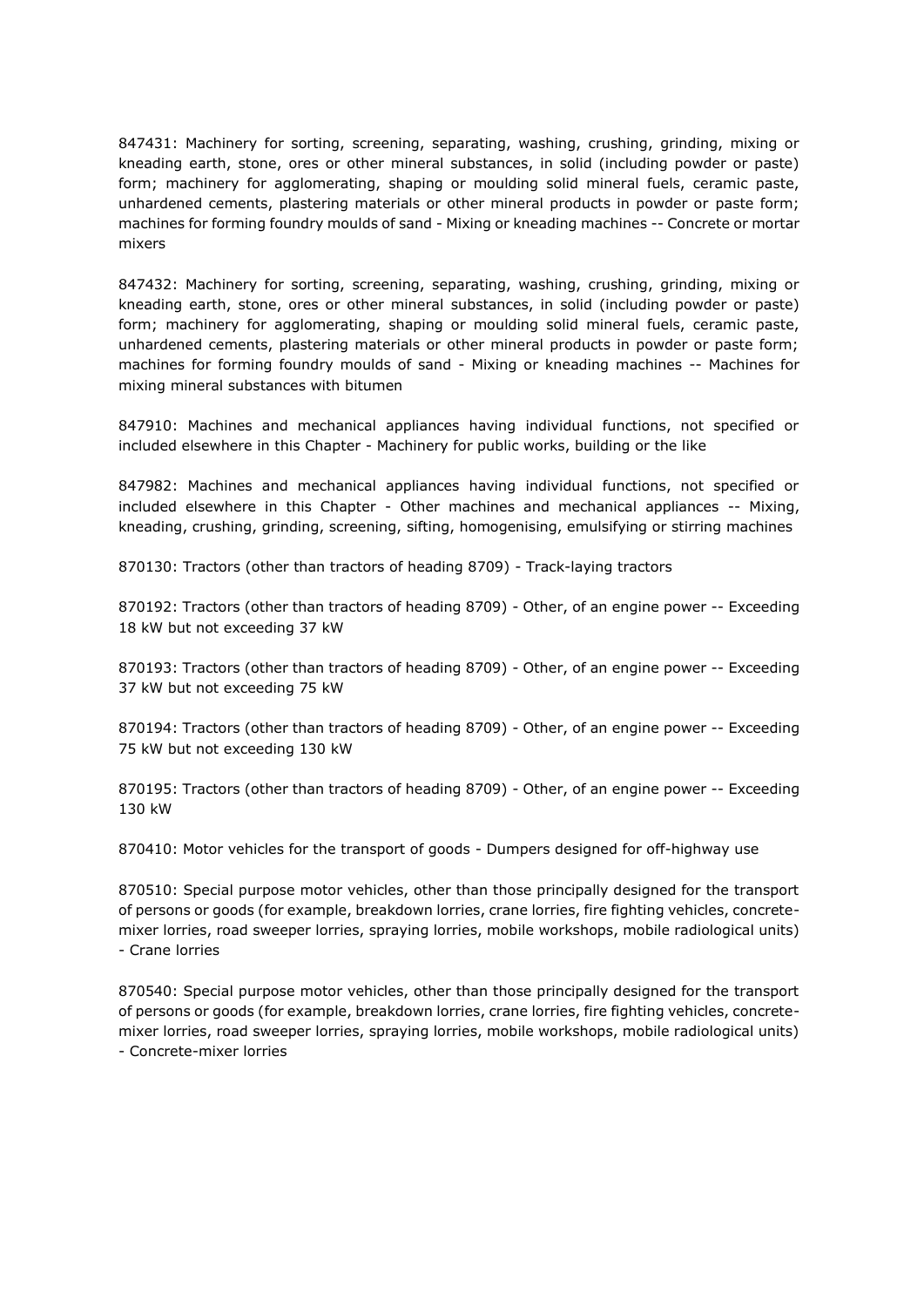#### **ANNEX II**

#### **RESOLUTION 1**

# **RELATING TO THE ESTABLISHMENT OF THE PREPARATORY COMMISSION FOR THE ESTABLISHMENT OF THE INTERNATIONAL REGISTRY FOR MINING, AGRICULTURAL AND CONSTRUCTION EQUIPMENT**

THE DIPLOMATIC CONFERENCE FOR THE ADOPTION OF THE DRAFT PROTOCOL TO THE CONVENTION ON INTERNATIONAL INTERESTS IN MOBILE EQUIPMENT ON MATTERS SPECIFIC TO MINING, AGRICULTURAL AND CONSTRUCTION EQUIPMENT

HAVING ADOPTED the Protocol to the Convention on International Interests in Mobile Equipment on Matters specific to Mining, Agricultural and Construction Equipment (the Protocol);

HAVING REGARD to Article XIV of the Protocol;

BEARING IN MIND the Convention on International Interests in Mobile Equipment (the Convention), opened to signature in Cape Town on 16 November 2001;

CONSCIOUS of the need to undertake preparatory work regarding the establishment of the International Registry for mining, agricultural and construction equipment in order to ensure that it is operational by the time the Protocol enters into force;

CONSIDERING the advantages of formulating the policies and procedures as well as adapting the procedures employed in establishing the International Registry for aircraft objects and the International Registry for railway rolling stock in order to facilitate the expeditious establishment of the International Registry for mining, agricultural and construction equipment, and contain the costs thereof to the extent possible;

#### *RESOLVES:*

TO ESTABLISH, pending the entry into force of the Protocol, a Preparatory Commission to act with full authority as Provisional Supervisory Authority for the establishment of the International Registry for mining, agricultural and construction equipment, under the guidance and supervision of the Governing Council and the General Assembly of UNIDROIT.

Such Preparatory Commission shall be composed of:

- (1) Up to twenty representatives, who shall have the necessary qualifications and experience, appointed by UNIDROIT from those nominated by the following:
	- (a) States or Regional Economic Integration Organisations that have signed, ratified or acceded to the Protocol;
	- (b) Up to seven States from among the States that participated in the Conference (*negotiating States*);
	- (c) Up to seven States nominated by the sponsoring Organisation (UNIDROIT);
- (2) The UNIDROIT Secretariat, as the Secretariat of the Preparatory Commission.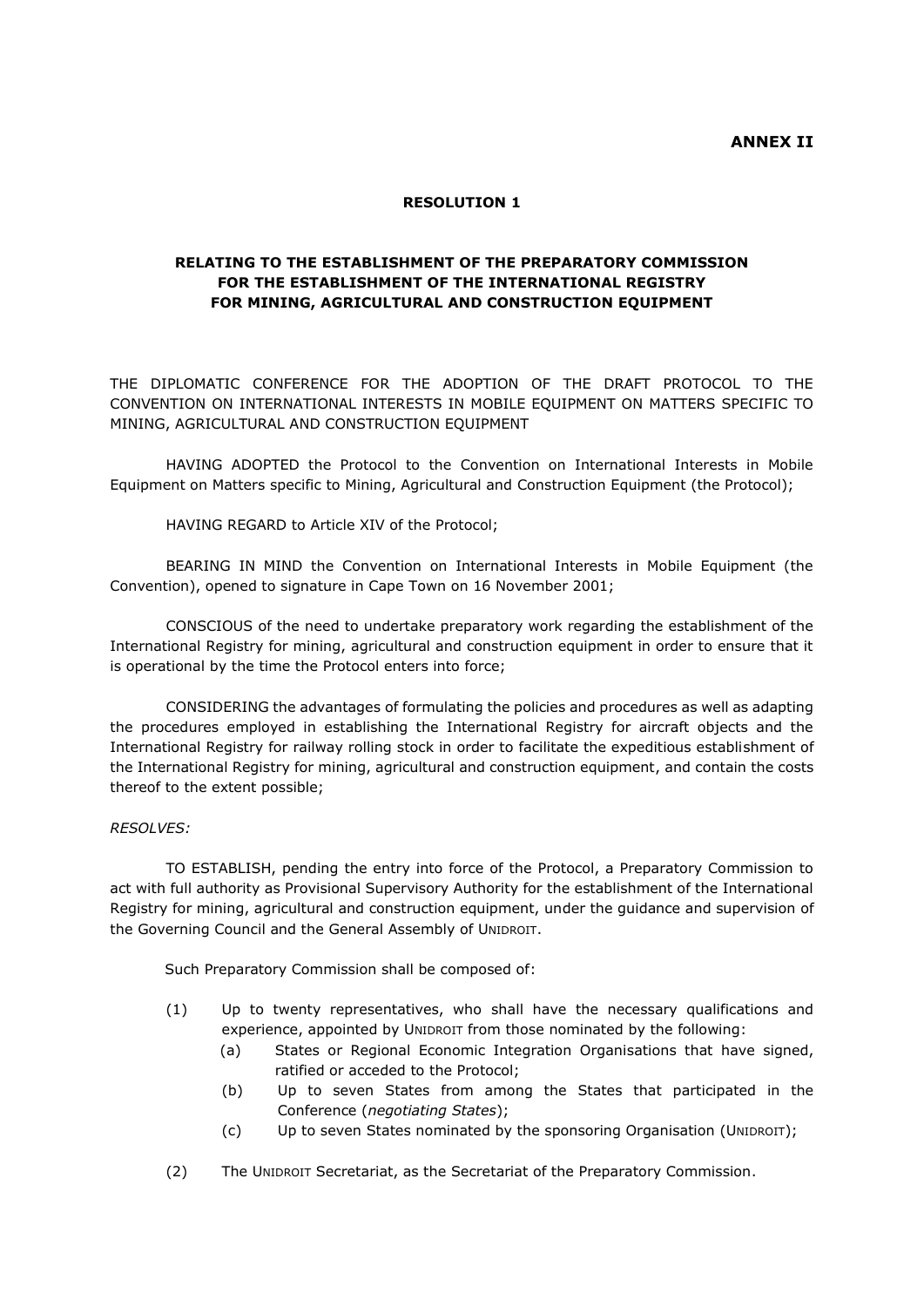The following may participate as observers to the meetings of the Preparatory Commission:

- (1) The Chair of each of the Commissions, Committees and Working Groups established by the Conference;
- (2) The MAC Working Group;
- (3) The International Registries of the other Protocols;
- (4) The World Customs Organization, the World Bank Group and the Kozolchyk National Law Center (NatLaw).

Other negotiating States and relevant international organisations may also be invited to participate as observers.

THAT all participants in the Preparatory Commission's work shall participate without any financial implications for either the Preparatory Commission or UNIDROIT;

THAT the Preparatory Commission shall have such legal personality as may be necessary;

TO INSTRUCT the Preparatory Commission to carry out, under the guidance and supervision of the Governing Council and the General Assembly of UNIDROIT, the following functions:

(1) to establish its rules of procedure and methods of work, including the appointment of its chair(s), the setting up of expert committees, and the determination of the place and dates of meetings to carry out its work;

(2) with a view to guarantee the operability of the International Registry by the time of entry into force of the Protocol, to ensure that the Registrar managing the International Registry be selected in accordance with an objective, transparent and fair selection process, and that all necessary regulations and procedures be prepared and approved, with a target date of two years from the convening of the first meeting of the Preparatory Commission, which is to take place before six months have passed from the adoption of the Protocol;

(3) to work on other matters relating to the International Registry for mining, agricultural and construction equipment as may be required with a view to ensuring the establishment of the International Registry;

(4) to enter into a contract with the Registrar that makes provision for the development or testing of the software, the initial fees, the user application process and timelines, as well as other relevant details;

(5) to ensure the necessary liaison and co-ordination with private industry which will be users of the International Registry; and

(6) to initiate consultations capable of ensuring effective co-operation with relevant existing national and regional registries;

TO DIRECT the Preparatory Commission to make use, in the carrying out of its functions, to the maximum extent feasible and appropriate, of the prior experience acquired in the establishment and operation of the International Registry for other Protocols;

TO DIRECT the Preparatory Commission to work towards the establishment of the Supervisory Authority;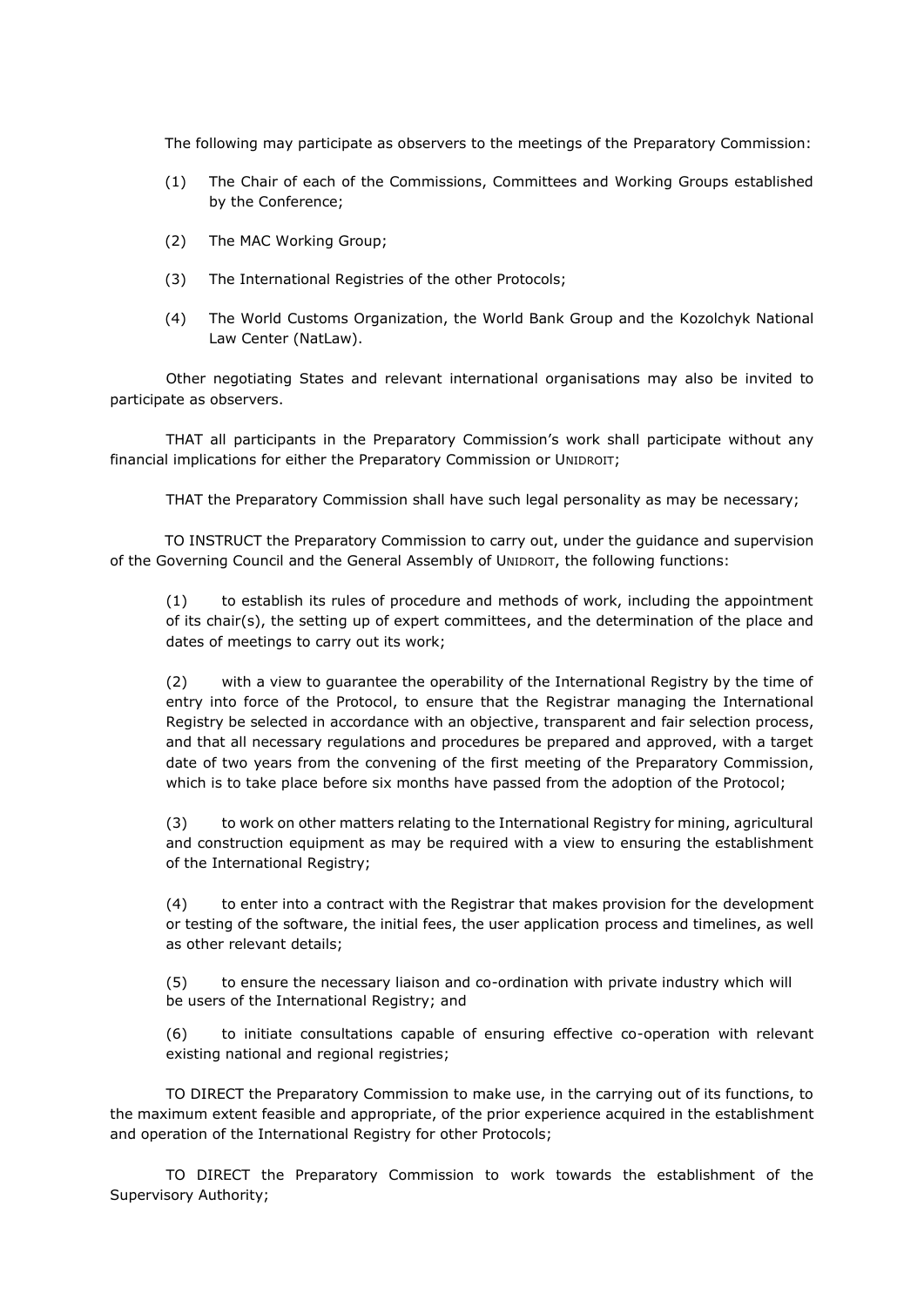TO URGE the States participating in the Conference and interested private parties to make available, at the earliest possible date, the necessary start-up funding on a voluntary basis for the tasks of the Preparatory Commission and of UNIDROIT, required under this Resolution and to entrust UNIDROIT, with the task of administering such funds.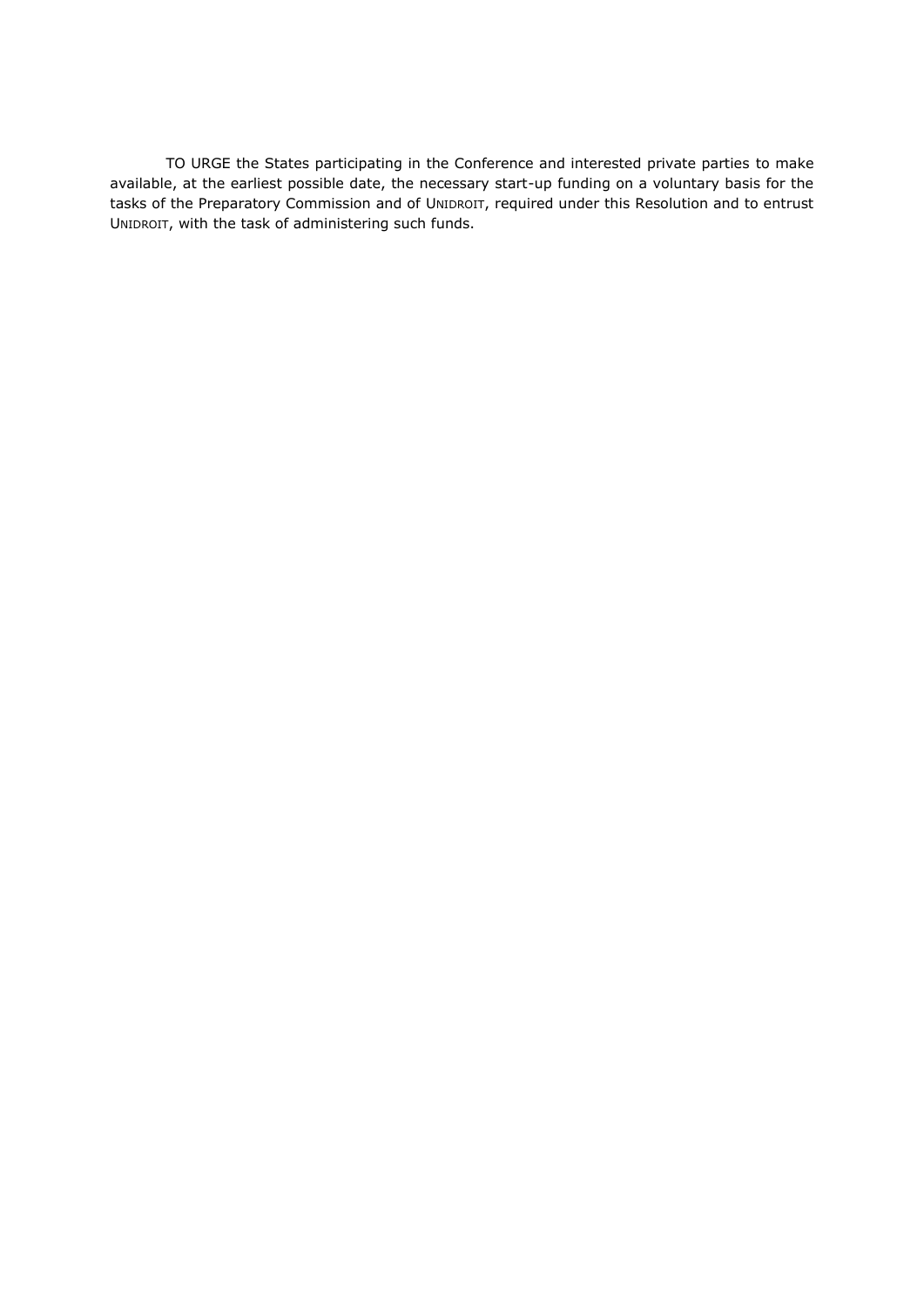#### **ANNEX III**

#### **RESOLUTION 2**

# **RELATING TO THE ESTABLISHMENT OF THE SUPERVISORY AUTHORITY OF THE INTERNATIONAL REGISTRY FOR MINING, AGRICULTURAL AND CONSTRUCTION EQUIPMENT**

THE DIPLOMATIC CONFERENCE FOR THE ADOPTION OF THE DRAFT PROTOCOL TO THE CONVENTION ON INTERNATIONAL INTERESTS IN MOBILE EQUIPMENT ON MATTERS SPECIFIC TO MINING, AGRICULTURAL AND CONSTRUCTION EQUIPMENT

HAVING ADOPTED the Protocol to the Convention on International Interests in Mobile Equipment on Matters specific to Mining, Agricultural and Construction Equipment (the Protocol);

HAVING REGARD to Article XIV(1) of the Protocol;

MINDFUL THAT the Convention on International Interests in Mobile Equipment (the Convention), opened to signature in Cape Town on 16 November 2001;

IN LIGHT OF the adoption by the Conference of Resolution 1 relating to the establishment of the Preparatory Commission for the establishment of the International Registry for mining, agricultural and construction equipment;

CONSIDERING the active participation in the preparatory work and at the Diplomatic Conference by the observer representing the International Finance Corporation (IFC) of the World Bank Group, and in the light of preliminary consultations with the said international financial institution;

# *RESOLVES:*

TO INVITE the governing bodies of the IFC to accept the functions of Supervisory Authority upon or after the entry into force of the Protocol, to take the necessary action in this regard, as appropriate, and to inform the Secretary-General of UNIDROIT accordingly;

TO INVITE the Preparatory Commission, to be established in light of the adoption by the Conference of Resolution 1, to consider the appointment of another international Organisation or entity as Supervisory Authority upon or after the entry into force of the Protocol, in the event that the IFC expressly decides not to become the Supervisory Authority or no express confirmation has been received within 6 months from the adoption of this Protocol;

TO INVITE the Supervisory Authority to establish a Commission of Experts consisting of not more than 15 members appointed by the Supervisory Authority from among persons nominated by the Signatory and Contracting States to the Protocol, having the necessary qualifications and experience, with the task of assisting the Supervisory Authority in the discharge of its functions.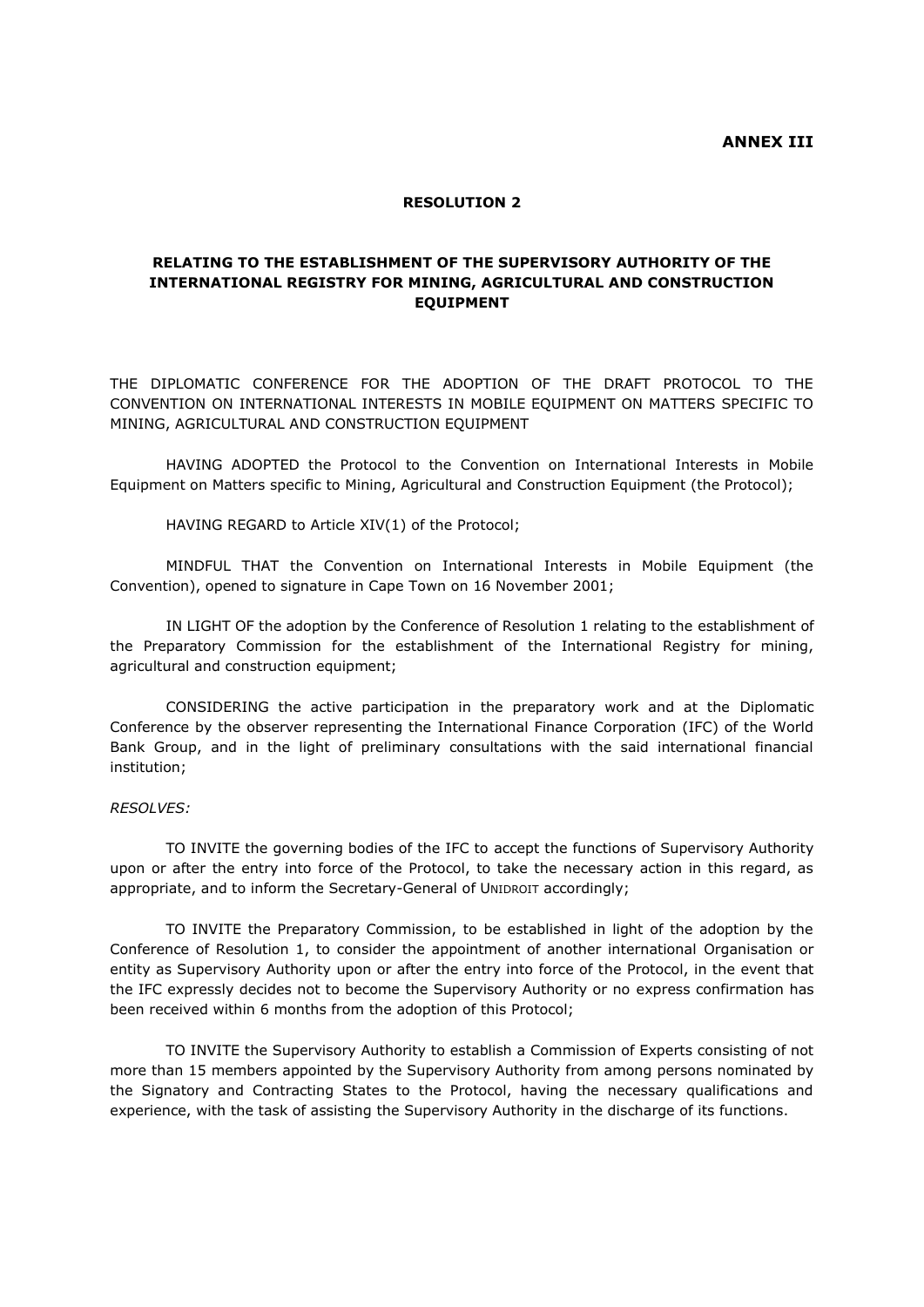#### **ANNEX IV**

#### **RESOLUTION 3**

# **RELATING TO TECHNICAL ASSISTANCE WITH REGARD TO THE IMPLEMENTATION AND USE OF THE INTERNATIONAL REGISTRY FOR MINING, AGRICULTURAL AND CONSTRUCTION EQUIPMENT**

THE DIPLOMATIC CONFERENCE FOR THE ADOPTION OF THE DRAFT PROTOCOL TO THE CONVENTION ON INTERNATIONAL INTERESTS IN MOBILE EQUIPMENT ON MATTERS SPECIFIC TO MINING, AGRICULTURAL AND CONSTRUCTION EQUIPMENT

MINDFUL of the objectives of the Convention on International Interests in Mobile Equipment (the Convention) and the Protocol to the Convention on Matters Specific to Mining, Agricultural and Construction Equipment (the Protocol);

DESIROUS of facilitating the implementation of the Convention and the Protocol as well as the prompt implementation and use of the International Registry for mining, agricultural and construction equipment (the International Registry);

#### *RESOLVES:*

TO ENCOURAGE all negotiating States, international organisations and private parties, such as the mining, agricultural and construction manufacturing and financial industries, to assist developing States in any appropriate way, including the provision of facilities and the experience necessary to use the International Registry, so as to allow them to benefit from the Convention and the Protocol as soon as possible, and, to this effect, to set up a fund to which contributions shall be made on a voluntary basis and which will function under the authority of the Supervisory Authority.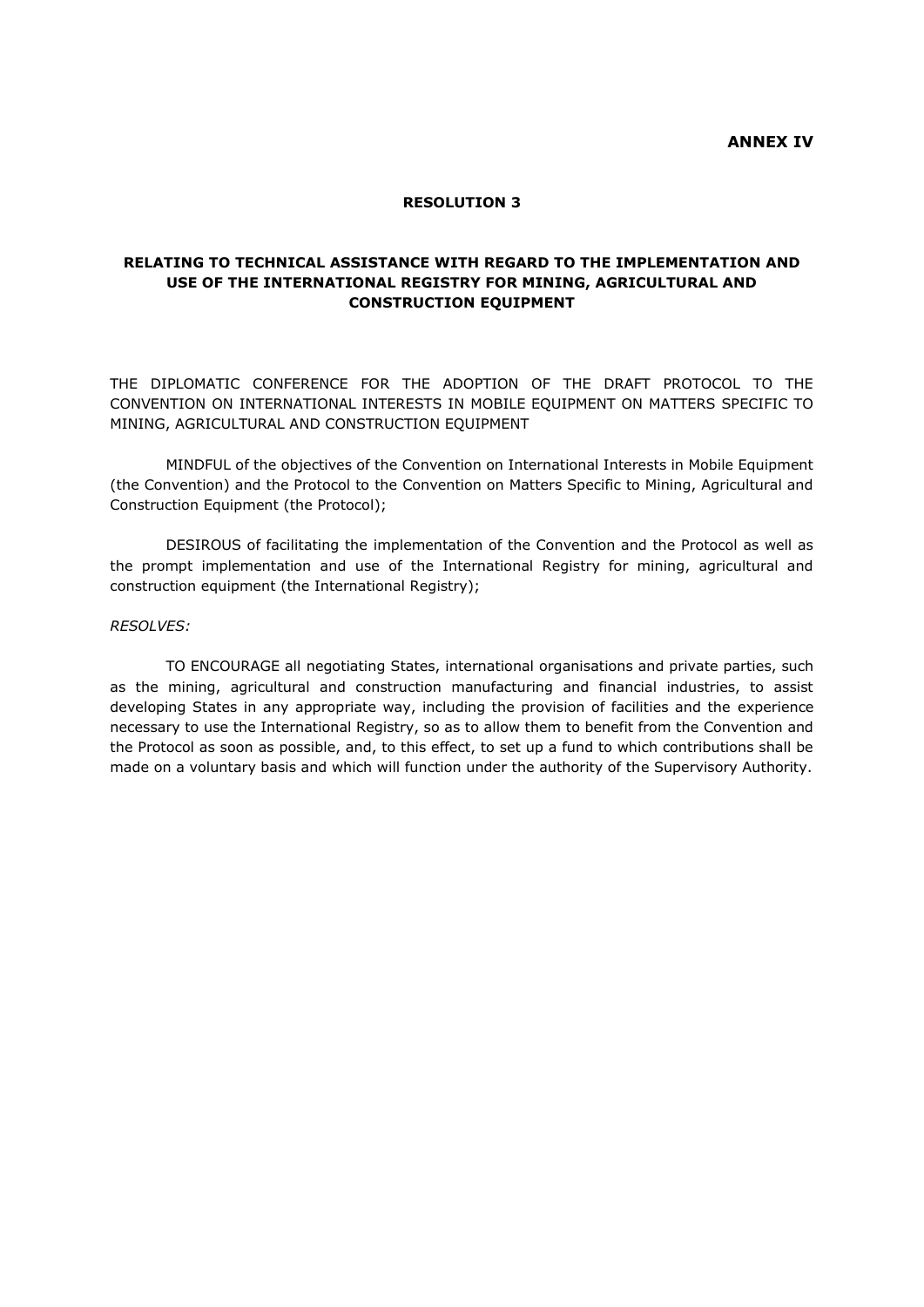#### **ANNEX V**

#### **RESOLUTION 4**

# **RELATING TO THE OFFICIAL COMMENTARY ON THE PROTOCOL TO THE CONVENTION ON INTERNATIONAL INTERESTS IN MOBILE EQUIPMENT ON MATTERS SPECIFIC TO MINING, AGRICULTURAL AND CONSTRUCTION EQUIPMENT**

THE DIPLOMATIC CONFERENCE FOR THE ADOPTION OF THE DRAFT PROTOCOL TO THE CONVENTION ON INTERNATIONAL INTERESTS IN MOBILE EQUIPMENT ON MATTERS SPECIFIC TO MINING, AGRICULTURAL AND CONSTRUCTION EQUIPMENT

HAVING ADOPTED the Protocol to the Convention on International Interests in Mobile Equipment on Matters specific to Mining, Agricultural and Construction Equipment (the Protocol);

MINDFUL of the existing Official Commentaries to the Convention on International Interests in Mobile Equipment and its existing Protocols, as well as their importance as an aid for those called upon to work with these documents;

RECOGNISING the increasing use of commentaries of this type in the context of modern, technical commercial law instruments; and

MINDFUL that the Explanatory Note on the draft Protocol submitted to the Conference (DCME-MAC – [Doc. 4 corr.\)](https://www.unidroit.org/english/documents/2019/study72k/dc/s-72k-dc-04-corr-e.pdf) provides a suitable starting point for the further development of this official commentary;

#### *RESOLVES:*

TO REQUEST the preparation of an official commentary on the Protocol by the Rapporteur of the Diplomatic Conference, in close co-operation with the UNIDROIT Secretariat, and in co-ordination with the Chair of the Commission of the Whole, the Chairs of the Final Clauses Committee, and the Chairs of the Drafting Committee;

TO REQUEST that the Official Commentary be circulated for comment in draft form among the States and observers that participated in the Conference prior to its publication being authorised; and

TO REQUEST that a revised final version of the Official Commentary be transmitted by the UNIDROIT Secretariat to all negotiating States and participating observers as soon as practicable after the conclusion of the Conference.